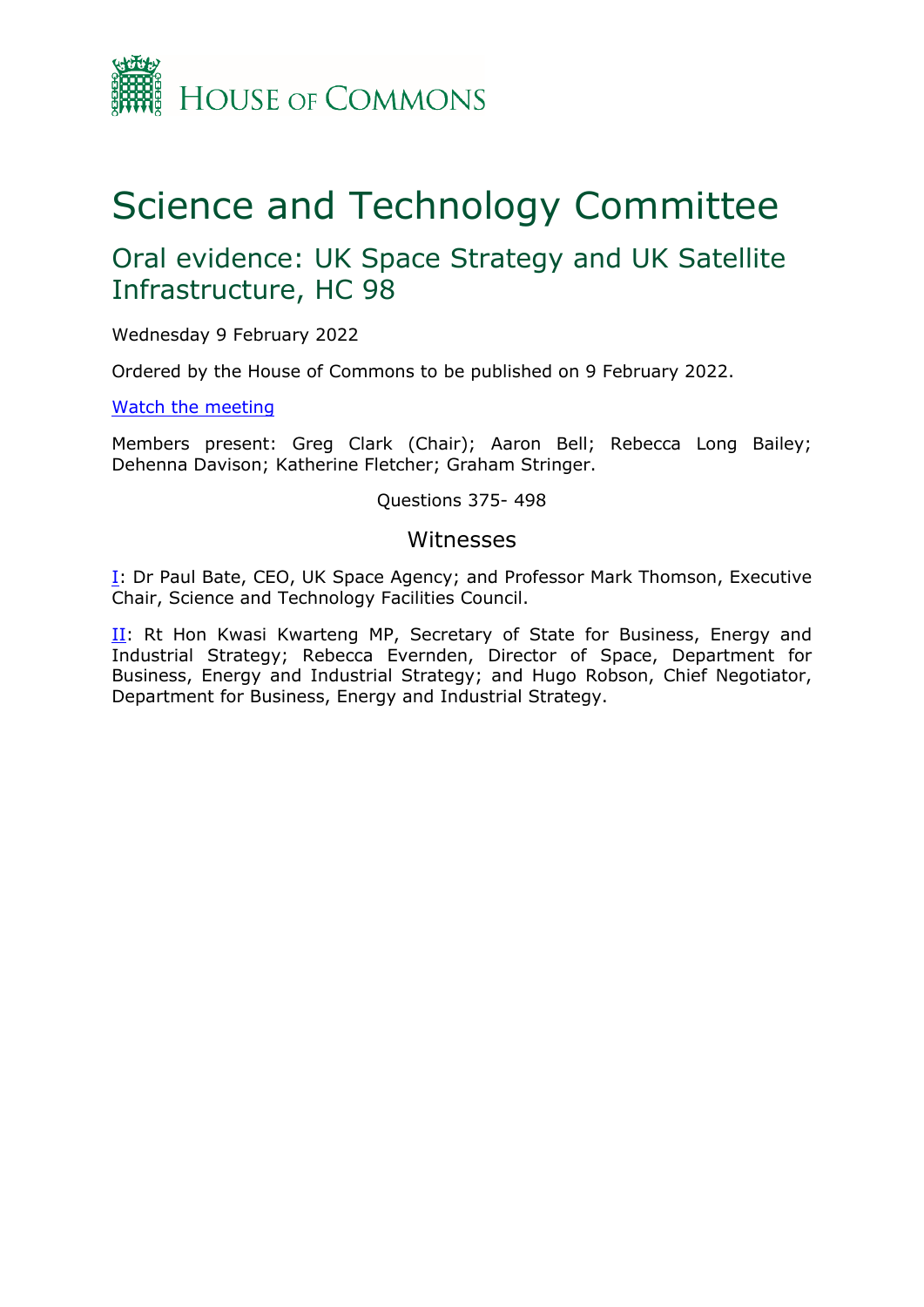

## <span id="page-1-0"></span>Examination of witnesses

Witnesses: Dr Bate and Professor Thomson.

Q375 **Chair:** The Science and Technology Committee continues our inquiry into UK space strategy and the UK satellite infrastructure. We are very pleased to have two panels of witnesses this morning. Before we come to the Secretary of State for Business, Energy and Industrial Strategy a little later, I am delighted to welcome our first two witnesses, Dr Paul Bate, chief executive of the UK Space Agency, and Professor Mark Thomson, executive chair of the Science and Technology Facilities Council. Thank you very much, both.

Perhaps I may, in particular, thank Professor Thomson for hosting and inviting us to tour the facilities of the STFC at Harwell last week. It was a fascinating visit and Members learned a lot. It was very germane to the inquiry that we are conducting today, so we thank you and your colleagues for that.

Dr Bate, during our inquiry the UK's National Space Strategy has been published. Can you, from your position, give us an overview of what you consider to be the strengths and weaknesses of the strategy as published to date?

*Dr Bate:* Space has been quietly transforming ways of life on Earth for the better for some time, and it is only going to do more in the future as we go from financial markets being reliant upon position, navigation and timing, and sat-nav similarly with autonomous vehicles and climate change. That is why I think a National Space Strategy that brought together the civil aspects of space and the military aspects into one cross-government set of directions and ambitions was really important. That is the most important thing about the strategy that sets a level of ambition operating and being a modern spacefaring nation on a par with peer countries. Without that, it is hard for any organisation, including the space agency, to have that fixed point—a fixed star—to know which way we should be heading.

Given that the agency's substantive role is to deliver on the Government's ambitions, it is pretty positive that we know that clearly set out in the space strategy, and now with a Defence Space Strategy published very recently.

I do not think it is a weakness, but it leaves deliberately open the detailed "how". That is now being worked through across Government involving the agency, and it came before the comprehensive spending review, which meant that it did not put pound signs against each part of the ambition. That gives us flexibility as we go through the CSR to know, as we are now finding out, what the exact amounts of money are. We can start to prioritise which elements of the strategy to move on most quickly. All in all, it is very useful to have that direction.

Q376 **Chair:** You were appointed in September of last year, I think.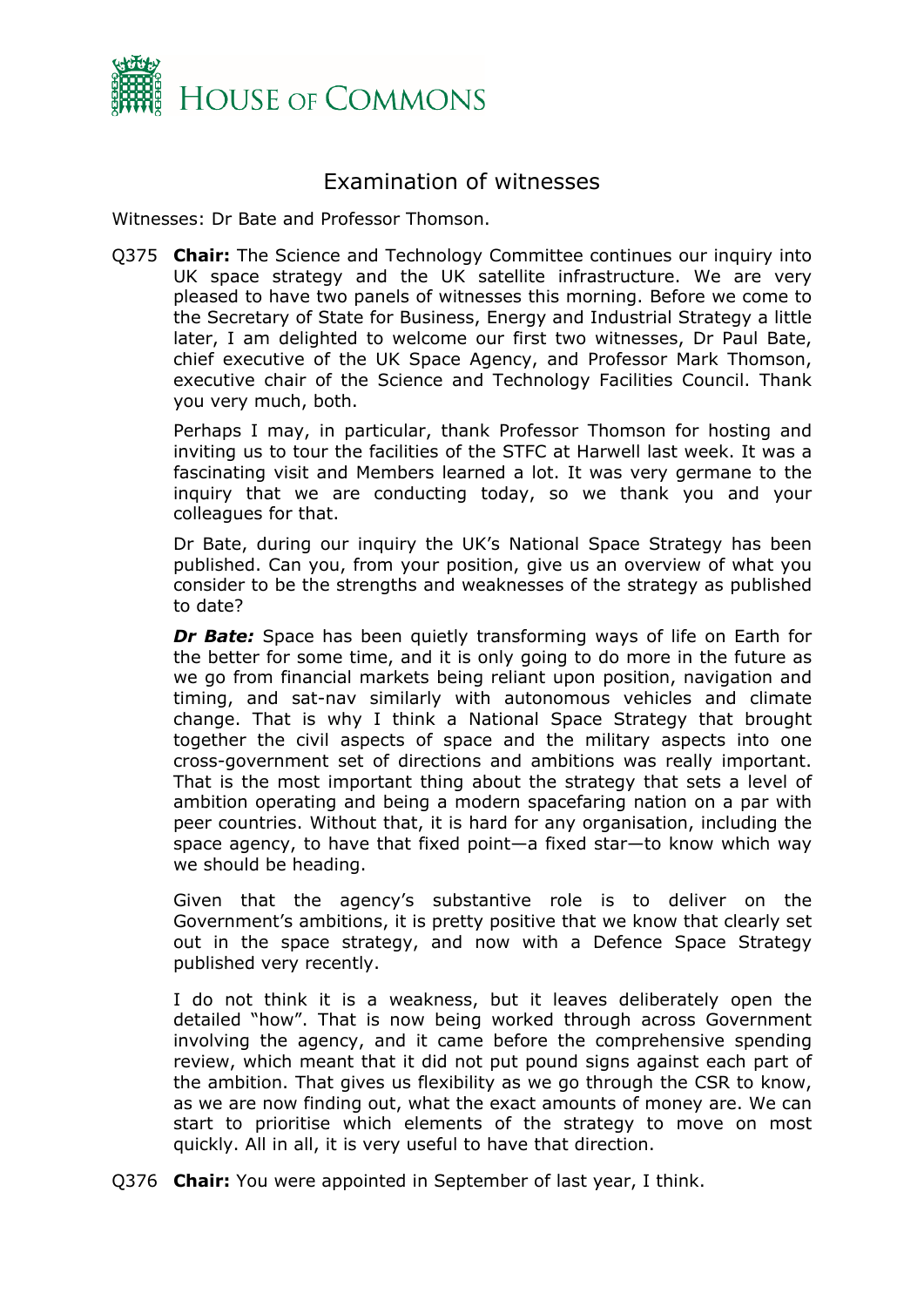

*Dr Bate:* That is right.

Q377 **Chair:** The strategy was published around the same time. Therefore, I assume that you inherited the strategy rather than being personally involved in shaping it. Is that right?

*Dr Bate:* That is absolutely right. The agency had a strong role.

Q378 **Chair:** Absolutely. Perhaps I may ask the same question to Professor Thomson. You have seen the strategy. You have long been a leading expert in this area. What is your evaluation of the strategy?

*Professor Thomson:* I think it is fantastic. It is bold, it is ambitious, and it sets a direction for the UK. The real value in having a strategy like this is that it provides a framework for all of us, including the agency and UKRI, to pin our activities behind a very clear strategy.

As Dr Bate said, the challenge is then in the implementation of that strategy, and that is the work that is ongoing at the moment.

It has also brought different bits of Government and arm's length bodies together to discuss how we work together to implement the strategy, so there is ongoing activity around the implementation of the space strategy. That involved the agency, UKRI, BEIS and MOD. That is a huge added value.

From the STFC perspective, one of the things we have also seen, in the preparation of the strategy, is much stronger engagement between our capabilities and the Ministry of Defence, bringing together the civil and defence aspects.

The strategy is very strong and very clear. The challenge is then implementing such an ambitious strategy. It sets very strong guide rails to what we do over the coming years. That is very positive.

Q379 **Rebecca Long Bailey:** Thank you both for coming to speak to us today. In the evidence that we have received in the inquiry so far, we have heard that the strategy contained a really good vision for the UK space sector but that it needed to be supported by a detailed implementation strategy. What work are you both doing towards creating this detailed implementation strategy?

**Dr Bate:** There is work in the agency and there is also work across Government that we take part in. There is now a national space board that is co-chaired by the MOD and BEIS. One of the key pieces of work it has is to carry out the implementation. Those are the metrics that we will use to judge the success of the strategy and the different elements of the 10-point plan that operationalise the strategy.

Within the agency, we have been asking industry and academia what it is that really makes a difference, or would make a difference, in the way the agency operated. We see it as licence to change now that we have the space strategy.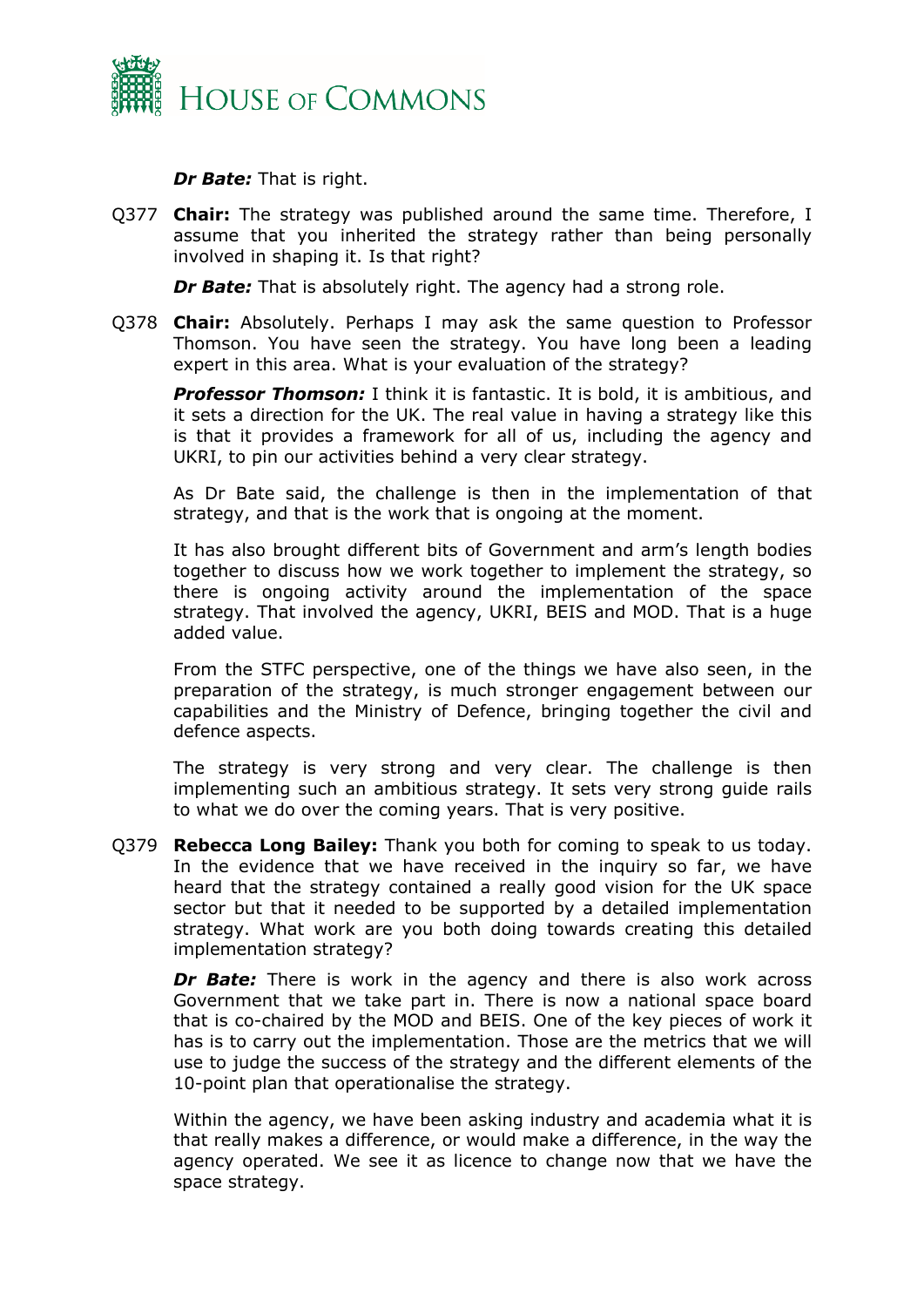

I have been, since I joined in September, spending most of my time out on the road trying to listen and ask that question. Three things have come back and now form the mainstay of what the industry will do going forward. First, there is a job to be done truly to catalyse investment into the UK space sector because we know that we do not invest as much in civil space as other countries do—about a third, give or take, of the French, German and Japanese. We have to be clever about how we bring in private capital and contracts internationally as well as domestically. That is a big block of work for us.

We also need to strengthen our delivery capability. We already oversee 17 different science missions, working very closely with Professor Thomson and STFC, but alongside that we have the capabilities in space sustainability and UK launch. A big pillar of our work going forward will be about strengthening that ability to deliver—programme delivery.

The third bit that historically has been a little bit less spoken about is the ability to champion space. Agencies have a unique ability to be the champions, whether that is to the next generation, particularly to girls and children from disadvantaged backgrounds and making the STEM subjects accessible to them, or the future skills, but equally making the argument to the general public about the value of space for life here on Earth and to non-space sectors about the value of the data from space in improving their productivity. We are focusing on those three elements as an agency.

*Professor Thomson:* I will take that from two directions. First, in the work going on within Government developing this implementation plan, there are six work streams focusing on different areas of the National Space Strategy, and all the right players are in the room. We are very pleased that UKRI is represented on all these work streams. In fact, we are taking the lead in convening one of the activities around skills and clusters, which is obviously a particular interest to us.

That work is incredibly important. It is bringing all the partners together in a coherent manner to come up with an implementation plan, which is going to be challenging given the bold ambition of the strategy, which is a good thing.

There is another thing that is worth noting. Since the creation of UKRI, the different councils of UKRI are acting in a more co-ordinated way around space. It is not just STFC—we have the big facilities and the responsibility for space science and astronomy—but other research councils such as NERC, which is responsible for Earth observation; Innovate UK, our national innovation agency; and EPSRC, which develops a lot of technologies that are not always directly developed for space but have that connection. Through UKRI, we have brought all those activities together under a single co-ordination group.

That is one of the benefits of having a single organisation like UKRI. At the moment, we are developing our first UKRI strategy, and space will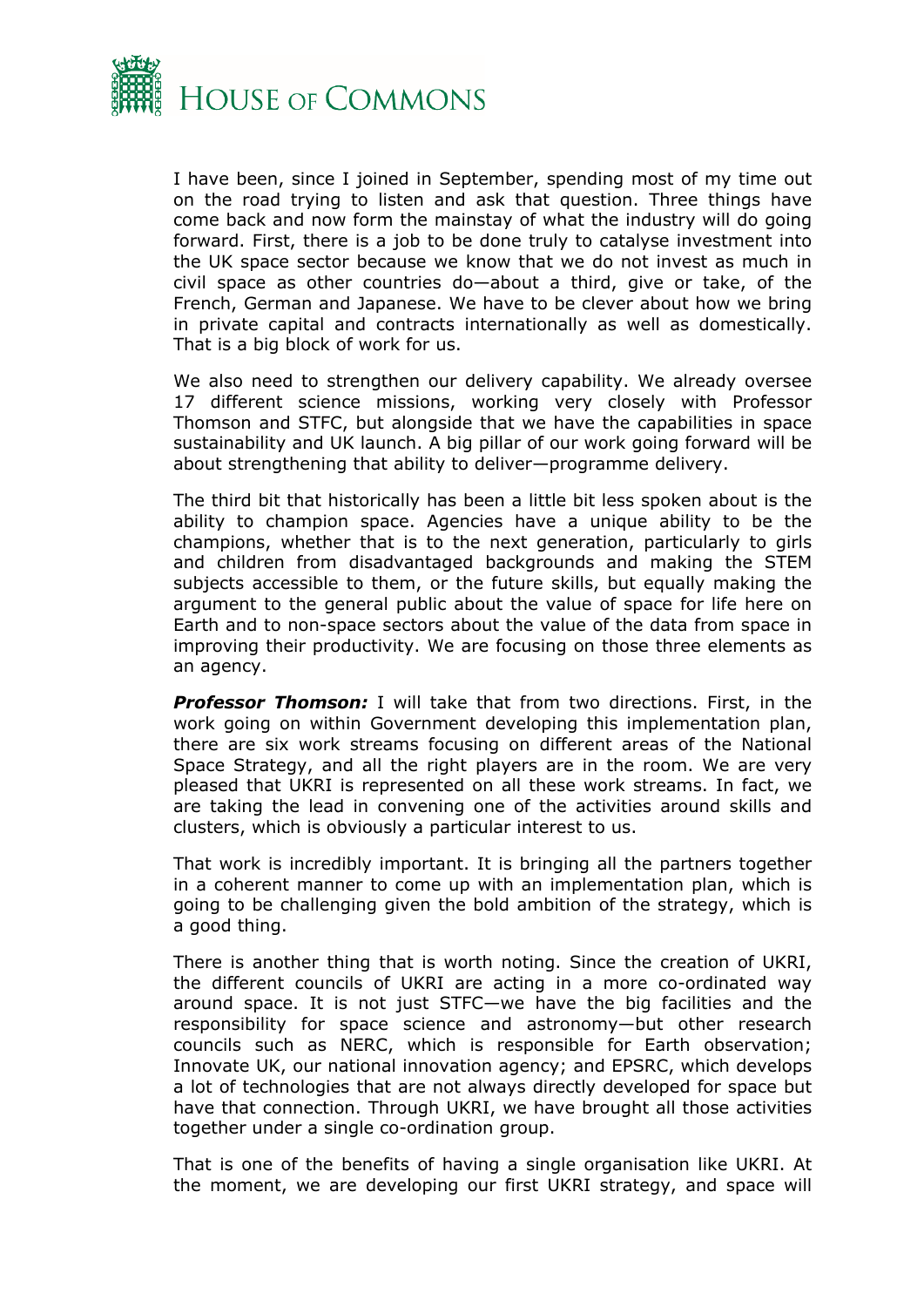

appear in that strategy. There is lots of work below the surface. Cross-Department and cross-government organisational implementation plan development is a really key piece of work, and it is ongoing. All the right parties are involved in all the different areas.

Q380 **Rebecca Long Bailey:** Dr Bate, you mentioned the metrics you were using to measure success. As you will know, previously the Government committed to growing the UK space sector to 10% of the global space economy by 2030, but this aim was left out of the new strategy. What metrics are you now using, and how do you think success should be measured beyond metrics?

*Dr Bate:* Overall, that is being worked through. The commitment in the strategy was to work through a basket of metrics, recognising that it is a pretty complicated field—it is £16 billion across the UK alone—and a single metric really was not the way to go.

Within the agency, we will, of course, do the same: metrics that are about both our delivery on those three areas and our internal health as on organisation. If we know a metric within that basket that will help to guide us, what would that metric be? We look at the total investment into the UK space sector, whether that is capital investment or contractual values. It is not going to be easy to measure, but we think that is, in the light of the challenges of the amount of money that we are able to spend on behalf of the taxpayer, a really important metric. We sometimes call it our north star.

Beyond the metrics themselves, there is our ability to engage with industry, academia and Government and get the sense—I feel it quite clearly when I am out on the road—that I can measure whatever I like. Space is a very scientific discipline. It is much more about understanding whether we are really an agency that is working on behalf of the sector, that the sector feels it is added value. We have that in part, but we get quite clear feedback—and I think the Committee has had feedback as well—that there is a lot more that we need to do. Those conversations on the qualitative side are just as important.

Q381 **Rebecca Long Bailey:** Thank you. Professor Thomson, is there anything you would like to add?

**Professor Thomson:** I do not think specifically. Dr Bate gave a good answer. We are very delivery focused in what STFC is doing. We pin our objectives to our strategy, which then links up to UKRI strategy, which follows all the national strategies. Things like delivering the National Satellite Test Facility on time and largely on budget is one of our key aims. It tends to be delivery focused, so less on the broader policy side.

Q382 **Rebecca Long Bailey:** Thank you. Professor Thomson, you mentioned the importance of an across-Government implementation plan earlier. In its written evidence to this inquiry, UKRI mentioned it would like to see greater co-ordination across ESA, UKSA, MOD and UKRI funding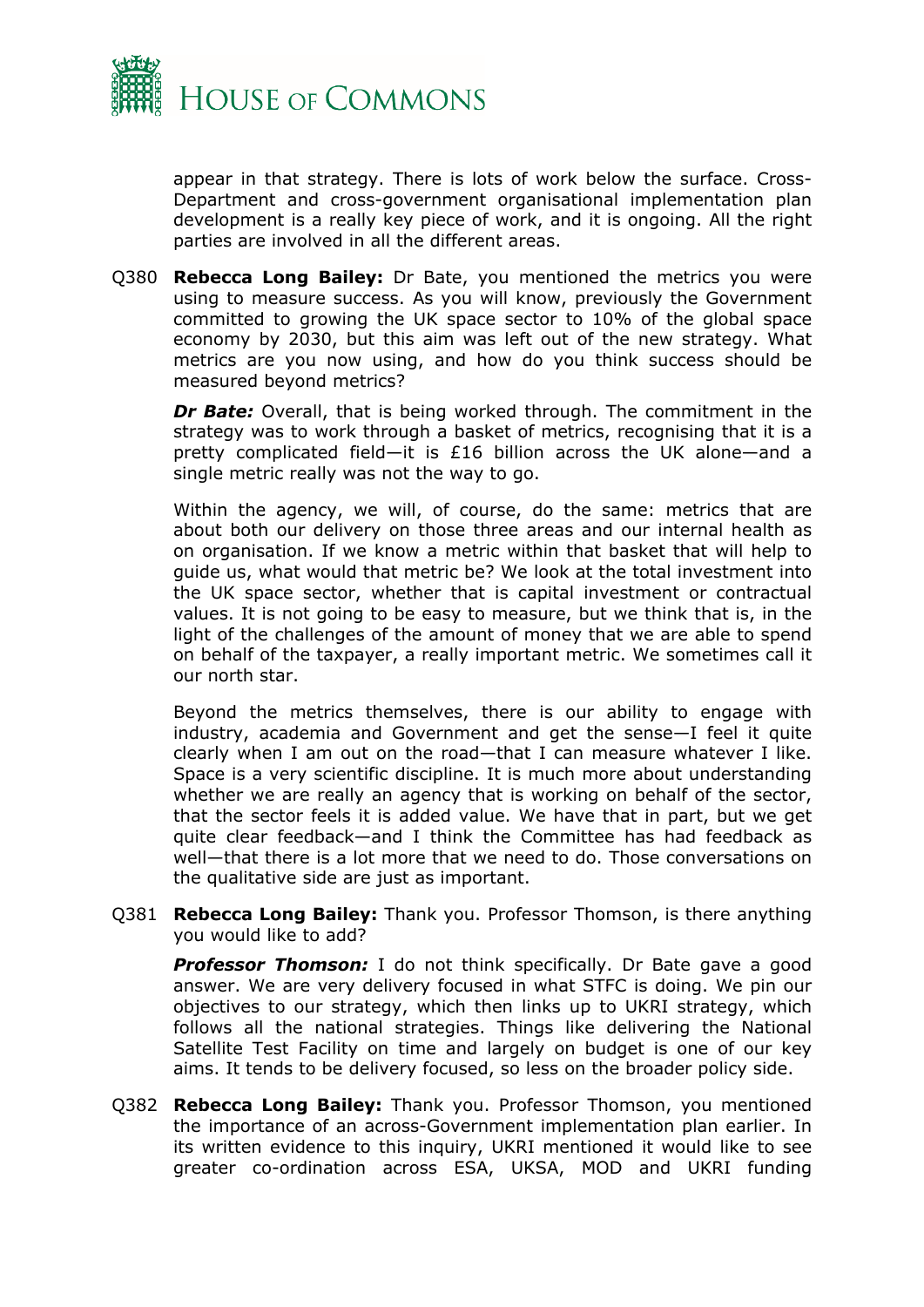

mechanisms. What is happening to ensure that the priorities of these organisations are aligned?

**Professor Thomson:** Interestingly enough, that input was given before the ongoing activities now around the implementation plan. That coordination that perhaps has been lacking in the past is now there. I see that as a really positive step forward.

From my perspective, the only weakness in co-ordination—and this is a personal view—is that we are co-ordinating very well across Government and arm's length bodies, and that is absolutely fantastic, but, to deliver the National Space Strategy, industry is absolutely key; it is not purely public sector. We also need to find mechanisms to co-ordinate with industry more widely through trade bodies and other such organisations. There is still some work to do with that broader co-ordination because we are not going to deliver this strategy through public investment alone.

Q383 **Rebecca Long Bailey:** That is great. Thank you very much. Do you want to add anything, Dr Bate?

**Dr Bate:** I only want to add that there is quite a strong relationship between the space agency and Professor Thomson's organisation in particular. We have a dual key approach because, on the one hand, the agency is funding the space systems and the immediate data infrastructure to process that data, but Professor Thomson's organisation then funds the ongoing ability to derive science from all that data, so that goes right back to the start of the agency.

We are aware that, even though there is that strength of relationship and perhaps a bit more clarity, there is a whole series of funding councils that have been mentioned, and it is not always clear how we interact with them. Part of the work, now that we have the strategy, is to work through and help industry and scientific communities understand the best ways to apply for the money.

Q384 **Chair:** Thank you, Rebecca. I have some follow-up questions and some more on funding and financing. There was previously a target for the UK to have 10% of the global market in space. Dr Bate, you talked about the UK being a spacefaring nation, and we know this is an expanding sector. Is there any reason why that 10% ambition should not be one that we continue with?

*Dr Bate:* I do not want to prejudge that. There are a couple of reasons I am cautious about that single—

Q385 **Chair:** You say "prejudge" it. Does that imply that there will be a review of it?

*Dr Bate:* No, I mean there is an implementation plan as part of the National Space Strategy, and one of those elements is looking at what the series of metric would be. Clearly, the metrics we have had in the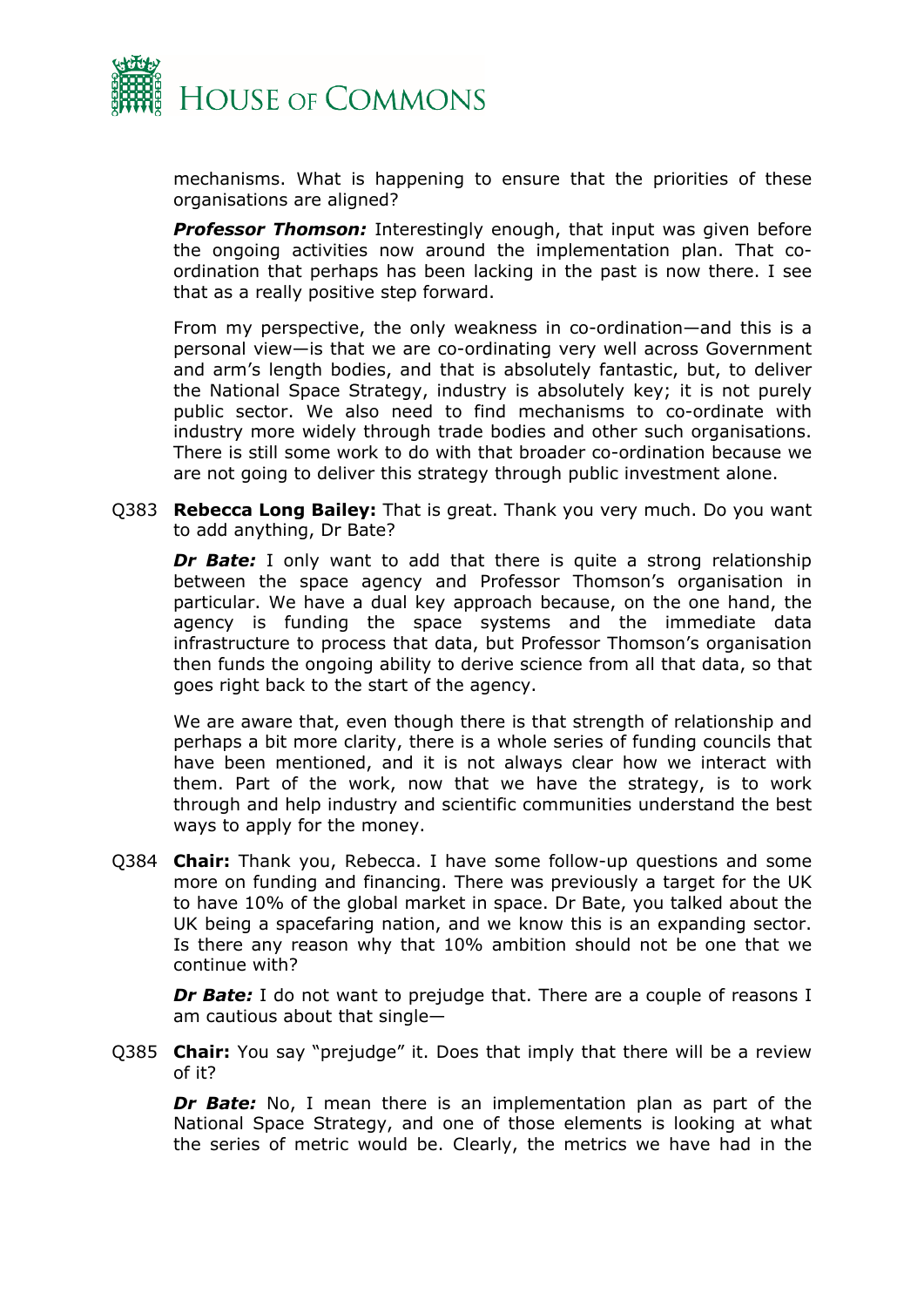

past need to be in the pot that we are looking at for the right set going forward.

In the UK space sector, quite a lot of the growth historically and the size of the sector has been determined by direct-to-home broadcasting. That is a much more mature sector than what we might talk about as being the new space or the space of tomorrow. If we are looking at that block of money—half of the £16 billion, give or take—and seeing it as unlikely to grow on the trends that we see at the moment, it is likely to skew the understanding of whether we are really succeeding in space or not. That is always the challenge with having a single metric.

The other side of it is that I would rather have a series of metrics that, if the space sector in the UK is being successful and doing the things it said it would do, directly impacts the metrics. But with every other country also driving its space sector, it becomes a much more relative scale if we have a percentage of the total global space economy. I am always interested in the metrics and say, not least within my agency, that if we do this we can be confident that these numbers will move in the right direction.

Q386 **Chair:** You mentioned that direct-to-home satellite broadcasting is likely to drop out, and it is not going to be as prominent in the future as it has been in the past. That surely is taken into account by the fact that it is the total global market. That is not going to be true only for us but for other leading space nations. Would the Committee be right if it were concerned that there was a scaling back of ambition, or do you think that we can do better than 10% of the global space market in the years ahead to 2030?

*Dr Bate:* I definitely do not think there needs to be a concern about the level of ambition, particularly given the way in which the space strategy articulates that across quite a few different goals. This is what I meant about the direct-to-home broadcasting element. We have £16 billion currently in the UK space sector—5% or thereabouts of the global sector. Because such a large component of that is currently in direct-to-home broadcasting, and that, as you say, will not increase, anything that we do that is driving the ambition forward in the rest of the space sector, including a substantial growth in in-orbit servicing and launch of small satellites, could easily be negated by a completely different industry trend.

The bit that matters for me, and for space overall, is that when we drive forward the new space sector in the way the space strategy says we should we have to be able to measure that and not have it offset by some other part, particularly one that is not really one where we are investing in the same way as we are in the new space economy.

Q387 **Chair:** That sounds to me as if you are preparing us for not achieving the 10%, perhaps with the justification that that had embedded in it satellite broadcasting. If we were to continue to measure our share of the global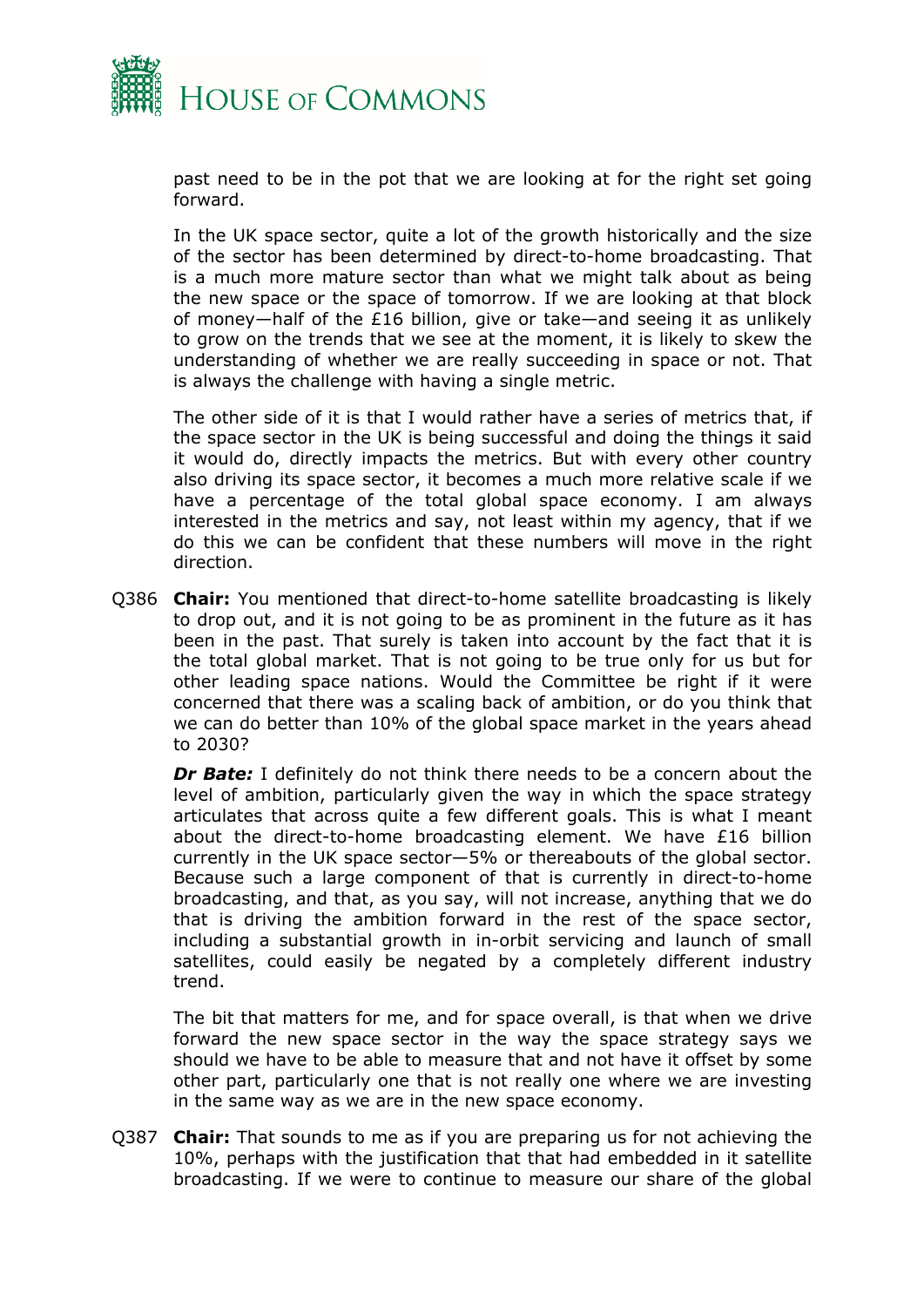

market, is the implication of what you said that you expect us to fall below that by 2030?

**Dr Bate:** No, I am not trying to prepare anybody for that. What I am looking at is that there has been a static 5% or so of the total global space economy within the UK. The main reason the growth in the space sector in the UK has been where it is is that, on the one hand, we have direct-to-home broadcasting with relatively little growth, and the rest of the space sector, the growing area, growing much more quickly.

In total, will we reach 10%? That is hard to believe, certainly soon, but most of all it depends on a lot of other countries. I would much rather we were measuring a set of things that are the consequences of being successful in delivering the space strategy as it is set out.

Q388 **Chair:** In other parts of the Government's purview, the levelling-up White Paper was published just last week. It is very clear that it has a number of missions with a clear, single metric against which progress will be judged, presumably with the intention of galvanising and impelling progress towards it. What has been done in the space strategy so far—we have made it clear that you were not the author of it—is to go in the other direction, to drop what had been a very clear target and what you have been implying as a broader range of different targets. Is that not going in literally the opposite direction to what the top note in Government in the levelling-up White Paper is striking?

**Dr Bate:** Space is a pretty big field. I spent most of my career in healthcare, and the same question was often put: should there be a single health target? Having only one target always would have meant that large elements of the NHS were not involved in the target. The A&E target is hugely important, as is the elective waiting times target and MRSA, when I was involved in it. It is my view that if you only have one target for something that is inherently as large—and the space sector is enormous, from upstream satellite design, manufacture, all the way through data and applications; it is just too big to have a single metric—it risks skewing people's incentives, and I just do not want to do that.

Q389 **Chair:** It was a mistake to have it in the first place.

*Dr Bate:* No, I am not saying that. I am saying that as the space sector has grown and the interest in the sector has grown it now makes sense to have a wider basket of metrics.

Q390 **Chair:** I see. The National Space Council was established in June 2020. Are you a member of it, ex officio, as head of the agency?

*Dr Bate:* The National Space Council is for politicians only.

Q391 **Chair:** Do you attend in an unofficial capacity? There are officials there, I assume.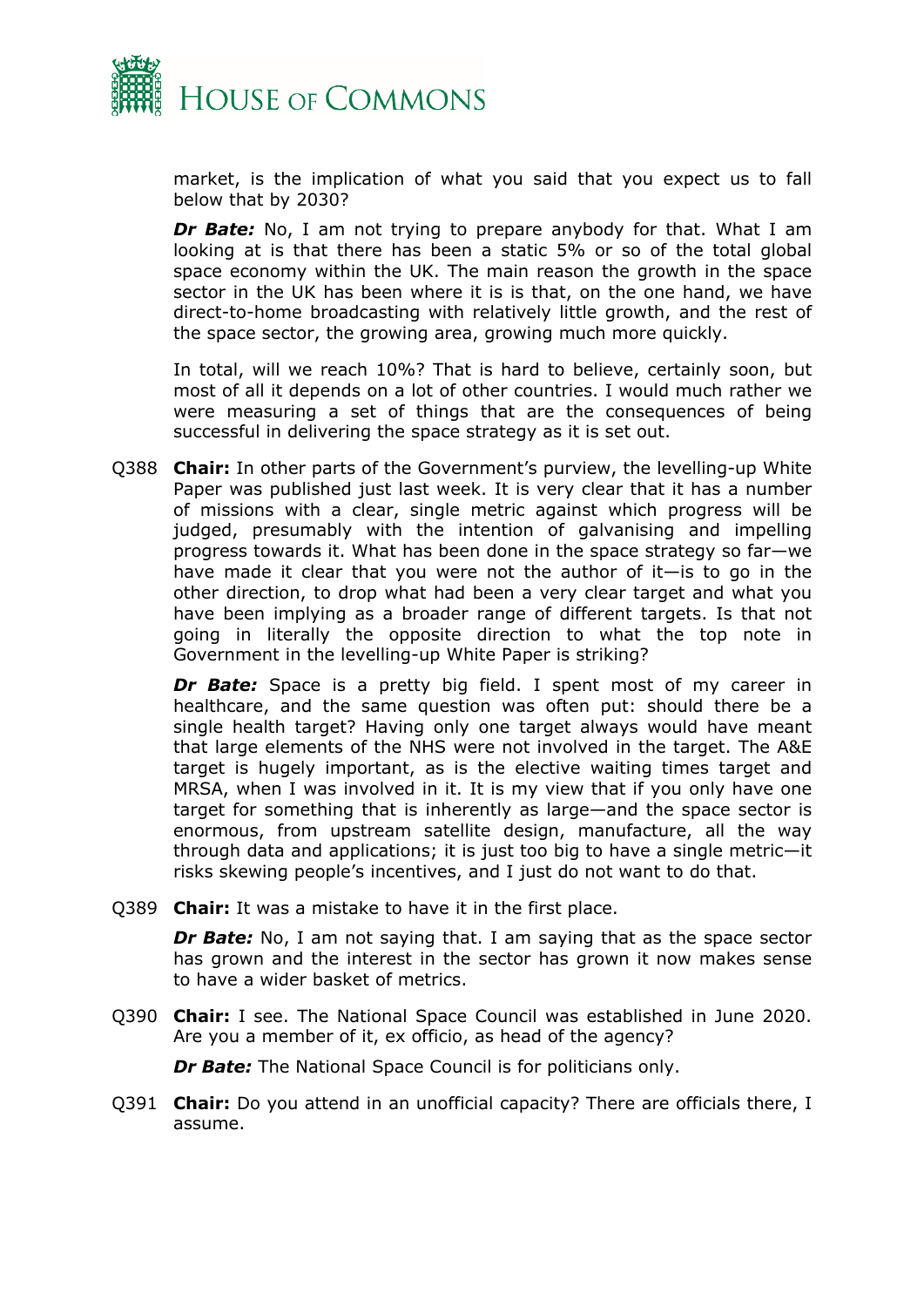

*Dr Bate:* There has not been a space council since I have been in post. I attend the space council officials' meetings when they happen. On invite, I would attend the space council.

Q392 **Chair:** You have been in post since September last year. Are you surprised that the National Space Council has not met since then when it was trumpeted as being a very significant development to drive the pace of our ambition in space?

*Dr Bate:* No. I can see, because it is part of the agency's role on briefing and engaging with all other parts of Government, including the Cabinet Office and No. 10, just how important space is all the way through Government, including the Prime Minister. I do not have any concern that the fact that the space council has not met somehow implies that space is not a top priority. I look forward to the next space council, whenever that is.

Q393 **Chair:** Do you know when it is?

### *Dr Bate:* No.

Q394 **Chair:** There is not one scheduled, as far as you know.

*Dr Bate:* I do not know the date of the next meeting.

Q395 **Chair:** There is not one. You would know if you were preparing for one.

*Dr Bate:* I do not know the precise date. I am not sure about—forgive me for being relatively new in post—how much information it is okay to share on all sorts of different committee meetings. All I say is I do not know the firm date of the next space council meeting.

Q396 **Chair:** Professor Thomson, you said that moves are afoot to try better to co-ordinate some of the funding structures in UKRI. Can you say a bit about that, and when you expect such an agreement to be reached?

**Professor Thomson:** Across UKRI, there are a number of areas where funding flows. For example, for STFC, we fund our large-scale facilities the big national capabilities—through the RAL Space National Satellite Test Facility.

We fund the "looking up" bit of space science—the astronomy and astrophysics side—and NERC funds the exploitation of data through Earth observation. As I said previously, the technology side is funded across UKRI. The crucial bit for me is to bring the research-focused activities together with the innovation activities.

We have recently been having some very constructive engagements with Innovate UK about how we can link those activities into the wider innovation system, and that is of particular interest to my part of the organisation where we do a lot of innovation and a lot of innovative activities—for example, at the Harwell Space Cluster. That connectivity between the research and scientific exploitation-focused activities and Innovate UK's activities is key. This space co-ordination group was set up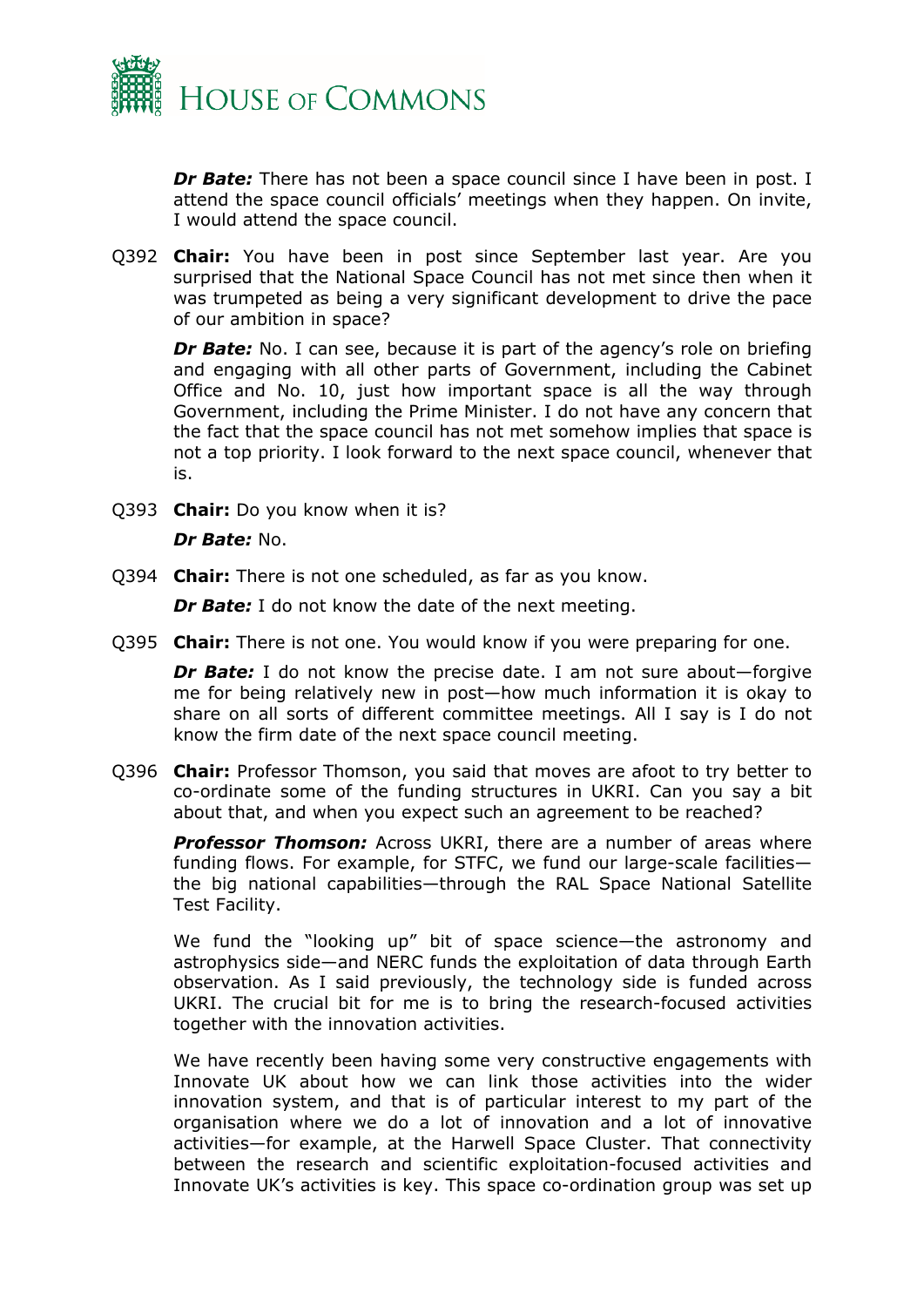

about 18 months ago. It may have been pre-pandemic. It is a good way of dating things. That was to ensure good communication through the different bits of the organisation.

Previously, STFC and NERC have worked closely—the upward looking bit of space and the downward looking bit of space. Bringing those activities and linking them with Innovate UK is part of an ongoing process. It is a maturing activity. We are not quite where we want to be at the moment. The fact that we are now sitting in a room speaking the same language with common goals is a major step forward. I do not think it would have happened before UKRI was formed.

Q397 **Chair:** You have been in post for some time. Were you involved in the drafting of the space strategy?

**Professor Thomson:** UKRI was involved in the review process. There was an overall landscape review process. We internally produced a deep dive into our UKRI-wide capabilities that fed into the discussions of the National Space Strategy. UKRI was not directly involved in drafting the National Space Strategy, but we fed into it. We had sight of various drafts and were able to provide comments.

Q398 **Chair:** You say, Professor Thomson, that this co-ordination could not have happened before UKRI was created, but that is now several years' standing. Was it not possible to have concluded these discussions so that the strategy that some people have criticised for being a bit too high level could have had this concordat between the funding agencies within it rather than the discussions continuing?

**Professor Thomson:** In fact, one of the roles of the co-ordination group was to co-ordinate UKRI's input to the discussions around the National Space Strategy, so it did have that role.

The area where we need to push now in a more co-ordinated effort is how UKRI contributes to implementing the National Space Strategy as a whole rather than as nine separate parts. That is where getting people in the same room and speaking the same language with a common goal is so crucial. This could have happened before UKRI, but the fact that we are now one organisation has lowered the barriers to that kind of discussion and that collaboration.

Q399 **Chair:** My concern is that even with the creation of UKRI it is still taking quite a long time to decide these things. This might be a reflection on how UKRI is organised and run. Clearly, space par excellence is a sector that is growing, developing and innovating very rapidly, and there is a risk, is there not, that if we are not as agile and responsive in our administrative arrangements we can miss opportunities? Do you think that the pace needs to quicken in concluding this funding agreement?

*Professor Thomson:* The work through the space co-ordination group certainly, the input to the National Space Strategy—was ramped up rather quickly. The challenges we face now are not just the National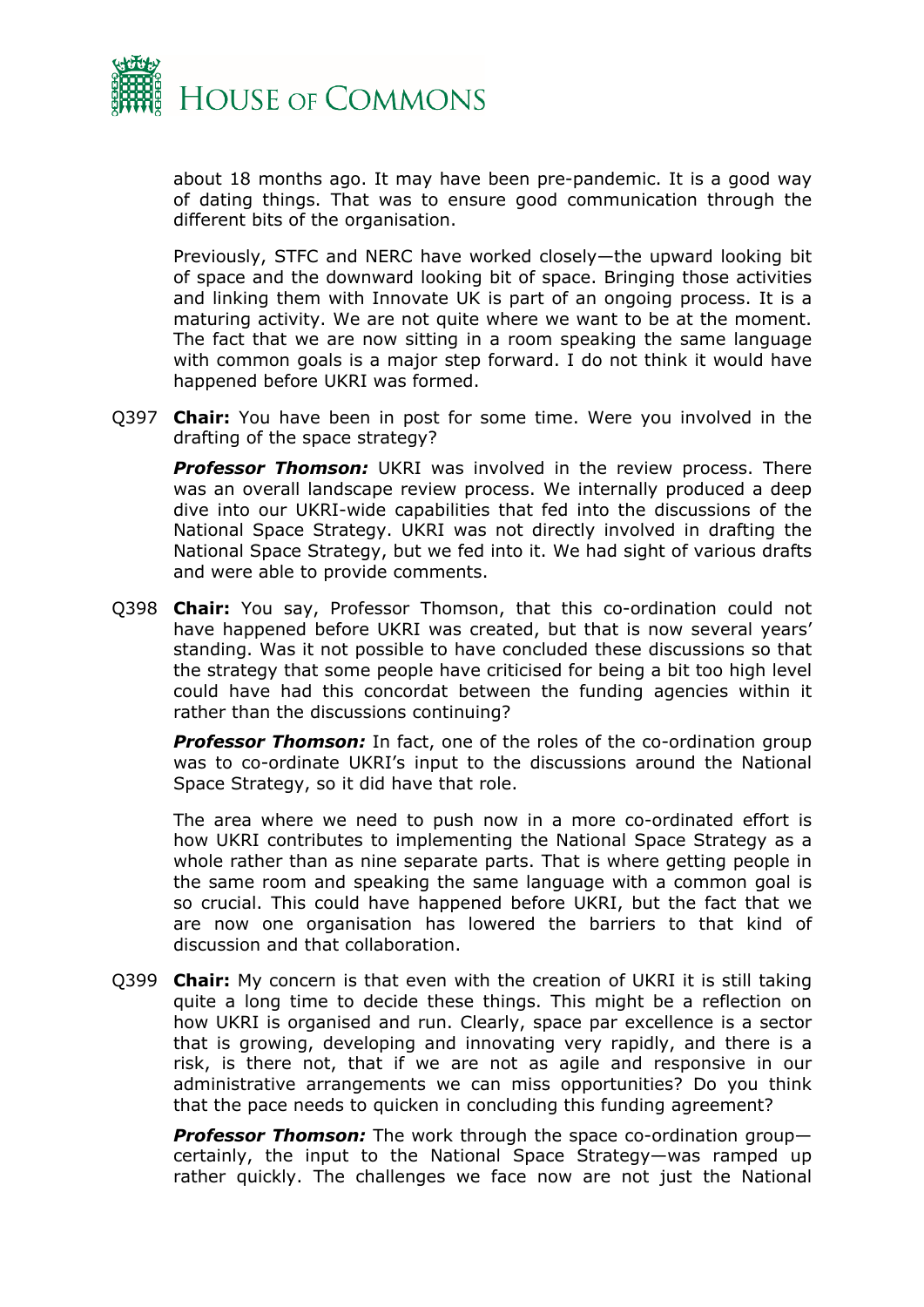

Space Strategy that is out there, but the Innovation Strategy, the levelling-up White Paper and the National AI strategy. All these areas certainly, AI and innovation—are focused on science and technology. There is a lot of work within UKRI on technologies and artificial intelligence. It is how to link all these different activities, which are not necessarily purely space activities, with the space activities.

Dr Bate pointed out the new space model with lots of data being produced. How do we use these wider technologies—I will use AI as an example—to exploit the maximum value from the data that we are producing? It is complex, and it is complex across UKRI.

I am very encouraged by the pace of the discussions that we are having internally at the moment, particularly in the context of UKRI developing its first overall UKRI strategy. We are, certainly at the scientific and strategic level, moving at reasonable pace at the moment.

Q400 **Chair:** Thank you. Dr Bate, I have a question on ESA and our contribution to ESA. Some of the written evidence that the Committee has had suggests that we should, given whatever the pot of funds is—it is always going to be limited—direct it more to national priorities and supporting our national strategy rather than to ESA priorities. Clearly, it is good to do both, but in any world there will be a fixed pot. What is your view on whether we have the balance of those contributions right?

**Dr Bate:** ESA has its own missions, particularly its basic science missions, but it also has a strong mandate to support each of its 22 member states. ESA recognises that it is really important that that role is at the forefront of all the conversations with the UK because they know that we are looking to build our national capabilities, and that is quite right. I want us to build the national capabilities up more, but what I do not think is a binary choice is that we do that by not investing in ESA and only going our own way. A lot of countries use ESA capabilities and technical expertise to build up their own industries. The Italians have just done that in quite a big way. What matters most is to say, "What do we really want to do as a country?", hence the space strategy, and then we look at all the levers at our disposal, whether it is ESA, national programmes or bilateral or multilateral relationships with the Five Eyes community or out in the Asia Pacific. ESA is a way of delivering our national capabilities.

Q401 **Chair:** There is an ESA ministerial meeting in November. It is biennial, is it not? What are we looking for from that ministerial meeting? Are there particular projects or programmes? You bid for particular activities, do you not? What is our current intention?

**Dr Bate:** It is too early to say. That is because we do not have our fund settlement. As I am learning myself, we will go in with a negotiating position. It will be very important that we know what we want, but we also need to know how much money we have for the bids against all the other countries.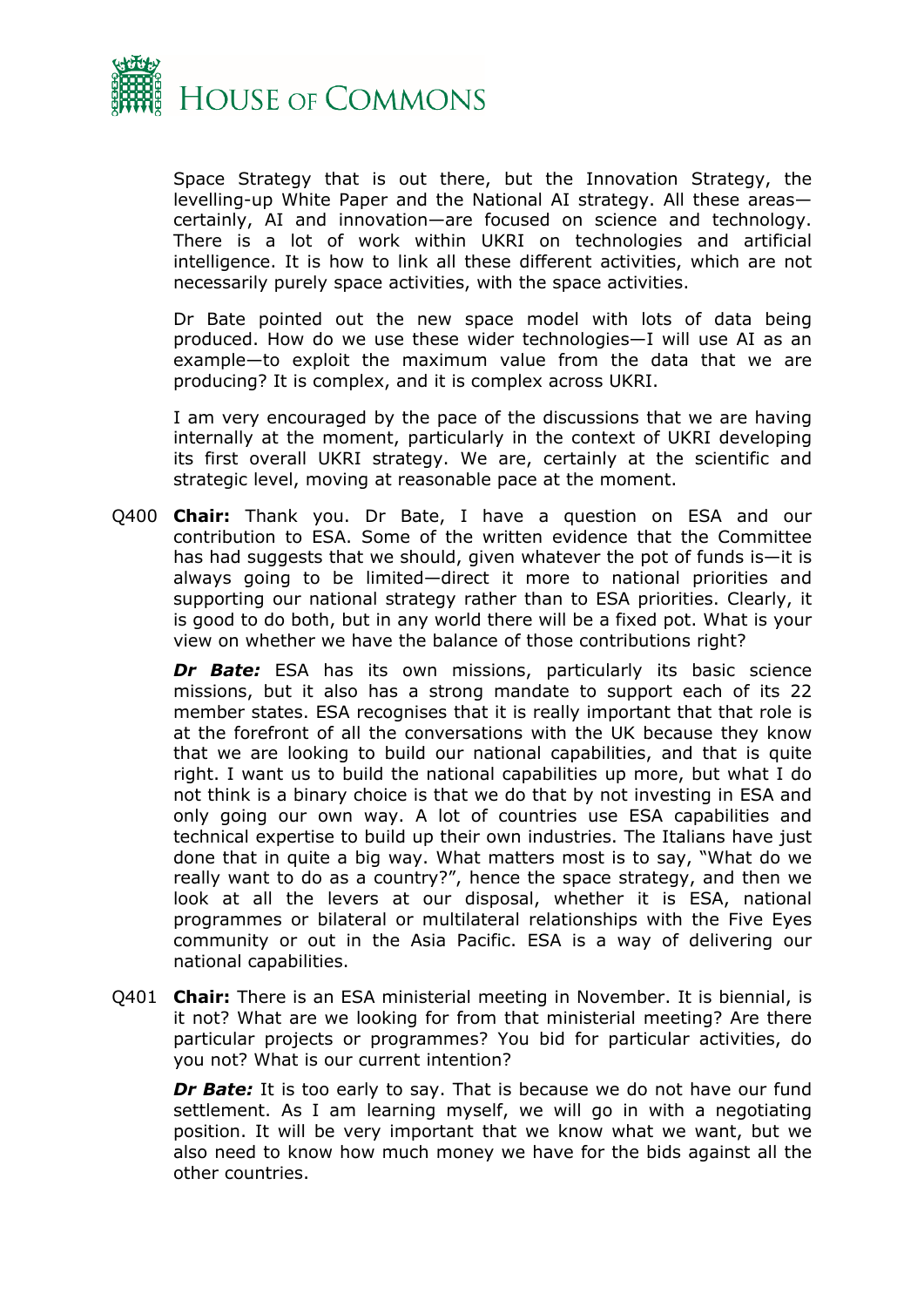

Q402 **Chair:** Your funding settlement is the CSR allocation broken down to your agency.

*Dr Bate:* Yes, that is exactly it.

Q403 **Chair:** When do you expect that to be finalised?

*Dr Bate:* I hope to have that by the end of February.

Q404 **Chair:** By the end of February. Will that be a multiyear settlement? Will it be for the three years of the CSR?

*Dr Bate:* It will be for the three years.

Q405 **Chair:** I see. Give the Committee the advantages of that.

*Dr Bate:* The single biggest challenge when I have been out and about in the space sector is that you are a grant-funding body predominantly in the agency and for the last two years it has been single-year grants. Even if the call for the grant goes out on 1 April, which it does not always do, and there is a fast process of the applications, which there is not always, that leaves less than a year for all that money to be spent. The money cannot be spent by the receiving organisation after the end of the year. That is too short term for space in particular. Having a three-year settlement means that we can put multiyear grants out to the sector academically and industrially. That is the single biggest challenge that I have heard.

Q406 **Chair:** You are confident that is going to be in place by the end of this month.

*Dr Bate:* That is what I have been told, so, yes.

Q407 **Chair:** Professor Thomson, you want to come in.

**Professor Thomson:** I just want to add to the importance of having a three-year settlement. Over the past years, we have been working on, effectively, one-year settlements. With everything we do—in STFC more broadly, but certainly around space—these are long-term investments. You put the money in, whether it is through academic communities or projects. They span not just three years but maybe a decade or more. Having some longer-term understanding of finances really will enable us to plan more strategically. At the moment, we plan, but we have to make lots of assumptions and then flex those assumptions as we get the yearby-year budget. It is incredibly welcome that we will have that longerterm settlement in a matter of weeks.

Q408 **Chair:** You are hearing the same as Dr Bate, that this is about to be—

**Professor Thomson:** My understanding is that there is another layer. There is the BEIS to UKRI settlement, and then there is the UKRI allocations process across the councils. It may take another few weeks, but it is still relatively short term.

Q409 **Graham Stringer:** We are out of Galileo. Copernicus is in the balance, as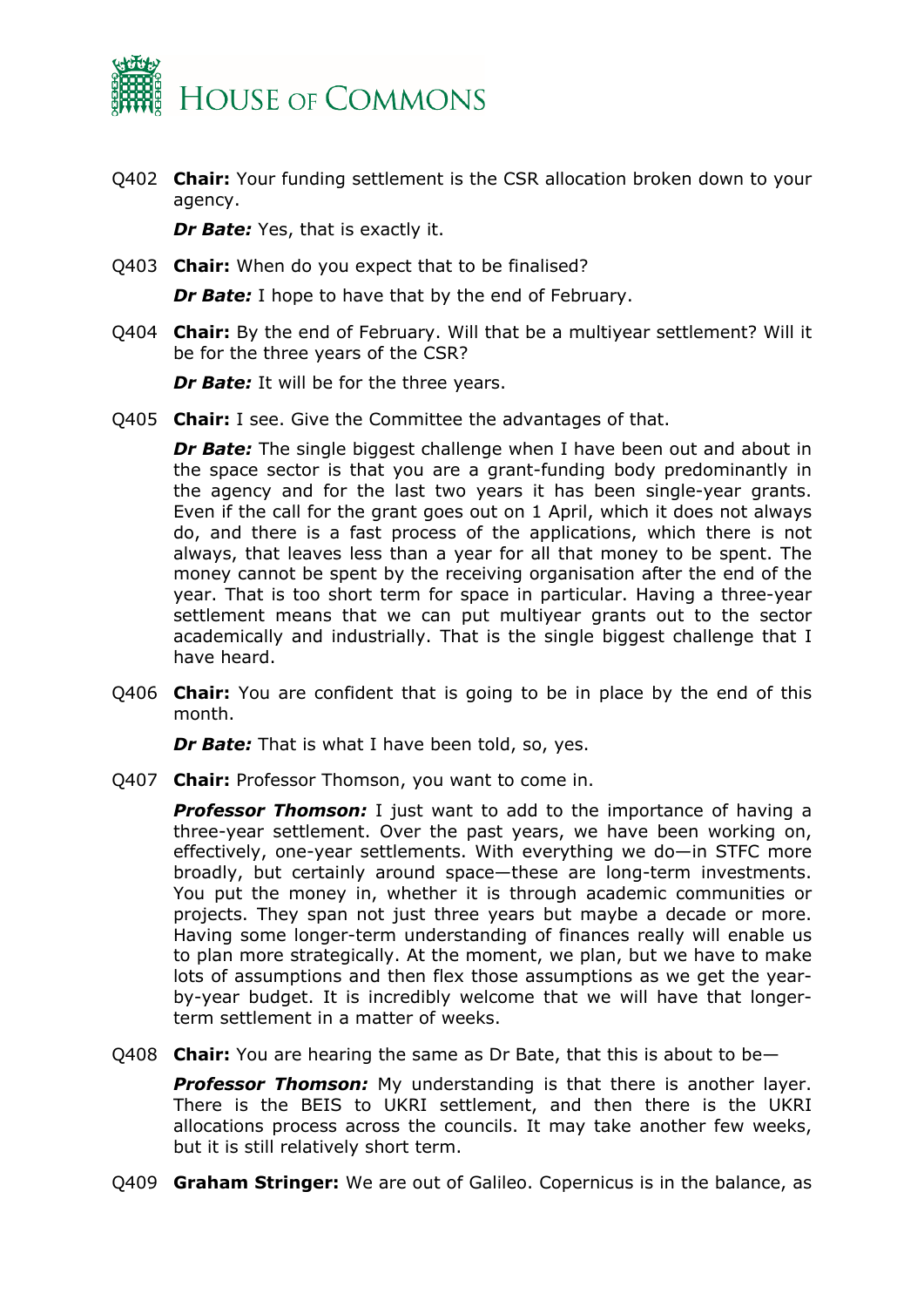

I understand it. Apart from the cash invested in Galileo by this country, what have we lost scientifically by not being part of the Galileo programme? What will we gain by being part of Copernicus?

**Dr Bate:** On Galileo, since we are not part of it any more, there have been two main parts from the agency: the initial review of so-called GNSS and, more recently, the space-based position, navigation and timing options appraisal. That is the agency's contribution to solving the problem. This is a very substantial problem—about £1 billion a day lost if we were to lose the PNT signal. We have been asked as part of an overall Government approach to understand the best way of securing PNT services for the UK. We can only do that from the space part. I cannot give you a full answer on what we lost or how we are making it up, but I can say that we have now reported back to Government on the full options appraisal on the best ways to take forward the space-based part of PNT now that we are not in Galileo.

Copernicus is a huge part of Earth observation globally. It is scientifically leading. As you say, it is in the balance. We will have to see. We are doing what I think is the right thing; we are preparing for both scenarios and making sure that whatever happens we are building up and continuing to build up the national capability in Earth observation. It is something we are historically very strong on, and we have been growing more quickly than a number of peer nations in Europe.

Q410 **Graham Stringer:** What I am really interested in about the Copernicus programme—I will come back to PNT in a second—is that, if we were to withdraw from it, the project would continue. It would have to be funded by other people. Presumably, the information about the state of the world would continue, and, in that sense, scientific knowledge would go on. What would our science base in the UK lose by not being part of it, or would it lose anything?

*Dr Bate:* It is a really serious concern across Europe if the UK does not associate. We have been very clear that €750 million is available and we want to be part of the Copernicus programme. If that money is not there and it leaves that shortfall, hopefully, from the scientific point of view, that money gets found elsewhere. It is not a given, and the European Union and European Space Agency recognise that. I would hope that all those expansion missions that are part of Copernicus will go ahead because of the science and the impact to knowledge on climate change that they will have.

In terms of what that would mean for the UK, if we did not associate we would have that money available for national Earth observation capability. That is an opportunity.

Q411 **Graham Stringer:** In budget terms, it would replace some of the loss from Galileo.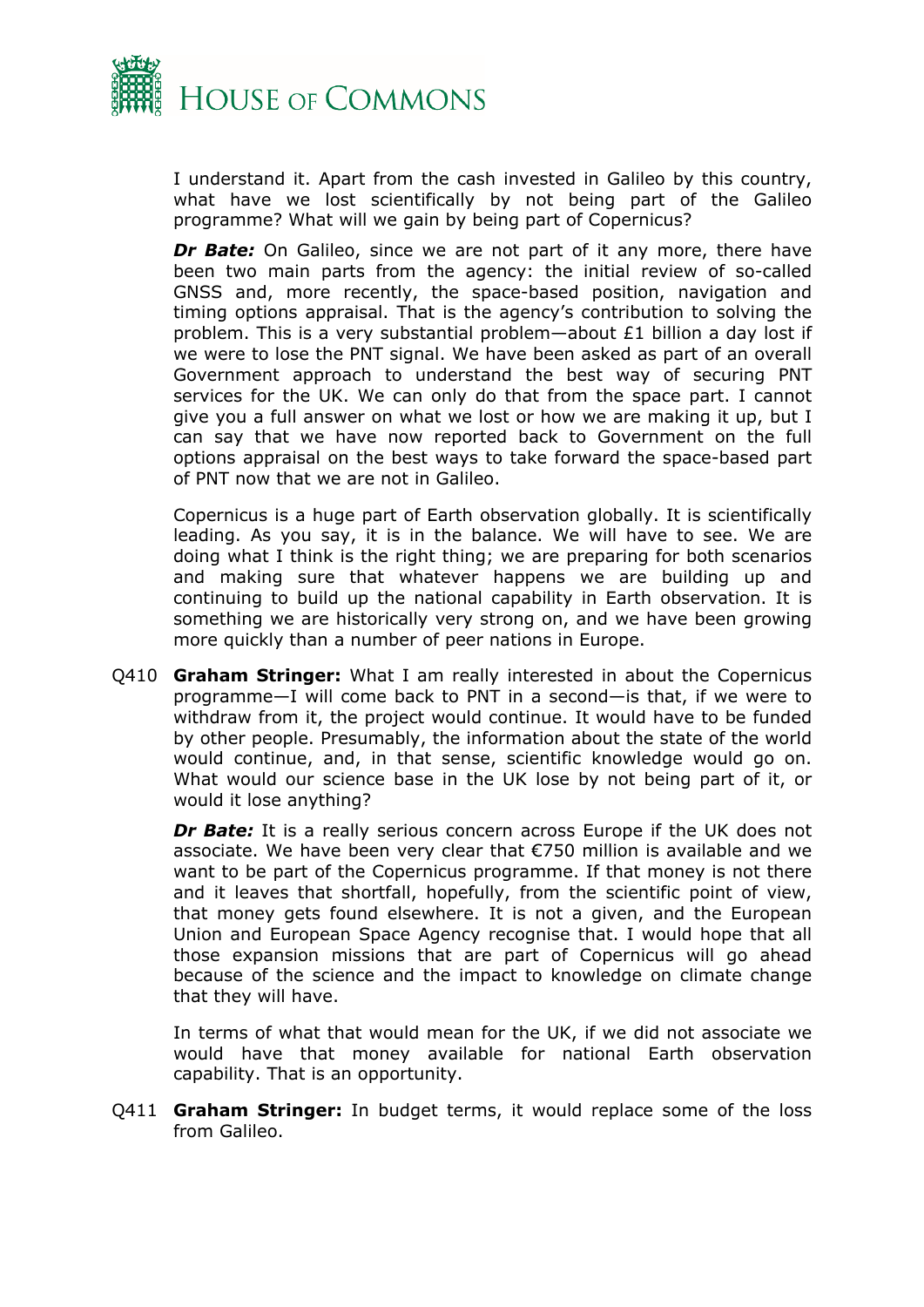

**Dr Bate:** That would be Earth observation money going to ensure that there was not a shortfall to industry and academia on the Earth observation side.

Q412 **Graham Stringer:** Right. You have allocated £2 million to the six companies, have you not, to ensure that we have a PNT facility? How is that work progressing? Will the OneWeb project help with PNT?

*Dr Bate:* A total of more than you said has gone into the space-based PNT work since Galileo. With a lot of support from industry and consultancy, we have been evaluating all the different ways we could see for the space-based component to be taken forward for the UK. That came up with a multi-criterion analysis to work out against 10 options which were the best value for money, which were the highest quality and so forth. That work concluded around November of last year and reported back into Government. That work now sits as part of the future PNT strategy. The wider PNT strategy does not sit with the Space Agency, so I cannot really comment on it.

Q413 **Graham Stringer:** Can you explain a bit more about your role in the PNT strategy? It seems to be partial.

*Dr Bate:* It is.

Q414 **Graham Stringer:** I did not quite understand that.

**Dr Bate:** My apologies. Because position, navigation and timing has a space-based component from the satellites and the atomic clocks, and so forth, that are in space and a ground-based component, the likely solution, or credible solution, would be a combination of things terrestrially and things in space. The space agency has been asked to develop the options only on the space-based parts. That is why I gave a deliberately partial answer. We have given our answer back on what the right set of options, or what the lead option should be, but that has to be balanced against all the non-space elements and taken forward across Government. It really is a cross-government-owned thing; it is not owned by the space agency.

*Professor Thomson:* Can I add something to Dr Bate's answer? UKRI is funding a number of initiatives on the distribution of PNT signals research and development into ground-based PNT signals. You can distribute very precise timing through optical fibres, and there is a programme funded through UKRI's Strategic Priorities Fund working between UKRI and the National Physical Laboratory looking at how you can distribute precise timing across ground-based cables.

The potential advantage of that—it is not the only answer—is that it could give us a very resilient national timing signal because the UK is not such a vast area. If you can reliably and accurately distribute timing signals through various centres in the UK using new technologies, there are opportunities there. One of our sister councils, the EPSRC, is funding various technologies and initiatives around distribution of timing signals.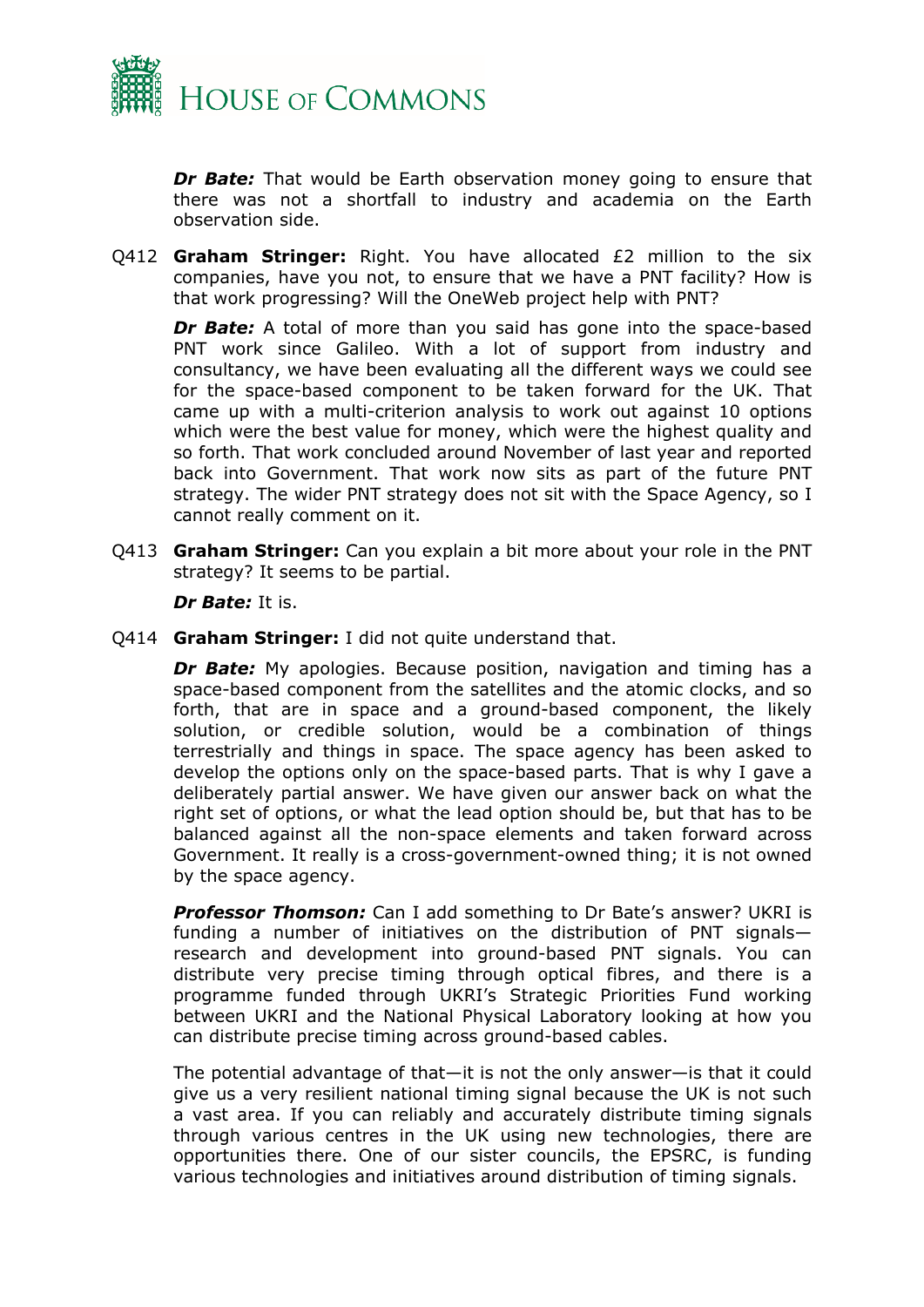

The correct answer for the UK will be some combination of space-based timing and potentially very resilient ground-based timing distribution.

Q415 **Graham Stringer:** When Galileo was first mooted, 12 or 13 years ago, and before it had a defence component, it was controversial because the improvement in positioning was seen to be relatively small compared to what was there before. Is there now a cost-benefit analysis of that improvement?

Secondly, in five years' time, will we have the PNT facilities? Will we able to access positioning as well as other people in the European Union?

*Dr Bate:* Because we are not in Galileo, no, we will not be able to access all the services that Galileo would provide to contributing members.

Q416 **Graham Stringer:** I was asking something more specific than that. Will we, either by OneWeb or some other facility or dealing with Galileo, be able to get very precise positioning information? I suppose people will get it in the European Union.

*Dr Bate:* The point of that options analysis on the space-based side was to look exactly at how we make sure we have a signal at least as good, if not better. Whether it will be within five years depends on how quickly you make the decision on what the right system—or system of systems, as Professor Thomson said—we go forward with is, how quickly we get the money for that, and how quickly it can be built. It is a multiyear project, so I do not think we can say that within five years it will definitely be there.

Q417 **Graham Stringer:** Do you have a time in your mind?

**Dr Bate:** No, because I do not know the decision on the overall system of systems, and it cannot start until then.

Q418 **Graham Stringer:** Professor Thomson?

**Professor Thomson:** It is slightly distant from where I exactly sit within UKRI. I can try to follow up for the Committee with a written answer to make sure we get the details right on exactly how the activities we are pursuing within UKRI link into the broader discussion. That is not something I can, reliably at least, answer now.

Q419 **Graham Stringer:** Thanks. How will my constituents benefit from the considerable investment in OneWeb?

*Dr Bate:* The future of space—and certainly on the telecommunications side—is in multi-satellite megaconstellations. Very practically, OneWeb Start is one of the biggest constellations, with over 350 satellites already up. This year, it is starting its service. It is starting it small and above 50 degrees latitude. It provides broadband services in areas of the world and the country that do not have access to them terrestrially. Globally, more than 10% of the world is not going to have fast broadband access from anything other than satellites. In the UK, around 9% or 10% of people currently do not have access to high-speed broadband. I believe it is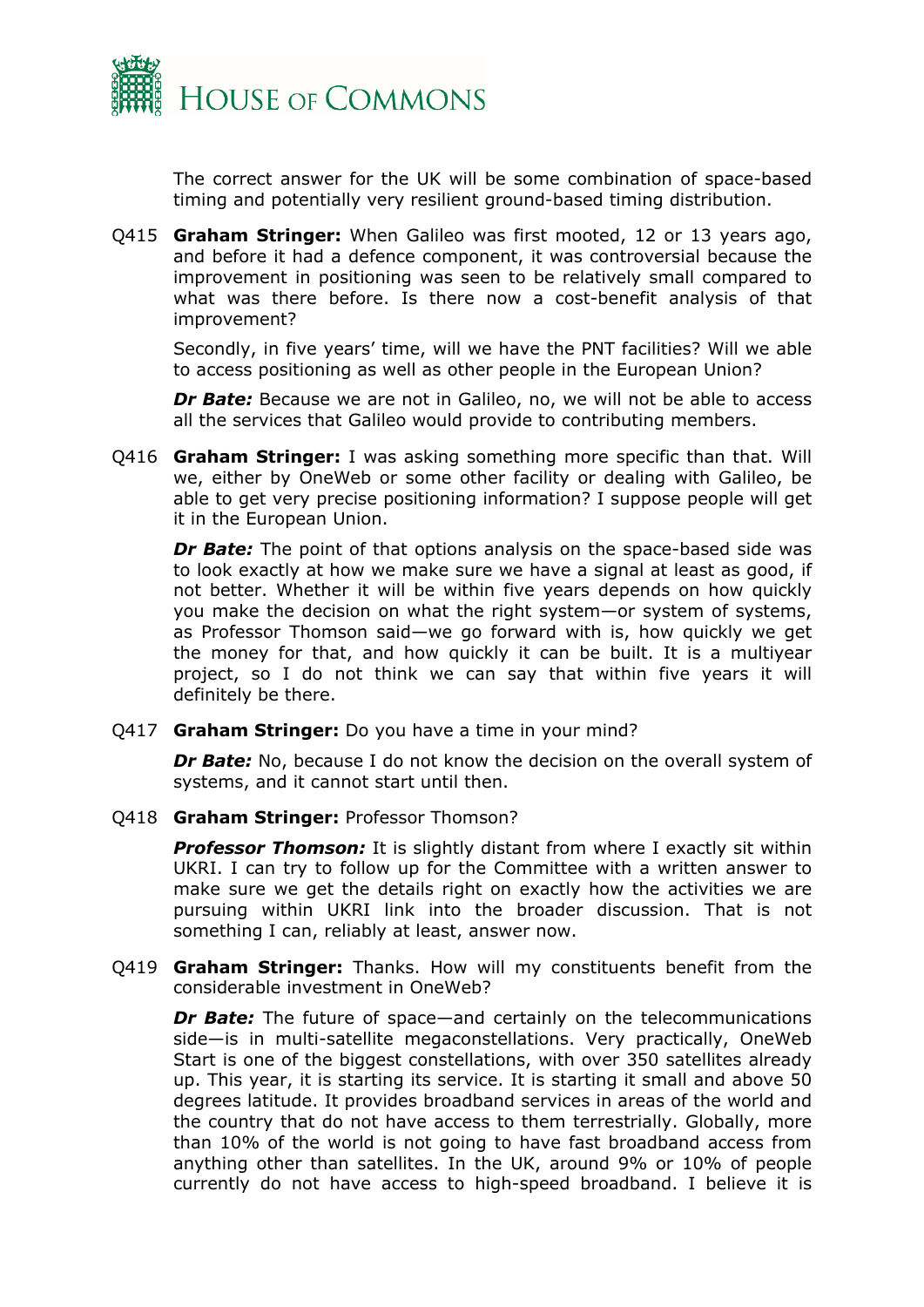

about that amount. Services like OneWeb are essential for filling in the gaps and getting people high-speed internet access.

Q420 **Chair:** Last week, we had George Freeman, the science and technology Minister, in front of us, and we talked about all the issues we have been discussing today. We had a discussion on launch, and it is a very prominent ambition for the Government to have a satellite launch from the UK this year. Minister Freeman said that he expected a horizontal launch from Cornwall to take place this summer. Dr Bate, is that your expectation?

*Dr Bate:* Yes, absolutely.

Q421 **Chair:** Thank you. He was less sure about vertical launch. There are two leading sites in Scotland. Brief the Committee on what your expectations are there.

**Dr Bate:** The two leading most advanced spaceports in Scotland are SaxaVord on the Shetland islands on Unst and the Sutherland spaceport at the top of the mainland in Scotland. The aim is to have that vertical launch from the Shetland Islands in 2022. That is a combination of the operator of the spaceport, SaxaVord, and Lockheed Martin and ABL.

We do the programme delivery. We have funded Lockheed. That is a challenging timescale. It is not helped by the fact that ABL, the rocket launcher company, had a test failure two or three weeks ago in which the upper stage was destroyed. First things first, they have to understand why that took place. Fortunately, there was no loss of life. There was no injury. They have to go through the process of understanding what caused that, for all the obvious safety reasons. We do not know exactly how long that will delay, but, seeing as they need to do their US launch before they come to the UK, that clearly makes the timescale more challenging. That is the extent of the situation that we know at the moment.

We fund both those endeavours, and we work very closely and productively with both of the vertical launch providers in Scotland. They are ambitious timescales. Launch is difficult. Launch is not routine. The secret of good programme delivery and management is to understand what the challenges are that the industry is going through and work through with them.

Q422 **Chair:** That setback relates to the Shetland site. Is that right?

*Dr Bate:* Yes, that is right.

Q423 **Chair:** What about the Sutherland one? What is the situation there?

*Dr Bate:* It is also very ambitious. It is doing really well. It is a combination of Highlands and Islands Enterprise and Orbex, the launch company, based in Scotland. They are targeting a quarter one 2023 launch timescale. Things have gone very well for them. Orbex has made some really impressive announcements in recent weeks showing that the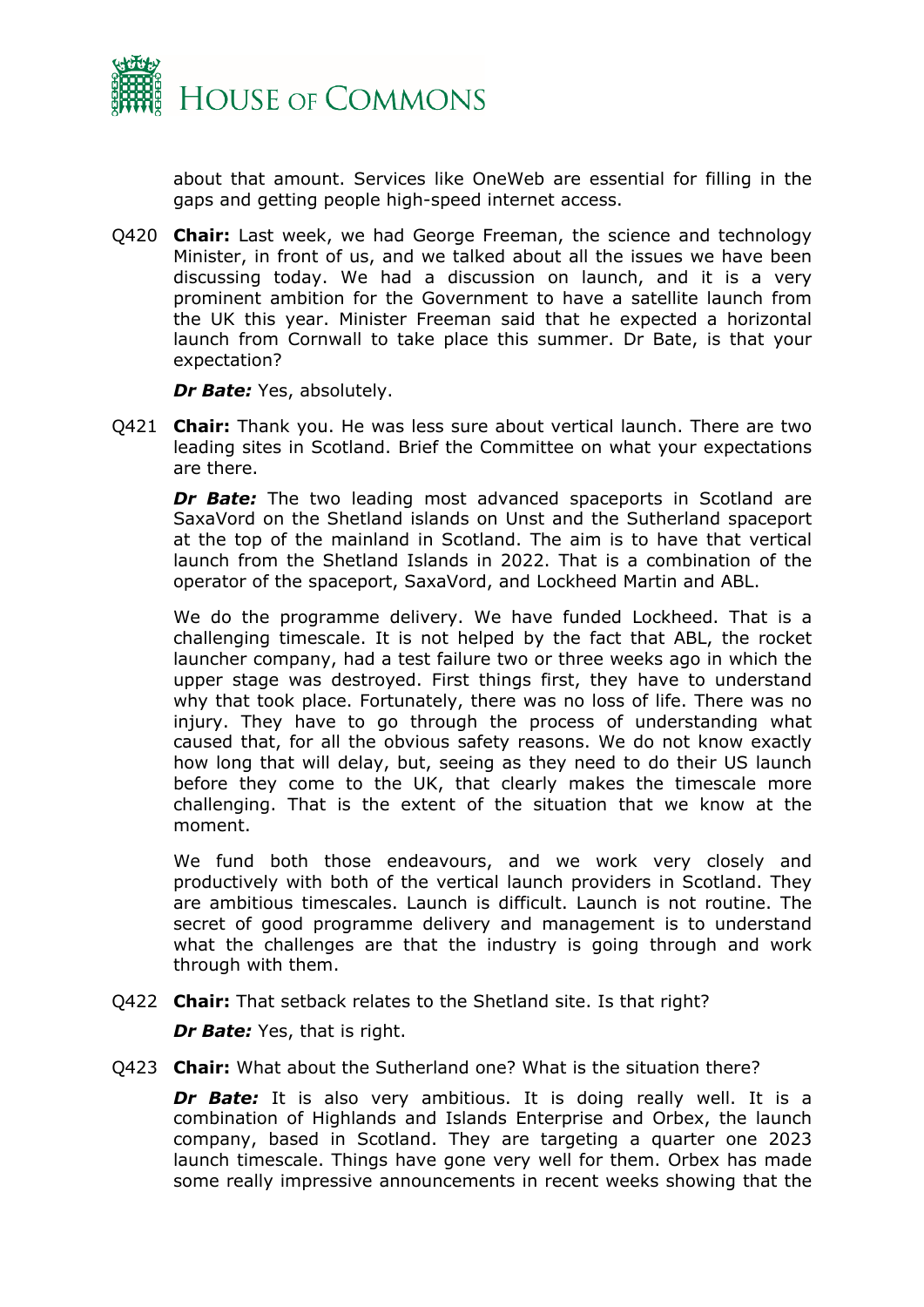

delivery of the spaceport and of the rockets is going according to plans. They have won recent judicial reviews that would have otherwise slowed down the timescale. It is certainly not easy and it is certainly not routine, but the programme is doing well.

Q424 **Chair:** That is helpful to know. Is there anything that the agency needs to do, or is doing, to facilitate and to unblock anything that might impede the progress?

*Dr Bate:* Yes, we do a lot on that. Let us take one example. Would you like to start with horizontal launch?

### **Chair:** Yes.

*Dr Bate:* That is the first launch we are likely to see in the UK. My teams in the agency, alongside the CAA, were out in the US with Virgin Orbit. The most important thing dictating the timescale for launch now is their licence application—their being able to demonstrate to the CAA that all the different components of the application are appropriate.

We could sit back and say, "There is the grant that we have prepared. It is now on you, Virgin Orbit, to demonstrate," but we do not do that at all. We are working very closely with Virgin Orbit, we are working with Spaceport Cornwall, and we are working with the CAA to understand whether there are any blocks, whether there are things that are going to make it more difficult, whether there are things that we can directly unblock, whether it is a financial thing—a conversation about funding—or whether it is things around Government that can be done differently.

Q425 **Chair:** And the same with the vertical launch.

*Dr Bate:* Absolutely.

Q426 **Graham Stringer:** There has always been money in rubbish and clearing rubbish. Are we going to maintain our capabilities for dealing with space debris? Do we have a view on how responsibility for space debris should be apportioned and how it should be regulated? Professor Thomson, you look eager to answer that.

**Professor Thomson:** Not really. It is interesting because I was in Switzerland at the beginning of the week at EPFL, and saw a presentation from one of the companies, ClearSpace, which is part-based at the Harwell Space Cluster. There is an opportunity here for the UK to take a lead in this. This is delivered not through the public sector but through industry. At the Harwell Space Cluster, I think there are three companies looking at space debris. There is the practical side, and we are working with all the other companies on site. There is an opportunity to grow that activity, I believe.

The other thing that the UK historically has been very strong at is regulatory work. It would be for the space agency to take a lead in the regulatory aspects of space debris. I am sure Dr Bate can follow up on that.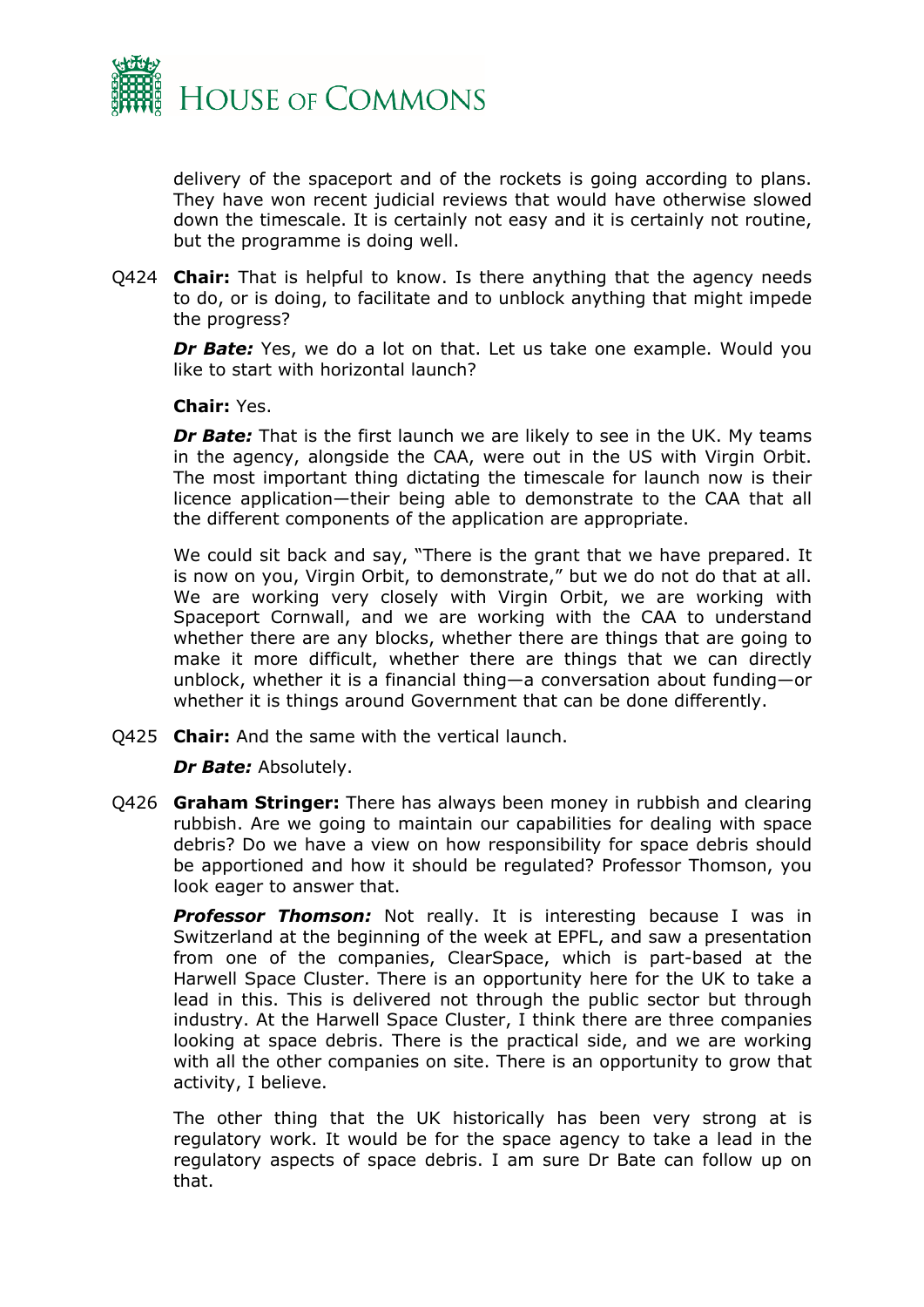

It is a very timely question. This was the grabber in space. It is quite exciting stuff. This is happening in companies that are based in the UK. There is an opportunity to really build on that initial work.

*Dr Bate:* I strongly agree with that. It is a real area of strength. Already, ClearSpace, Astroscale, D-Orbit and many other companies are in the UK delivering these services. There are over 300 million pieces of debris, according to European Space Agency estimates, and it is just not sustainable. It is not sustainable to continue to use the space environment and simply to grow the amount of debris.

It is an existential problem. It is great that we already have industry working on this. The agency has a particular focus in two or three different ways. First, we provide some services to the country's satellite operators letting them know if there is a likelihood of a conjunction event or whether they need to manoeuvre out of the way by giving them the risks. We do that in conjunction with the military. We also fund the technologies.

Mark mentioned ClearSpace, which is one that we funded. There is Astroscale as well. We recently announced over £1 million of funding.

There is the regulatory aspect, which Professor Thomson mentioned, and diplomacy—the United Nations angle. Part of your question was about where responsibility lies. It lies globally and it lies with Governments and with satellite operators and launch operators. We are trying to take quite a leading role. Because we have the Space Industry Act and because, therefore, our licensing requires that high standard and avoiding debris, we have to build satellites and launchers in a way that we feel confident that they are not adding to the debris problem.

We have an ability to project that on the world stage. There was a G20 meeting of space agency leads at the back end of last year, and the UK was being called out by the United Nations representative as leading the way and helping on these so-called sustainability guidelines.

Q427 **Graham Stringer:** Which body in the UN would you envisage having regulatory responsibility?

*Dr Bate:* It is called UNOOSA. The Committee on the Peaceful Uses of Outer Space and the United Nations Outer Space Treaty. I will get you the full title beyond the acronym.

Q428 **Graham Stringer:** Thank you. This country is also at the cutting edge of science and technology with in-orbit manufacturing. Are we going to maintain that position, and, if so, how?

*Dr Bate:* Yes, that was identified in the space strategy—in-orbit servicing and manufacturing—as a real growth area. Companies like Space Forge in Cardiff are really leading the way in what we know is going to be a market for the 2030s and 2040s. There are some things that cannot be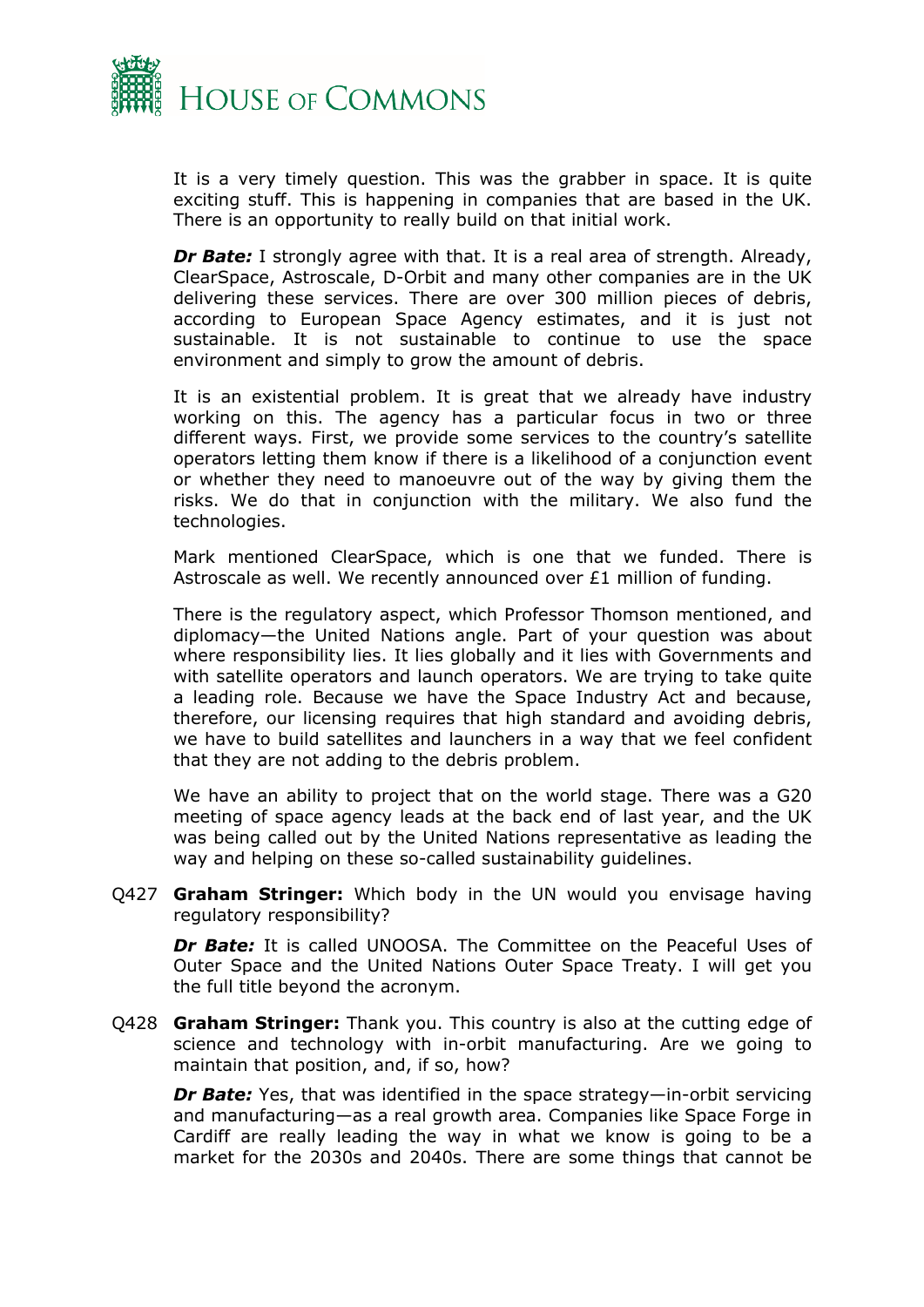

manufactured sensibly, safely or economically on Earth in the same way as they can in space because of the microgravity and vacuum.

What we are doing goes right back to what I said at the beginning about catalysing investment. It is always asking the question: "If we are able to put in this many pounds, what will the consequence be in contracts and private investment that will come in?" Some of the most exciting companies like Space Forge are the ones operating in in-orbit manufacture.

Q429 **Dehenna Davison:** Hearing the ambition from you lot today is a really positive thing, but, clearly, in order to achieve the ambitions we need to make sure we have the right skilled workforce. One of the things we were discussing on our Committee visit to Harwell was some of the skills shortages issues that some of these start-ups are facing. It is really reassuring to hear that UKSA is planning to create apprenticeships, particularly as this week is National Apprenticeship Week, so it seems very apt to ask about it. Can you give us a bit more detail about that, and about other steps that UKSA is taking to try to improve the skills gaps?

*Dr Bate:* It is a real problem, partly because of the scale of growth. There just are not that many people who have that heritage—the years and years of experience in space—because it has grown so quickly. It is something that the agency takes a role in, but it is ultimately for the sector as well to think about its own requirements and to build them up.

You are absolutely right: we support apprenticeships. We also support intern programmes such as the SPIN programme. The key part of the role for us is to convene all of industry and academia in recognising the scale of the problem, including the skills survey, and that linkage of diversity and inclusion within the sector.

We know that, of the skills that we have, we are over-represented in people coming from wealthier backgrounds. We are under-represented in people from ethnic minority backgrounds. We are very under-represented in women in space.

There is quite a range of activities that we are trying to corral, measure and demonstrate what the opportunities are. That goes as far as for small and medium enterprises for developing skills and a diversity strategy so that they can take that themselves rather than having to work everything out from scratch.

Q430 **Dehenna Davison:** One of the things we heard about was a lack of programming skills, which was proving difficult, particularly in comparison to some of our European neighbours. We will not go into the recruitment challenges of the current immigration system. Is work being done by UKSA specifically on this to feed into other Government Departments that are looking at setting curriculums and setting standards in programming to encourage younger people to get into it?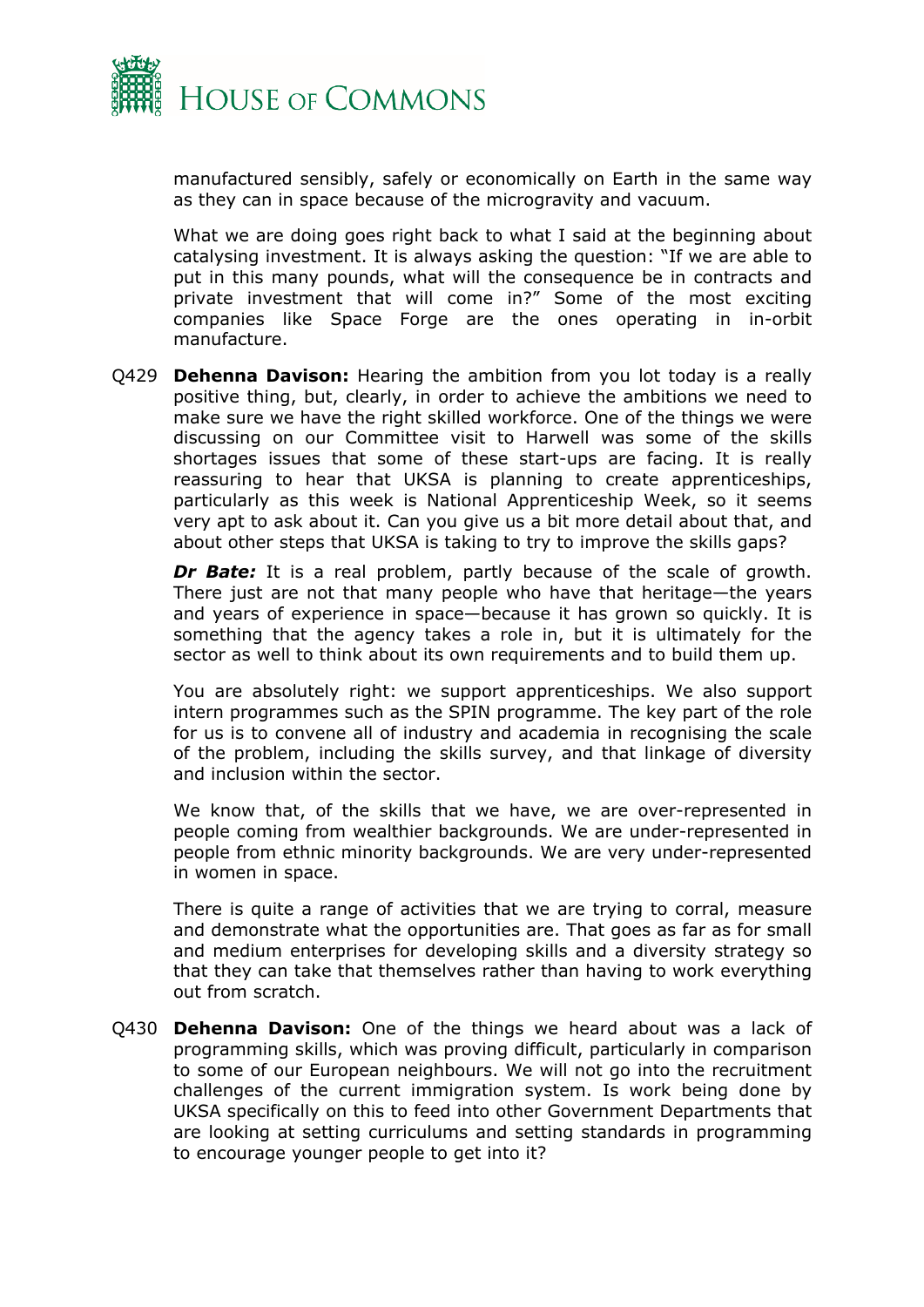

*Dr Bate:* For the last five years I worked in digital healthcare, and it is just as much a problem there. These are some of the skillsets that are in huge demand. People can get paid a lot at Facebook or at Google. It is not something that is by any means restricted to space, but we really recognise it in space. So much of the money comes from the downstream applications that need the software as well as programming satellites.

We do quite a lot of work, as I mentioned, on the skills side. That includes software as well as hardware skills. We also think it starts a stage back because we can solve the problem for today but we want to keep growing the industry. The way in which you work with primary schoolchildren and secondary schoolchildren is equally important.

We funded the National Space Academy based in Leicester for many years with their programme. At the moment, it is reaching 10,000 children each year, supporting them in interventions that increase their likelihood of going to STEM and then doing masterclasses. It is training even more teachers. Hundreds of teachers are trained because that then spreads it out.

I would not want to point to one thing. It is more that the agency recognises the scale of that challenge and is trying to support industry and academia with it.

Q431 **Dehenna Davison:** Professor Thomson, we understand that the STFC is putting together a proposal for a skills factory. Can you very briefly give us a little bit of detail about that?

**Professor Thomson:** Across all our facilities—we do not just fund science but we run big scientific facilities, some of which are connected to space but not all—these are really exciting projects. They are very attractive, very exciting and high-tech. Currently, we have 166 apprentices, and we have probably a comparable number in our graduate schemes. Our apprentice scheme is nationally recognised as being very high quality.

At the moment, we have these schemes, effectively, because we need those skills internally. It is important to recognise that space is one sector, but the skills gap is common across multiple sectors. It is mechanical engineering, electrical engineering and computational skills. Any training you do in other areas is applicable to space.

We would like to scale up our apprentice and graduate intake substantially, and, rather than targeting it on filling our own skills gap, effectively, overtraining significantly so that the people we train—the apprentices and graduates—go out into industry.

At Harwell, we are ideally located for space because we have 105 space companies in the Harwell Space Cluster. I should say it is not just about mechanical engineering, other engineering and computing. We also have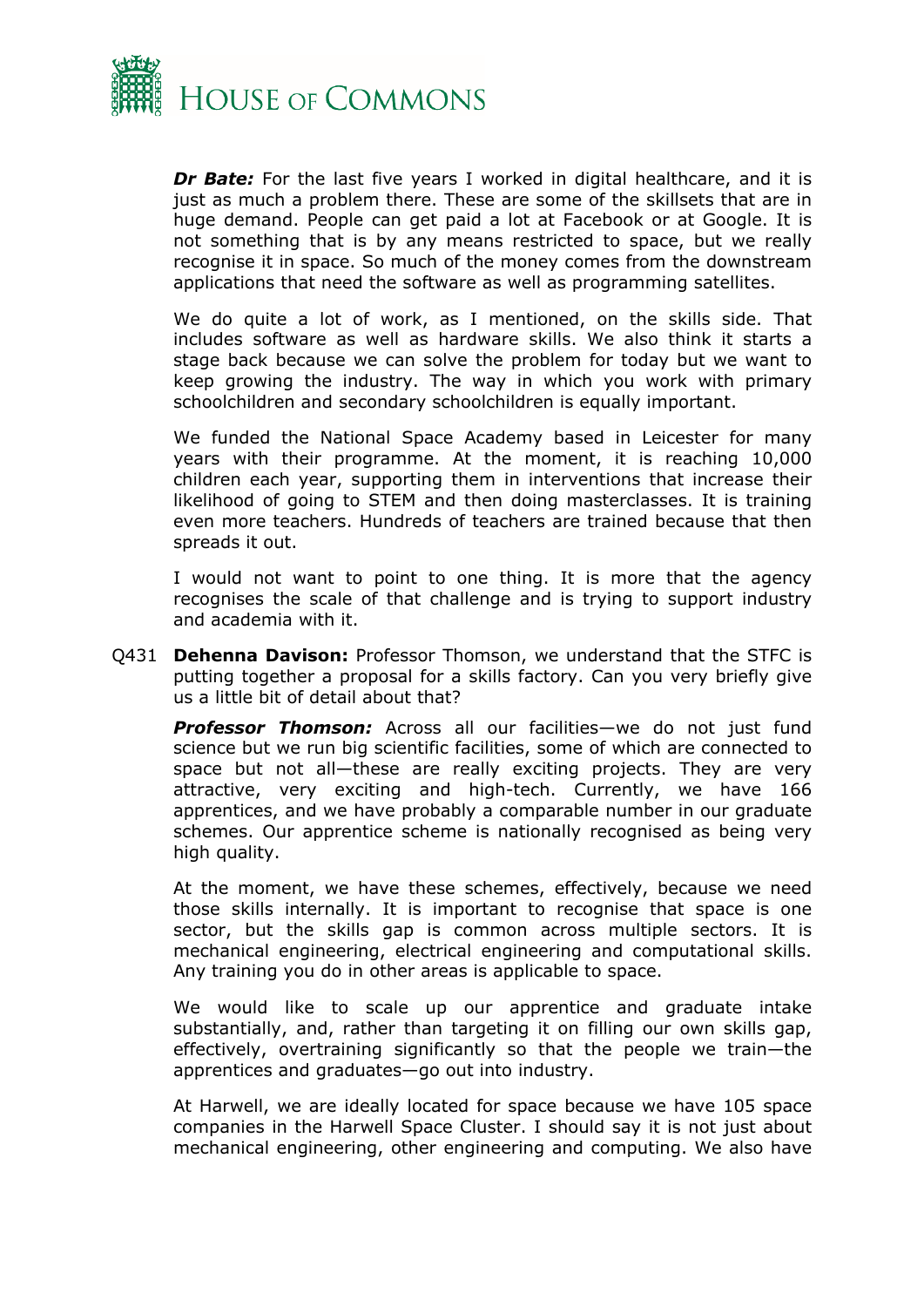

apprenticeships in project management, which are key skills for the space sector.

The ambition is to grow that activity significantly. A part of the unique offering is that there would be a public engagement commitment. Anybody who came through this scheme would be committed to undertake two weeks a year of public engagement activities, going out into the community really encouraging people and opening up the possibilities of what you can do within engineering.

The final thing that is worth flagging is that the levelling-up agenda is key to Government. Apprentice schemes are very local. Apprentices are not the most mobile group of people. They are fairly young, particularly if they are straight out of school. These actives are place based. We have a big cluster at Harwell, but we also have a big laboratory close to Warrington in the north-west. This scheme would extend across all our sites. There is an opportunity to expand this programme.

It is an exciting opportunity. The challenge, as always, is money. The apprentice levy is great—that provides some of the training costs—but apprentices and graduates in training schemes require salaries. As soon as you do that and you scale it up, the numbers start to become quite big. It is a really exciting opportunity.

My vision for this is that it becomes part of our mission as a scientific and technology delivery organisation. It is not just to do the science and the technology, but it is to train for UK industry. If this works, which we think it will because we have been doing these activities for a while now, there is a possibility to expand this type of concept across other PSREs. That is another way you could get that national footprint.

Q432 **Chair:** Public sector research establishments.

*Professor Thomson:* Sorry, yes, public sector research establishments, all of whom have unique facilities. It is the hands-on training aspect on the big science and technical facilities where we can give people a unique experience and make them highly marketable. It is an exciting topic for me, as you can probably tell.

**Dehenna Davison:** With a passion.

Q433 **Chair:** Thank you. We must not keep the Secretary of State waiting, but I have one final question to Dr Bate. When we were in Harwell talking to people who were working in space, one of the things that was said is that there is a bit of a Catch-22 for people coming in. People want to recruit people with space experience, but it is quite difficult to get space experience if you have no space experience. Dr Bate, you are a physicist by background. You have spent quite a lot of your career in medical sciences, but you have come into space, indicating that some of the skills are transferable. Do you have any reflections on people from different specialisms coming into space and whether the agency can promote and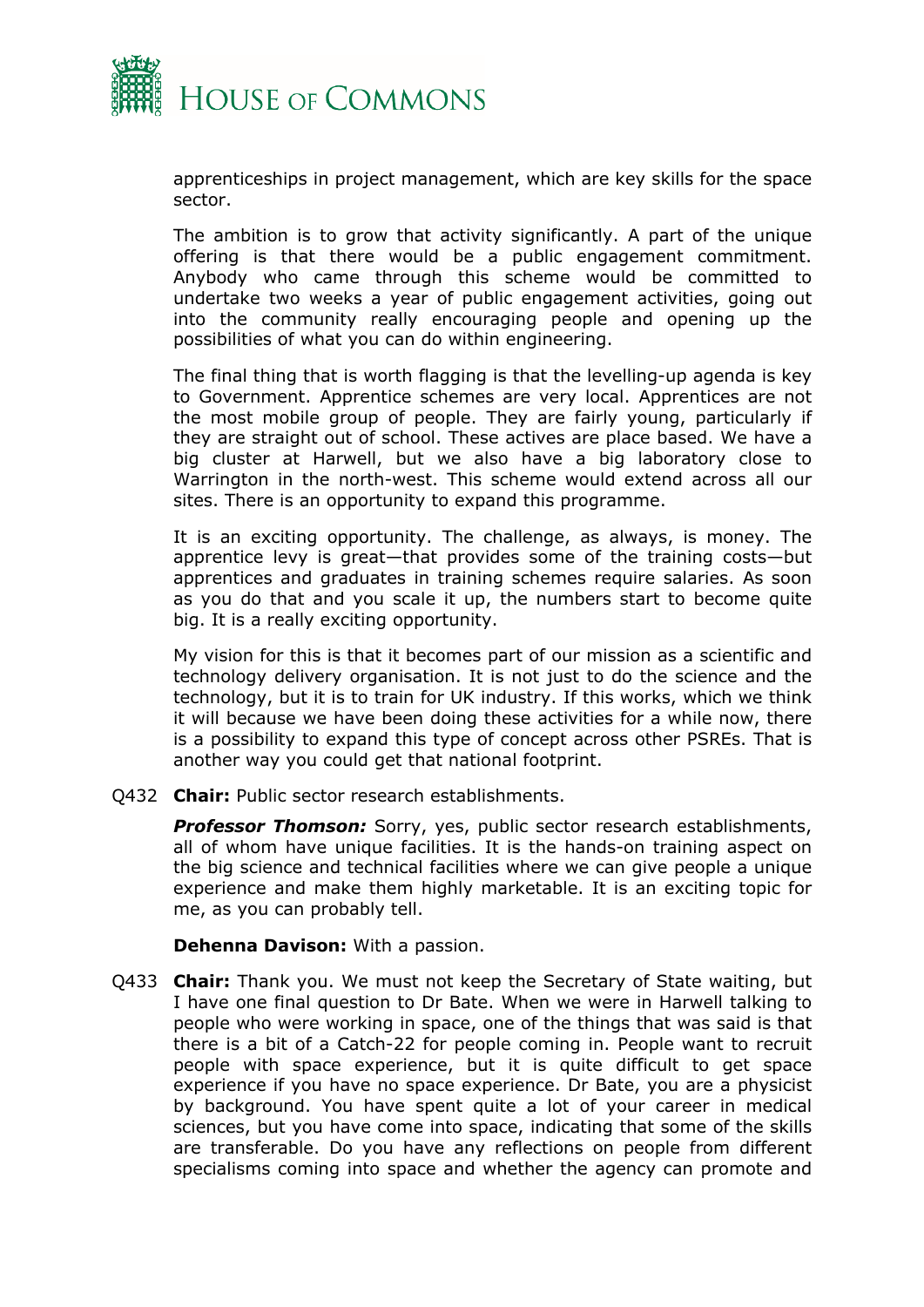

make that easier?

*Dr Bate:* The great thing about space being such a big sector for us now is that there is such a wide variety of skills, roles and expertise that are needed. That is part of what we are doing from a really early age with kids, explaining that everyone is excited about being an astronaut, but you do not have to be an astronaut to work in space, brilliant though our astronaut programme is.

Having come from a different sector but having some level of scientific background beforehand, I can see really significant similarities between the sectors that I was in, healthcare—safety critical, very much in the public eye, inspirational, written, matters to daily life. Those programme delivery disciplines really matter. The software skills that were raised earlier really matter. There are so many transferable skills. I say this as somebody who had a fantastic career in healthcare. I would encourage anybody to look at space and see what they can bring. That is why we have the apprenticeships to support people in that. At any stage of their career, it is a wonderful opportunity. It is just a mind-blowingly wonderful sector to be in.

**Chair:** That is a very good note on which to finish this panel of evidence. Dr Bate and Professor Thomson, thank you very much indeed for your evidence.

## Examination of witnesses

Witnesses: Kwasi Kwarteng, Rebecca Evernden and Hugo Robson.

Q434 **Chair:** I am delighted to welcome the Secretary of State for Business, Energy and Industrial Strategy, Kwasi Kwarteng, who has brought two of his senior officials, Rebecca Evernden, director of space in the Department, and Hugo Robson, the chief negotiator in the Department. Thank you very much indeed for appearing with us today.

The Committee is coming to the end of its inquiry into what is a very exciting area for the UK in almost every respect—technology, jobs, global influence—which is space and satellites. Secretary of State, the Government published a space strategy in September of last year. It was widely welcomed. If it has attracted some criticism, it is that it is perhaps lacking in some specifics in an implementation plan. What is your response to that?

*Kwasi Kwarteng:* As in all these things, one has to place this in context. I became Secretary of State in January last year, and it was clear to me that responsibility for space strategy sat across a number of different Departments—the Department for Transport, the Ministry of Defence, the UKSA, No. 10, BEIS. All these organisations had equity in it. As a consequence of my conversation with the Prime Minister, I very much pushed for BEIS to own civil space. It was the first time that the British Government had ever come up with a space strategy. As you mentioned in your question, it has been widely welcomed because it is directional in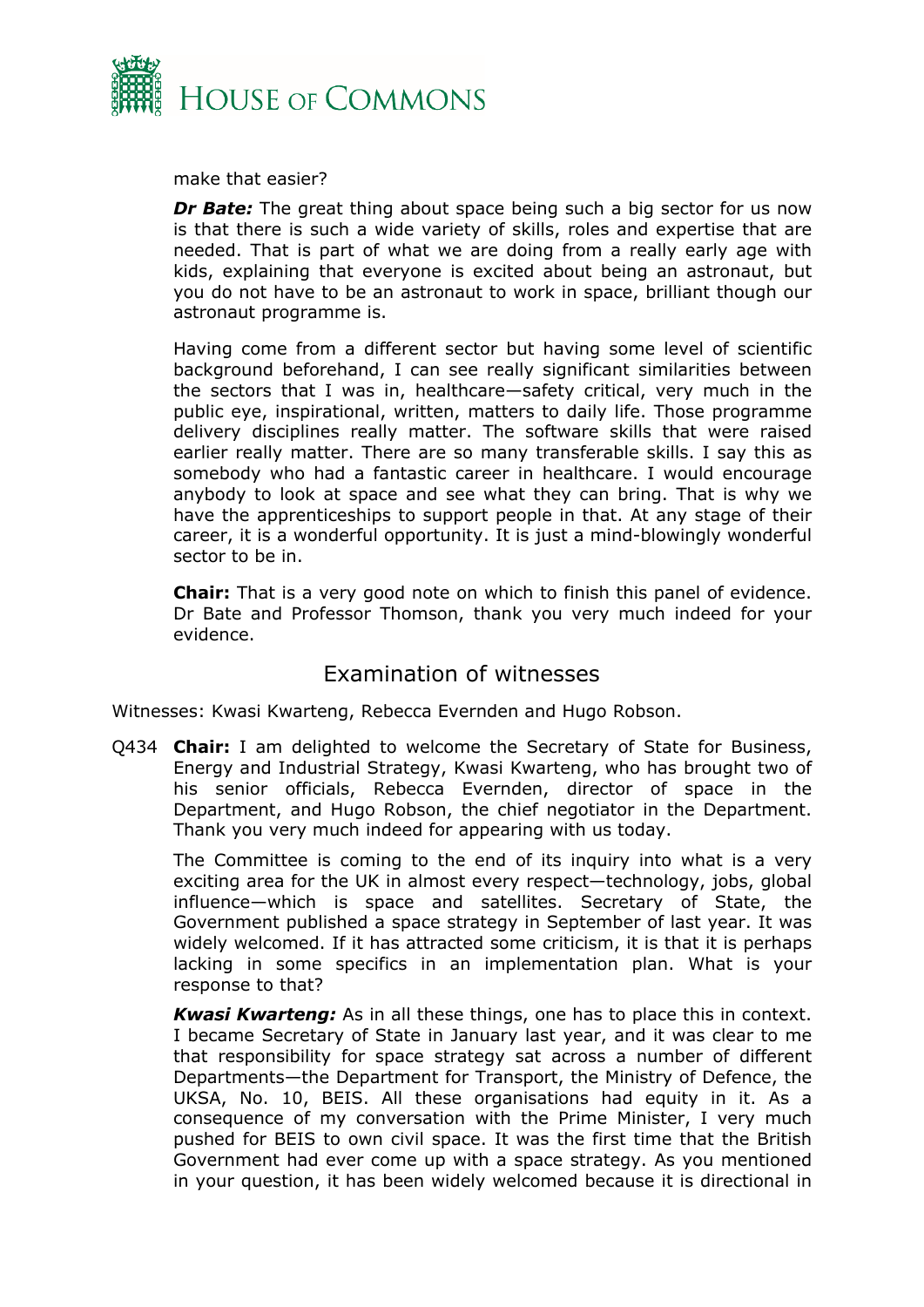

the scale of the ambition and the kinds of sectors that we want to participate in.

You will understand that it is much harder to have granular specifics that need to be costed in terms of the timing ahead of the October comprehensive spending review. As a consequence of the spending review we have a very good R&D allocation. Once we make specific allocations within the R&D budget, we can have more granularity in driving the space strategy. That sequence was the main reason why we have not perhaps been as granular as we could have been.

Q435 **Chair:** Post CSR, you expect to be able to inject further granularity.

*Kwasi Kwarteng:* I think there will be a bit more specifics. As you will remember, these strategies need financial heft behind them. It would have been premature to outline very specifically the ambitions and targets ahead of the CSR process.

Q436 **Chair:** The strategy was published in September, but—perhaps this may be attributable to your leadership in the Department—a decision was announced in June to create a National Space Council, a kind of Cabinet sub-committee that recognises the fact that there are interests across Government. We heard in our earlier session that it has not met since September. It was formed in June. You are a member of that, I assume.

*Kwasi Kwarteng:* That is right.

Q437 **Chair:** How many times did it meet?

*Kwasi Kwarteng:* It met once. The next meeting will be fairly imminent. I cannot tell you exactly when it will be, but I imagine in the next few weeks. Rebecca, do you want to come in on that?

*Rebecca Evernden:* The space council has not met for a while, but it has considered the space strategy, and it considered that by correspondence, so it was engaged in the consideration and the sign-off of the Government policy on space. As the Secretary of State said, due to the number of high-priority things that need to be delivered this year, the council is likely to meet again quite soon, but it is for the Cabinet Office to decide whether to call the council.

Q438 **Chair:** Obviously, the Government have had various other things to contend with in the last couple of years. We recognise that. Is it your aspiration that the Committee meet relatively frequently, or that it meet once a year to review progress rather than being a Committee that is in the driving stage?

*Kwasi Kwarteng:* You will remember this from your days in Cabinet, Mr Clark, that there is a whole range of sub-committees that one sits on. Some of them meet infrequently, once or twice a year. Some of them, particularly in the XO/XS pre-Brexit days, were meeting every day. I would suggest that the council probably meet three or four times a year. That would be roughly, I imagine, the frequency with which the council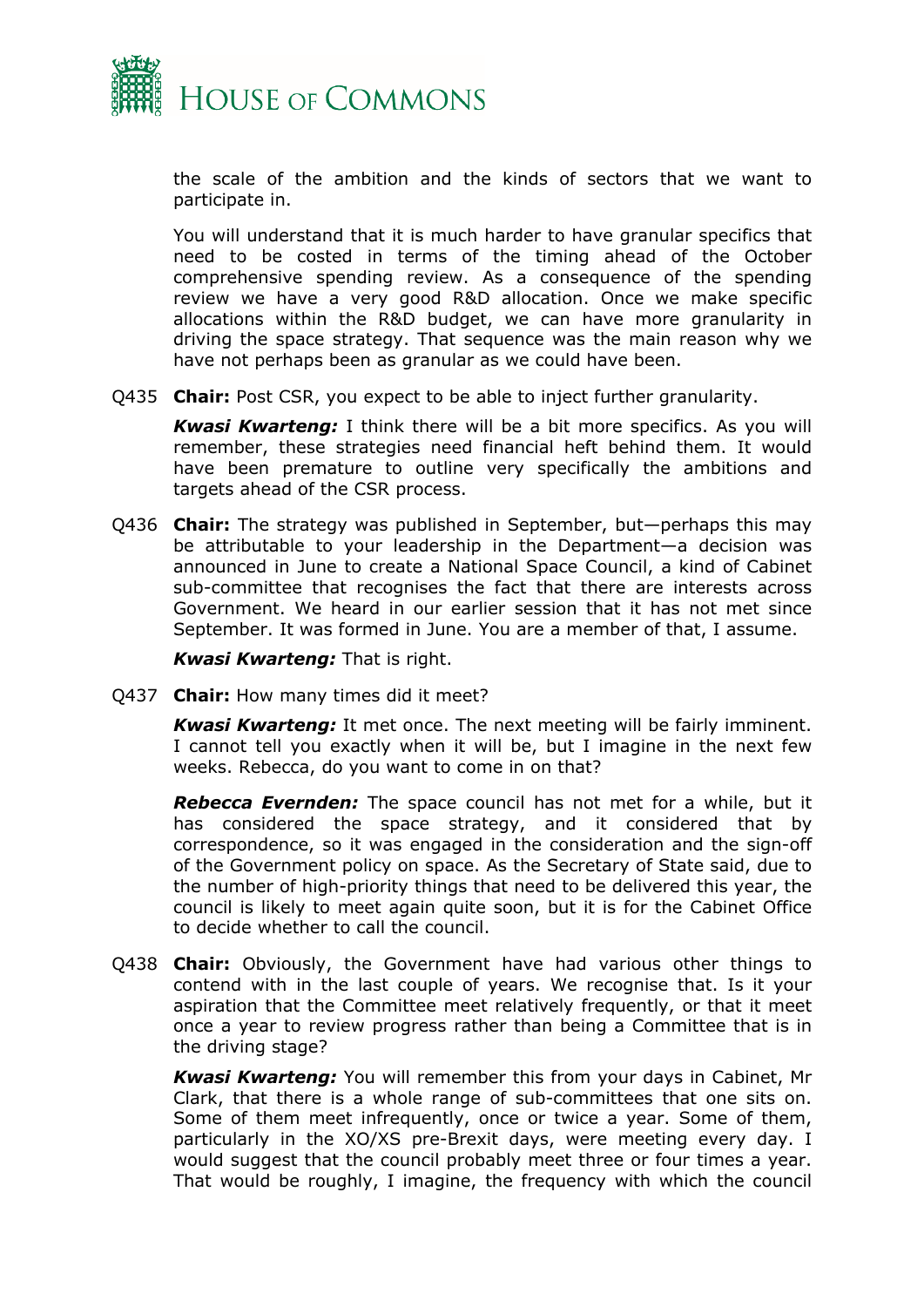

meets. It is not in my gift to determine that. We would have to speak to colleagues in the Cabinet Office as well to establish a rhythm.

Q439 **Chair:** It is chaired by the Prime Minister, I think.

## *Kwasi Kwarteng:* Yes, it is.

Q440 **Chair:** Thank you. Previous commitments going back some years included an ambition to have 10% of the global space market for the UK, based on the fact that we are, as has been described, a spacefaring nation and we ought to have more than our proportional share of the global population in this. That was not in the strategy. Tell us where your thinking is on what contribution we expect to make to the global market.

*Kwasi Kwarteng:* In terms of the numbers that we are looking at, the number in the space strategy, if I remember, was £490 billion in the global market by 2030. Today, our market share is about £16 billion. Just doing quick arithmetic, you can see that if we can double from £16 billion to £32 billion, we are not quite at the 10%, but it is more like 7.5% or 8%. That, I think, is a more realistic trajectory than taking 10% of a market that is growing very quickly indeed. We feel that we should be more targeted in our approach in terms of where we can add best value as opposed to going for a generic proportion of a global market that is growing extremely quickly.

Q441 **Chair:** Now that we have the CSR that has been settled for three years and, as you say, you are in a position, which you were not before, to be more granular, would you look to set some targets, whether it is an overall one or for particular parts of the space industry, in the way the levelling-up White Paper had some very specific missions with metrics attached to them?

*Kwasi Kwarteng:* We can look to do that. Going back to your earlier question about the 10%, different parts of the space industry require different levels of capital deployment. Just having a 10% thing for the whole industry does not really reflect the variety of different technologies and different bits of the industry. That is why we did not go for the 10%. Clearly, if we allocate the money that we have been given through the CSR, we can have more granular targets.

**Katherine Fletcher:** Thank you for your time. I appreciate it.

*Kwasi Kwarteng:* Thank you.

Q442 **Katherine Fletcher:** As you have highlighted in your opening remarks, this is an emerging area. Lots of people have been playing in it. Talk to the funding picture for that at the moment. We have heard previously in this inquiry about the European Space Agency programmes that the UK is engaged in. I would be interested in your take on how you are balancing the relative demands of our own UK-led space programme versus the contributions to the ESA, and how you are deciding what we should focus on nationally.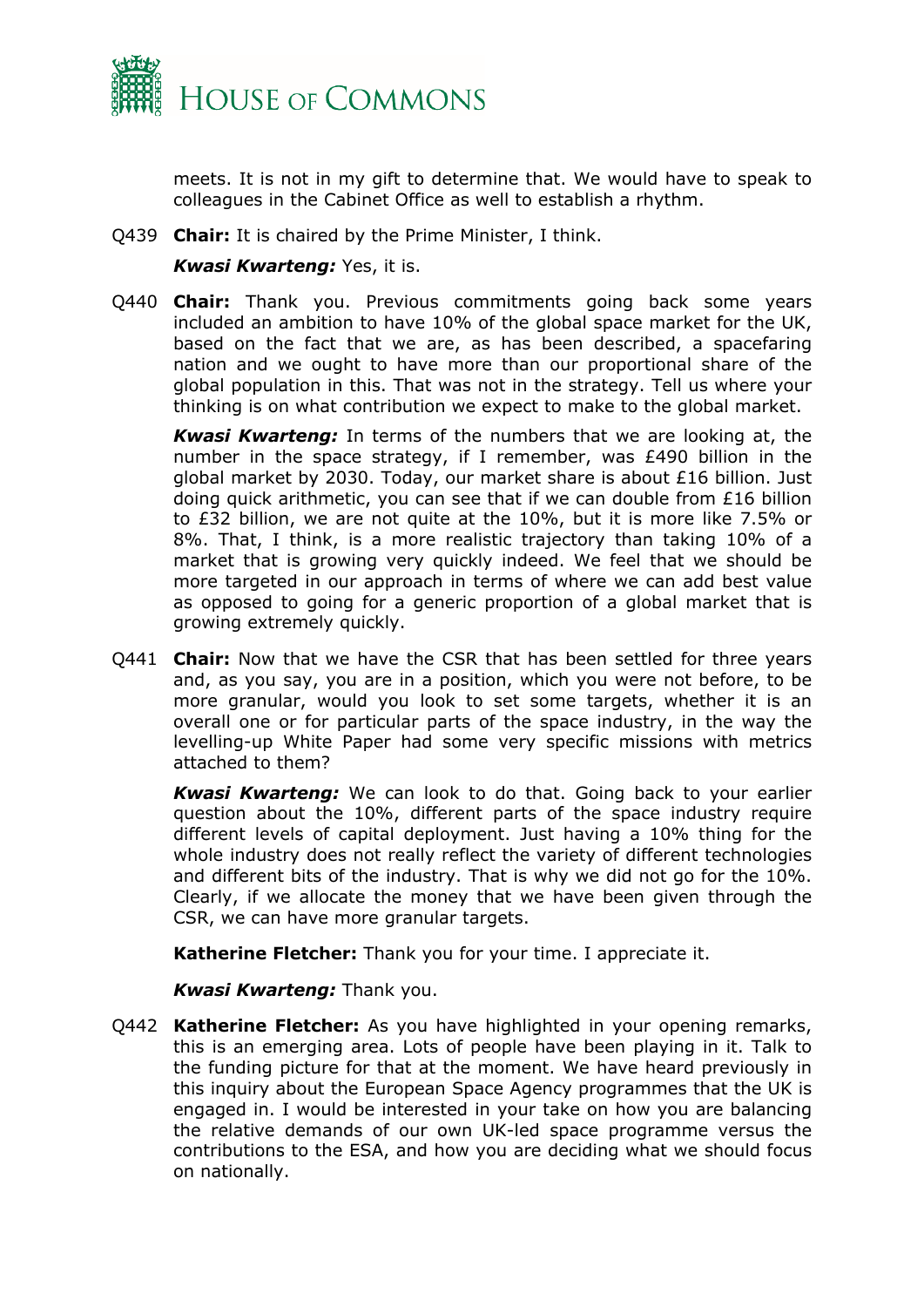

*Kwasi Kwarteng:* What we have to be very mindful of is the fact that our national strategy, the space strategy, fits into other strategies. We are going to have a Defence Space Strategy that is looking purely at defence. There is the Integrated Review, which also relates to a lot of what we are seeing in space. There is the Innovation Strategy.

In terms of where we are co-operating with European colleagues, we are very focused on the national strategy. In certain things like Copernicus, the Earth observation, we have said openly that we want to participate with European colleagues. In other areas, we want to develop, and we feel we can develop, national capability. It is a mix between those two.

Q443 **Katherine Fletcher:** What is the mechanism for making those calls? Is it to set up the overall mission? You said in your opening remarks that calls need funding heft behind them. I noted that £1.4 billion has gone into the Defence Space Strategy. That is another moving part. How are you making those calls?

*Kwasi Kwarteng:* A lot of it is through the Committee that Mr Clark referred to in terms of the National Space Council. A lot of it was bilateral conversations that I have with the Secretary of State for Defence. The good thing about all these strategies is that if we take them all together there is a very clear sense of what our national objectives are, and that comes first. If we can realise those objectives through co-operation, we are prepared to do that, but, clearly, the starting point is our own national policy, as outlined in the various strategies I mentioned.

Q444 **Katherine Fletcher:** Fair enough. Do you anticipate having further conversations with the Treasury on that? Obviously, the IR and the Defence Space Strategy have figures attached to them. Is that something that you are doing to try to put that heft behind the overall strategy?

*Kwasi Kwarteng:* Those are conversations we are having. If you look at the space strategy, we talk very much about the decade—we talk about 2030. The CSR is three years. Obviously, we are going to be having those continual conversations and setting targets through the decade.

Q445 **Katherine Fletcher:** What would you like to see coming out of it? Is there anything within the space strategy that is the winner that you would really like to pick?

*Kwasi Kwarteng:* I will refer to officials, if I may, on this. On that, there are specific targets. For example, we are talking to Virgin Orbit about the launch. That is a very tangible target. We have aspirations in terms of how many jobs we think we can create. There are 45,000 jobs in the space sector today, and the UK supports about 126,000 indirectly. We are refining targets on how we can grow the sector. As you say, that requires some investment, and we are in the process of allocating the R&D budget.

Q446 **Katherine Fletcher:** We are off to see some of those jobs and businesses this afternoon in Glasgow, which is very exciting. You have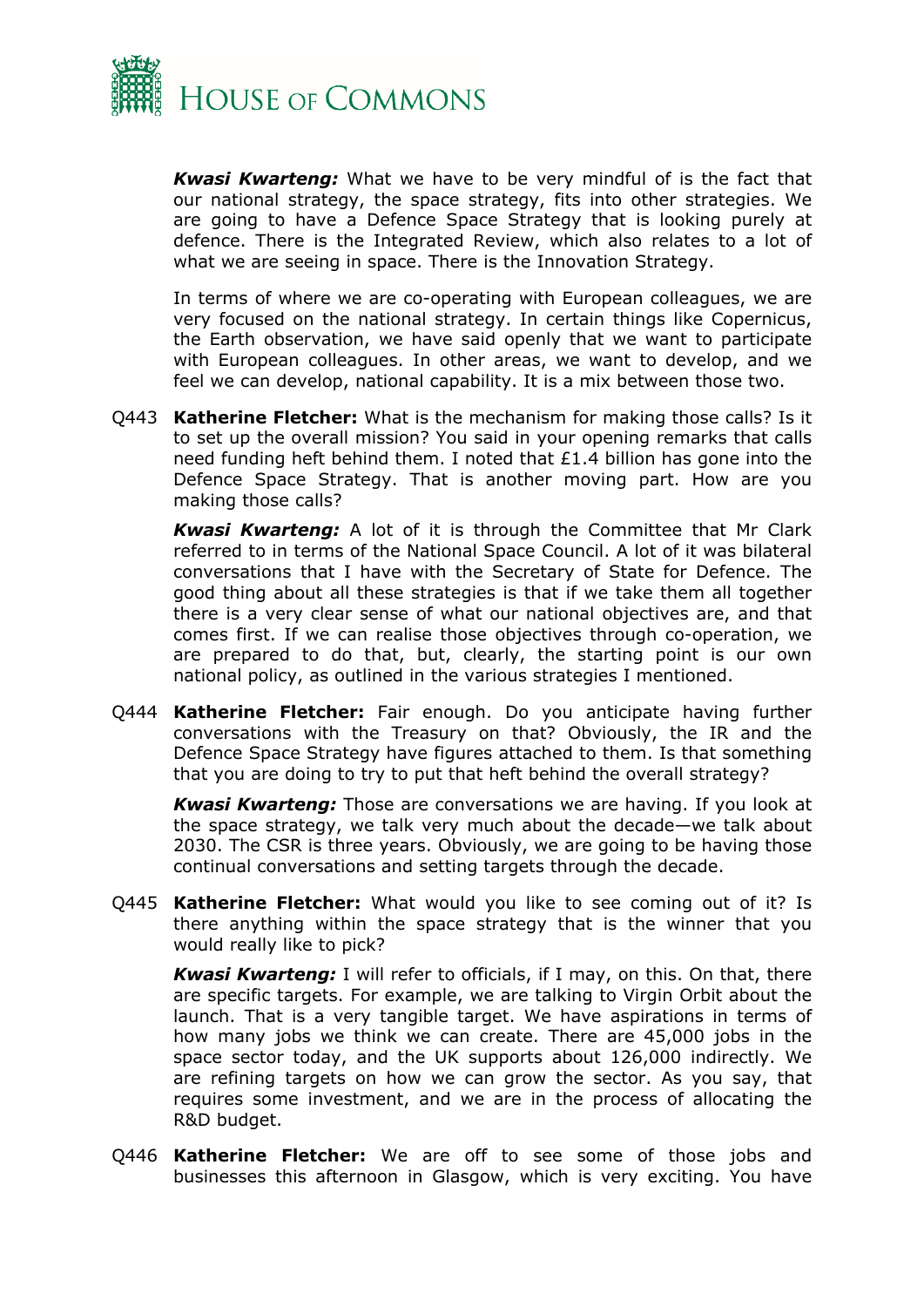

alluded to it. Long-term R&D, especially in emerging areas, requires multiyear settlements. We have heard some evidence that not having that clarity because the mechanisms of Government are on three-year cycles is perhaps slowing some of the technological developments and potentially giving systems that do not have that approach an advantage. Do you have any actions in place to try to restore that balance or protect the longer term?

*Kwasi Kwarteng:* You are obviously familiar with the process, but, from my own experience, it was a devil of a job landing a three-year CSR. In fact, the last time we had a three-year CSR was 2015, and every year since 2017 we have been promising a CSR. Brilliantly, the Treasury announced a three-year plan last year. I am not in a position unilaterally to say that we can have longer multiyear settlements. That is for the Treasury. We did a very good job landing the three-year settlement that we did in October.

Q447 **Katherine Fletcher:** Fair enough. Thank you, Chair. Do any of the officials want to come in on any of the points I made?

*Rebecca Evernden:* You asked about prioritisation around how we are going to fund what is in the strategy and asked about some of our thinking. Let me expand a little bit.

The 10-point plan that is attached to the strategy will be the main mechanism for identifying priorities for funding. The Secretary of State has mentioned the launch ambition. I can see that continuing to be a priority. Funding innovation will also be at the heart of it. Developing the clusters-type approach to how we foster the sector in the UK will be a priority going forward. We will be looking to continue to support some of the more forward-looking, nascent technologies that we have set out in the strategy, whether that is around how we manage space debris or inorbit servicing.

Q448 **Katherine Fletcher:** I am particularly interested to make sure that there can be the spin-offs in the civil world from what is within defence. Without getting into areas that we cannot discuss, is that what you are alluding to?

*Rebecca Evernden:* Absolutely. BEIS and MOD are working ever more closely together. We have a joint approach to implementing the space strategy. We formed a joint implementation with the MOD, and I was at the launch of the Defence Space Strategy alongside my counterpart Air Vice Marshal Harvey Smyth at the event last week. One of the things that we talked about was how we continue to embed our thinking about not only how we have ideas about space but how we fund space and how we use procurement, potentially, to go down the dual-use route in the future. That is absolutely at the heart of our thinking.

## **Katherine Fletcher:** Brilliant.

Q449 **Graham Stringer:** Welcome, Secretary of State.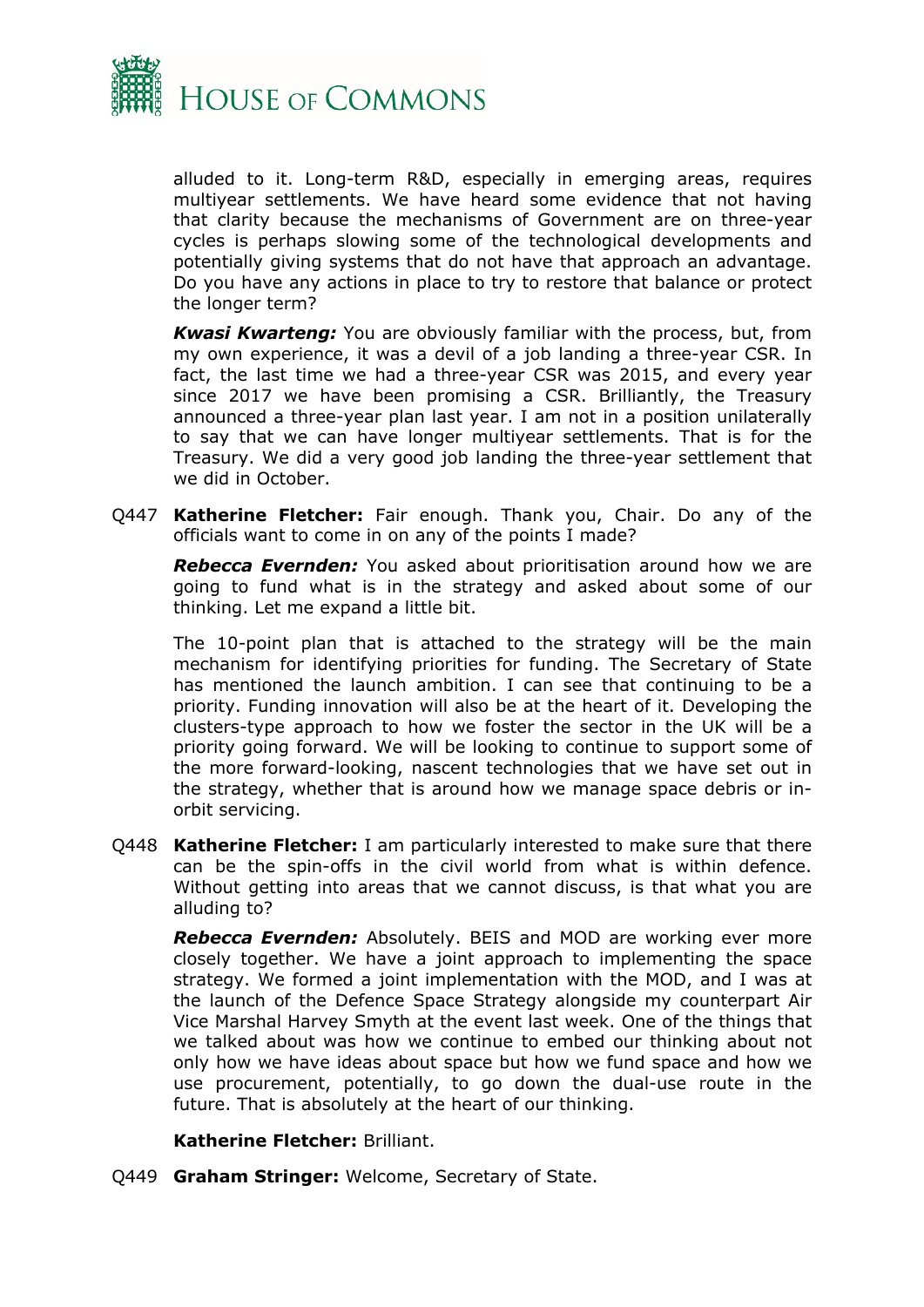

## *Kwasi Kwarteng:* Hello.

Q450 **Graham Stringer:** We have been excluded from the Galileo programme. It was expensive. It changed its nature. It started off not being a defence project, just a communications project. It included both. I have two questions. What is the Government's political response to that exclusion, if any? Secondly, what are the consequences for science and communications of not being part of Galileo?

*Kwasi Kwarteng:* My view—and I know that people have different views on this—is that positioning, navigation and timing capability, which Galileo is all about, is something that we could do ourselves. Some people said we cannot do this, there is no way that we could deliver PNT outside Galileo. I do not happen to agree. Our strategic stake in OneWeb, which we may talk about, gives us a possibility for future capability in PNT. Given our commitments in space, when people look at our space strategy, we are seen as a credible medium-sized player. That is why I do not think that participation in Galileo was really the be-all and end-all. In fact, looking at it, we felt that we were not getting our bang for our buck in what our companies and supply chain were getting from it. That is my view on this.

Q451 **Graham Stringer:** We are getting nothing for our very big buck, are we? It is £1.2 billion, from memory. I do not have it written down. What is the political response to that?

*Kwasi Kwarteng:* I am not quite sure what you mean by that question.

Q452 **Graham Stringer:** Let me explain, if I can.

*Kwasi Kwarteng:* Yes, please.

Q453 **Graham Stringer:** It is quite a nasty, severe decision of the EU to say, "You cannot be part of a project because it has a defence element," when it did not start off with a defence element. Is there a quid pro quo? Is there a response to say, "You are doing that, so we will do this," or do we just take it passively?

*Kwasi Kwarteng:* With our relations with the EU, there are a whole lot of other conversations. At the moment, the funding of Horizon, the science innovation programme, is being discussed. We are talking about Copernicus as well. We have been very clear about what we want to do with Copernicus. The conversation about Galileo, in terms of our response, is part of a wider conversation.

All I would say is—it is a very simple point—that building our own capability gives us a much better position in responding politically, as you put it, or responding to the EU's actions than simply not having the capability. That is what I am focused on in delivering the space strategy, working with the MOD, driving response in what we can do with OneWeb and our ownership. That puts us in a much better position, frankly, than we were two or three years ago.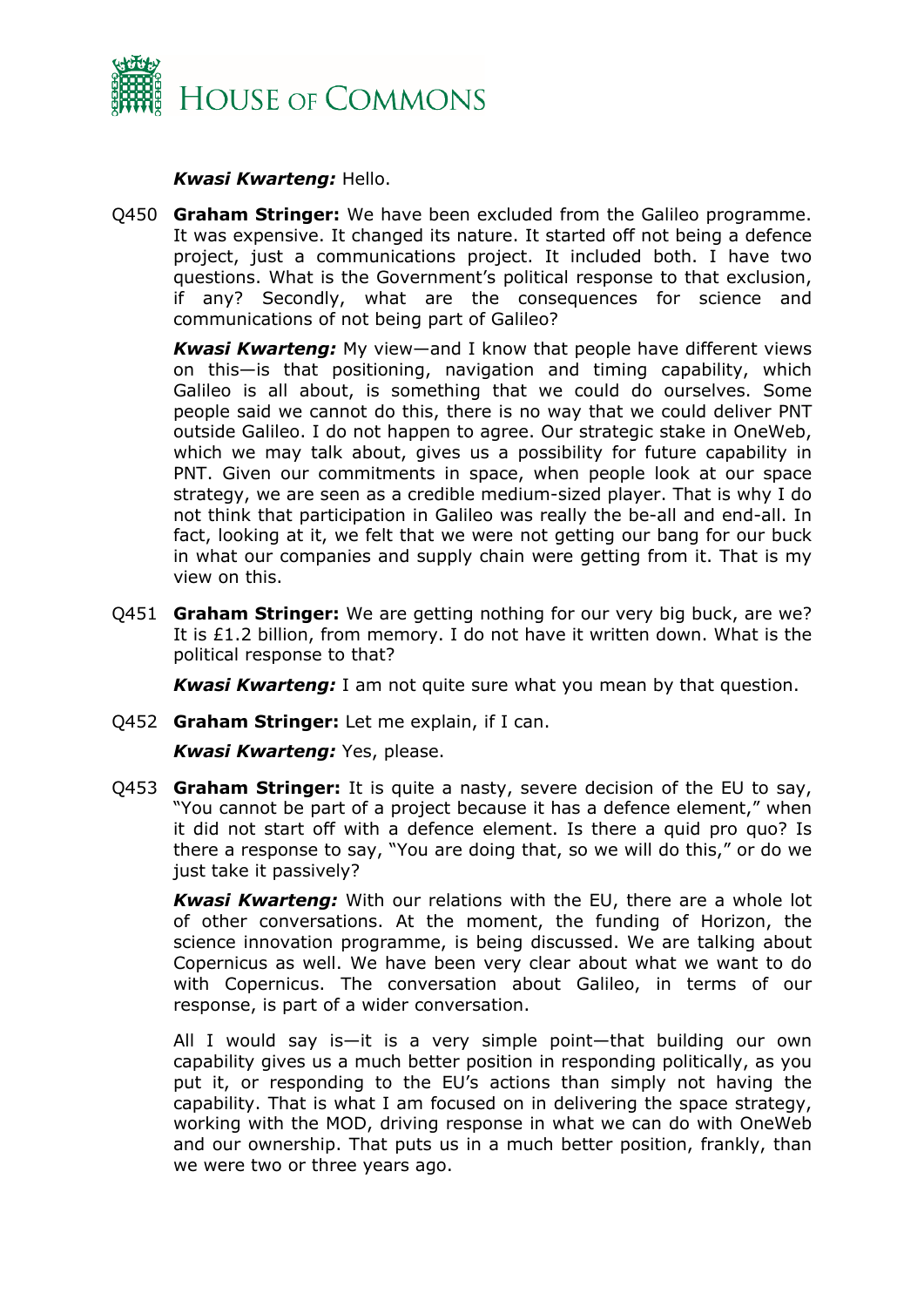

Q454 **Graham Stringer:** I think Aaron wants to ask questions about OneWeb, but on Copernicus, which is in the balance at the moment, it is clearly a good thing knowing what is happening around the planet. I have no doubt about that. It is an EU project supported by the European Space Agency and individual countries. If we are not part of Copernicus, what are the consequences for this country's science?

*Kwasi Kwarteng:* We are in a position of strength. We have worldleading expertise in the whole value chain of Earth observation. Earth observation has been recognised in the strategy as something that is really important. I am confident that we can deliver the right capabilities outside Copernicus if that is indeed where we end up.

Q455 **Graham Stringer:** Would it make sense for this country to carry on doing Earth observation on our own when Copernicus, in one form or another, is a major project supported by most of the countries in the European Union? They still provide excellent knowledge about the Earth. Would we not be better looking at how that £700 million a year could be spent elsewhere?

*Kwasi Kwarteng:* It is important that we build up our own capability. One of the big things that we speak about in the space strategy is skills. In order to have skills, you need to have your own capability. In terms of Earth observation, as I pointed out, we have a credible, world-beating offer, and we should be doubling down on that. Rebecca, do you want to come in on that?

*Rebecca Evernden:* Copernicus is a one-of-a-kind system. It is a global system. That is why our plan A is to continue to participate in Copernicus. However, whether or not that happens is subject to the wider negotiation. As the Secretary of State has said, we have other options domestically if that negotiation does not result in association to Copernicus. We would want to look at some of those options through opportunities for collaboration on Earth observation. It offers a potential for dual use, joint working with the MOD, thinking about the potential for dual use opportunities when we are thinking about what we need from Earth observation.

Q456 **Graham Stringer:** Can you explain what you mean by dual use?

*Rebecca Evernden:* It can be used for defence purposes and civil purposes. Those collaborations could be international. They could be with commercial offerings. There are lots of different ways that we could approach that. We have quite a menu of options to explore as we are thinking about what might happen if we do not get that association agreement.

*Kwasi Kwarteng:* On that, specifically—maybe you will refer to this—we have national Earth observation programmes.

*Rebecca Evernden:* Yes.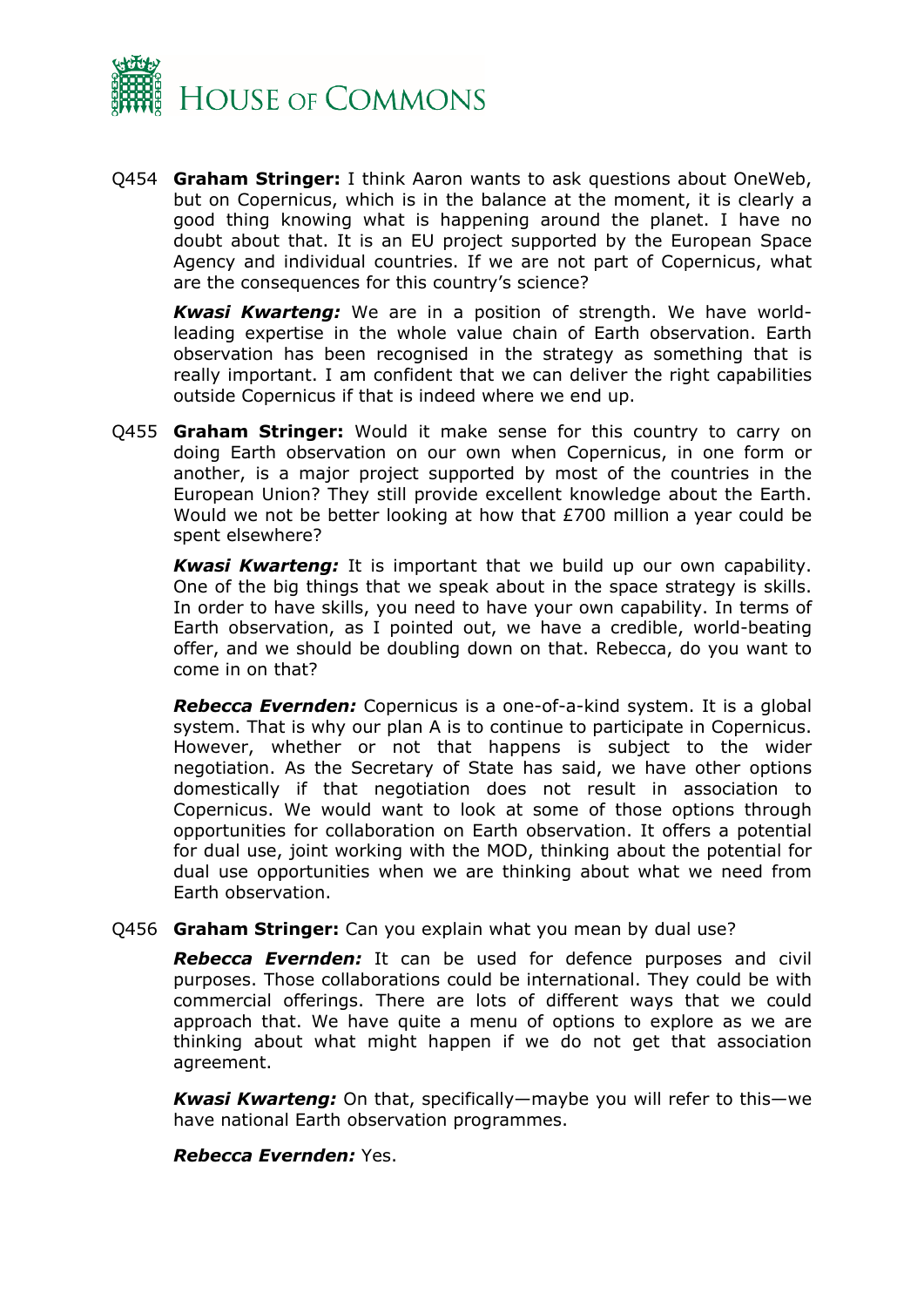

*Kwasi Kwarteng:* They may not be as developed, but we have the elements of having Earth observation capability here—the National Centre for Earth Observation.

*Rebecca Evernden:* Yes. Much of the data from Copernicus would still be able to be accessed even if you were not a full member of the Copernicus programme.

A menu of different approaches to how we think about this is probably the right way forward rather than necessarily having a single solution.

Q457 **Chair:** We talked about Copernicus and Galileo. The other European programme in discussion about association is Horizon. There is a plan B being developed on those negotiations. What is your view, Secretary of State, of the balance of advantage between plan A and plan B? Are they finely balanced?

*Kwasi Kwarteng:* This was discussed in 2020 ahead of the final Brexit, and it was a finely balanced argument. The BEIS view was that we should sign up to Horizon. Different Departments had different views. Frankly, over the year, looking at what we get out of Horizon, the costs, we can operate plan B successfully. As you put, it is a finely balanced situation. It is not clear to me that one world is so much better than the other.

We have great science. We demonstrated that in the vaccine roll-out. There are huge amounts of investment. When I travel around the world, people are really keen to invest in UK innovation. I just got a letter from a Minister from Kenya. She said that our innovation strategy is being pored over. We have a great story. I think that plan B, should we end up in plan B, can work very well.

Q458 **Chair:** How long will we let it run before making a decision on it?

*Kwasi Kwarteng:* You will appreciate that I am not at the spear's point of the negotiations. There are other people in Government who are much more sighted on the flow and the timing of what might happen. We are working full steam ahead on plan B.

Q459 **Chair:** If that balance were to tilt—it is finely balanced—the implication was that as time goes by there are consequences to not being in the programme. It is a dynamic there, and it is going in the direction away from association. You as the Secretary of State for BEIS could say to the negotiators, "Actually, we think we have passed the point in which we would like to proceed voluntarily with plan A."

*Kwasi Kwarteng:* There is no way I am going to say to you even if I had a date. That would not make any sense at all, Mr Clark.

**Chair:** Fair enough.

Q460 **Aaron Bell:** It is good to see you, Secretary of State. Coming back to OneWeb, which you have already mentioned, I appreciate the investment predates your time as Secretary of State, but what is your understanding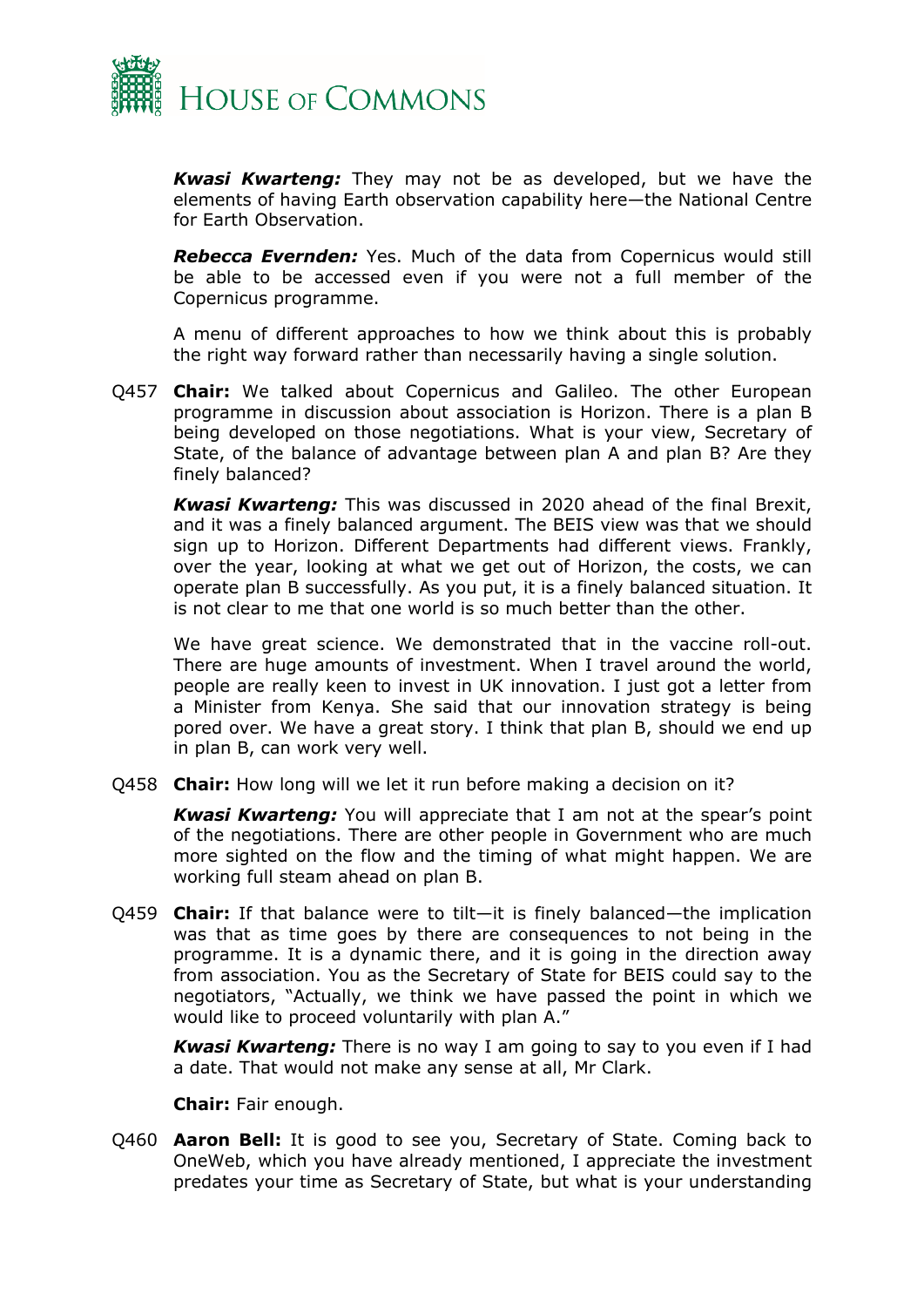

of the motivation of the Government's decision to invest?

*Kwasi Kwarteng:* I thought you might ask me about that. I am not going to read it aloud, but I have a very clear letter from my predecessor. He refers to OneWeb representing an opportunity for UK interests globally. It has an ability to connect millions of people around the world through broadband. It would mean that we had a space platform. There were lots of compelling economic, financial reasons as well as strategic and defence reasons, which I am not privy to go into here, that made the purchase a sensible one.

Q461 **Aaron Bell:** Obviously, the space strategy was not published at the time, but did the investment fundamentally change our space strategy, which was in preparation at the time?

*Kwasi Kwarteng:* As I remember, the sign-off was in June 2020. That was when our investment was made. We only really got possession of the space strategy in January 2021. There was not a sense in which the acquisition of the stake in OneWeb led to the space strategy. They were quite different processes. Clearly, it has given us more capability in this space than if we had not made the acquisition.

Q462 **Aaron Bell:** It was obviously an abrupt decision because of the circumstances of the bankruptcy. We were at Harwell Space Cluster last week. A number of firms expressed a certain disquiet within the sector at this sudden decision, which was a very big divergence from what we were doing. They were a little discombobulated. They were not saying it was necessarily a bad idea. Have you heard that feedback, and how have you reassured the rest of the space and satellite sector that they are still being listened to?

*Kwasi Kwarteng:* We have to be very clear about what the nature of our investment means. There was a suspicion among the sector that somehow we would prioritise OneWeb, or we would be biased in favour of OneWeb, and we have been very strict about that. We very clearly want to have a competitive, diverse sector. We do not want the Government's stake in OneWeb to prejudice competition or tilt the playing field in a highly competitive market.

Q463 **Aaron Bell:** We have a fairly large investment. I think we are down to about 20%.

*Kwasi Kwarteng:* It will be diluted to about 17.5%.

Q464 **Aaron Bell:** What say do we have in how it is run and its priorities? Are we actively seeking to influence that, or, further to what you just said, are we taking a hands-off role and allowing them to compete?

*Kwasi Kwarteng:* Rebecca, do you want to come in on that?

*Rebecca Evernden:* I will come in and then perhaps hand over to Hugo to talk about the company. To add to what the Secretary of State has said, the OneWeb investment decision also signalled the Government's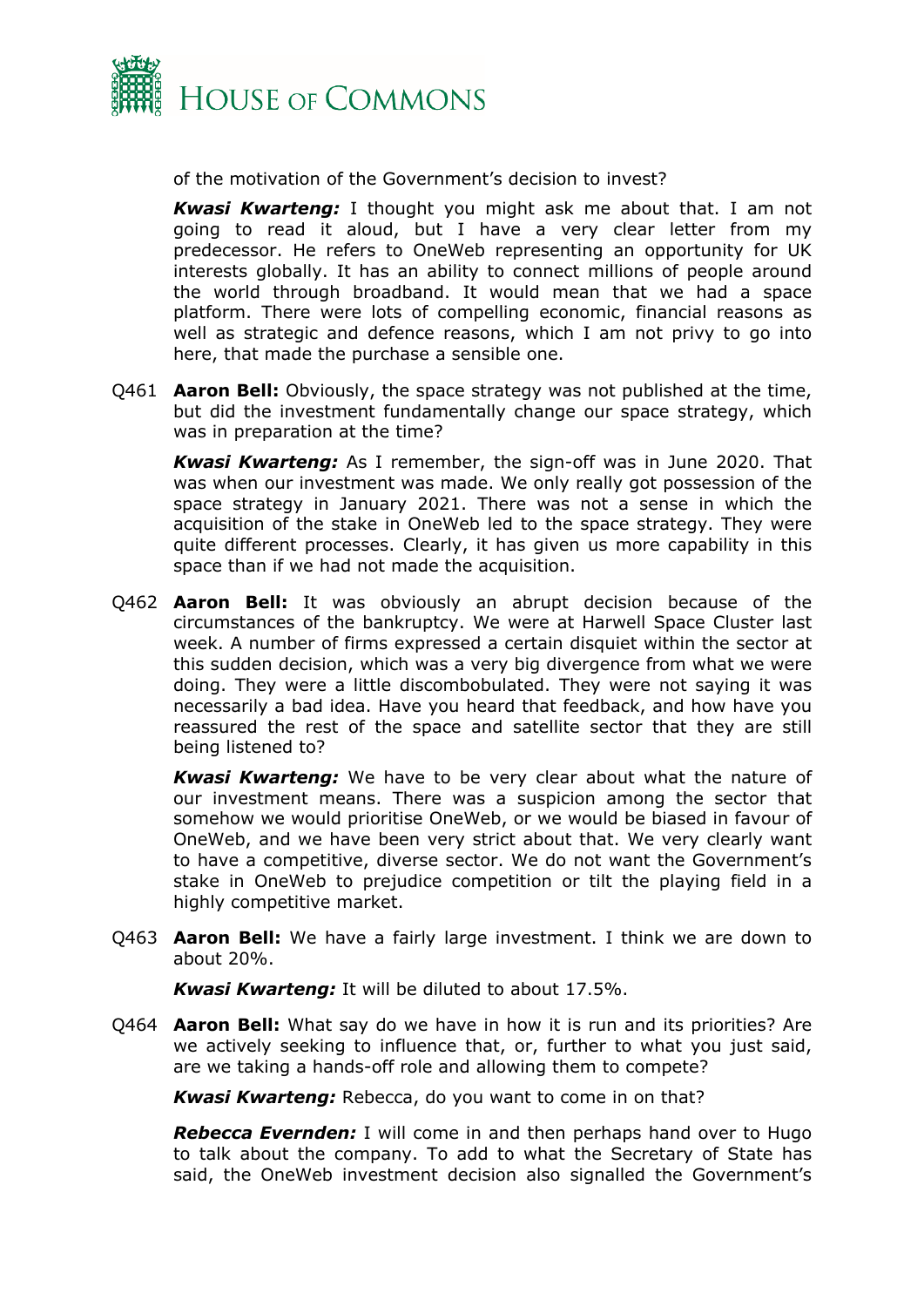

ambition at that stage to be a big player on the global stage. It is having a strategic asset that says we want to operate globally. It gives us strategic advantage; it should stimulate further opportunities and growth into the sector in the UK. While, as the Secretary of State has said, there is not a cause and effect around OneWeb leading to the space strategy, there is a line that you can follow that represents an increase of ambition in this country around what we want to achieve in space. I will hand over to Hugo, if that is okay.

*Hugo Robson:* You mentioned we are down to 19%. That is as a result of dilution. The initial investment was for \$500 million. That, based on the latest fundraising round in the sale of Hanwha, is worth an extra 20% in terms of the value.

In terms of the dilution, we have in essence the same rights as when we went into the project jointly with the Bharti group. Our rights are essentially the same. We still have three directors on the board. We have, importantly, the special share, the B share, which enshrines the rights within the business, and they are enshrined in the articles of association.

Some of the rights that we have will remain in place, ensuring that certain things like if there was a decision to move the headquarters out of the UK—it has been very much a move to being a UK business—would need approval from the Government. Yes, there has been dilution.

Q465 **Aaron Bell:** We still have those three board members.

**Chair:** You are one of those board members.

*Hugo Robson:* Yes, I should declare that I am.

Q466 **Aaron Bell:** Do you and other members take direction from the Department on how you act on the board, or do you use our own judament?

*Hugo Robson:* It is a mix. There are certain requirements whereby we are acting effectively as directors, and we look at those as you would as a normal director, but there are certain shareholder director rights which are the normal rights you would have through a shareholder agreement whereby we effectively take the position from the Government and we therefore seek ministerial approval for those decisions.

Q467 **Aaron Bell:** To return to the Secretary of State for my final question, it seems like we are in the money at the moment—that's a long game. What do you say the UK has gained compared with other countries that have not invested in OneWeb?

*Kwasi Kwarteng:* The potential is huge. In phase 1 essentially we are looking at broadband distribution and satellites, and in phase 2 we can think about PNT, which was referred to. The OneWeb ownership gives us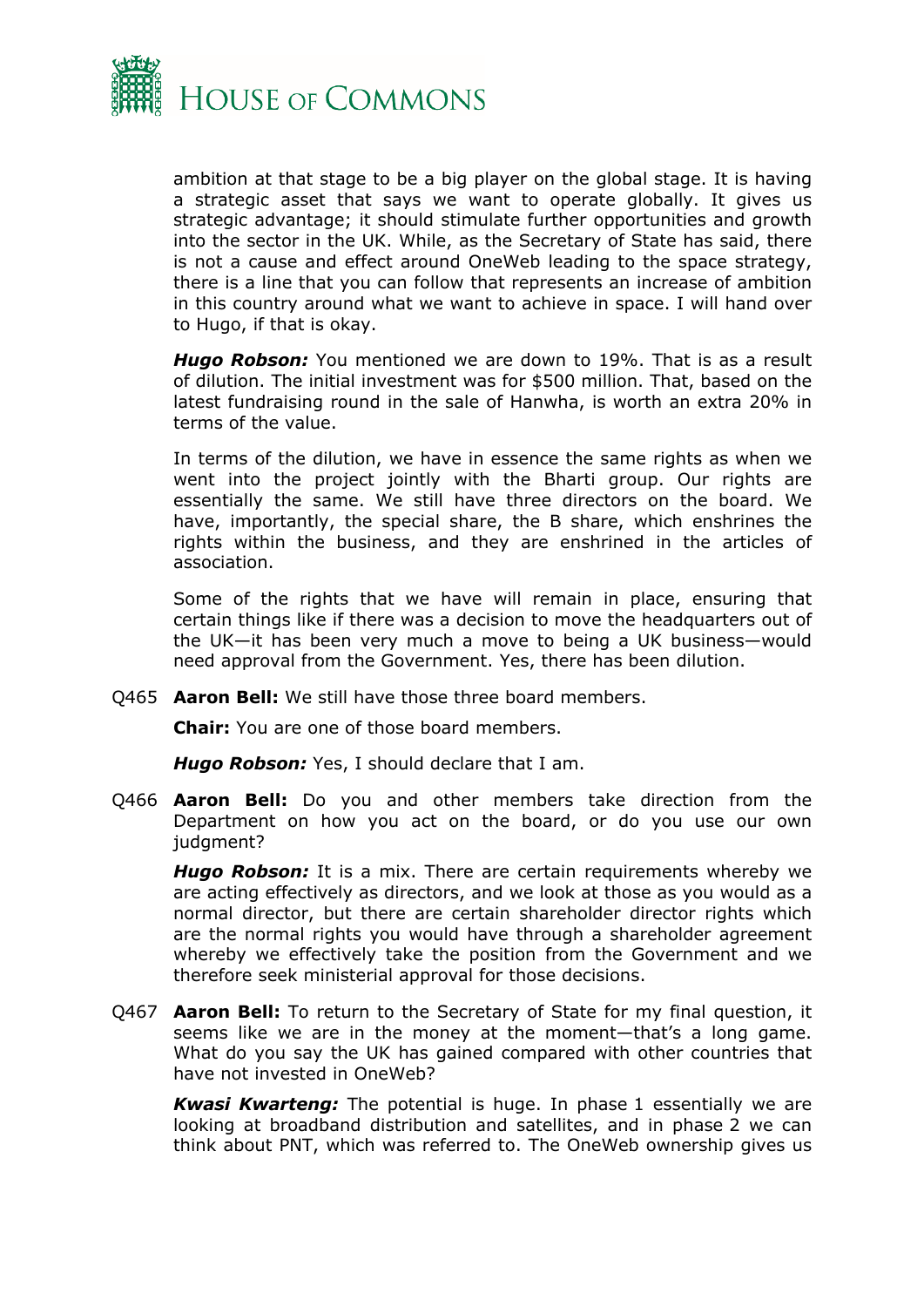

a potential. It does not mean it is going to happen, but if we did not have that stake we would be much more restricted in our ability to plan ahead.

Q468 **Aaron Bell:** It is about flexibility.

*Kwasi Kwarteng:* Exactly. It gives us a lot more flexibility. From a personal point of view, this was one of the biggest issues when I became Secretary of State in January. I think the equity raised at that point was £1.4 billion. We had to reach £2.4 billion in order that the company would not run out of money.

That was a big issue. I would not say it was a headache and I had sleepless nights over it, but it was in the balance. We managed to raise £1.5 billion on top of the £1.3 billion approximately. That was not obvious in January 2021. I think it is a huge success that we managed to get other investors on side. In the last tranche, the Korean company is paying a premium on the amount we paid, which is a good thing.

Q469 **Aaron Bell:** The UK Government took an active role in persuading other investors to come in to get to the full £2.4 billion, or whatever the amount was.

*Kwasi Kwarteng:* I would not say that I was an equity salesman, but I had conversations.

Q470 **Aaron Bell:** It was not just the company; it had the backing of BEIS.

*Kwasi Kwarteng:* Yes. Frankly, many of the people I had conversations with were very eager investors. That was demonstrated by the fact that we managed to double the equity raise in a fairly short time.

Q471 **Chair:** That investment decision was quite controversial at the time. I think it required your predecessor to make a ministerial direction on the grounds that it was novel and contentious. Is that right?

#### *Kwasi Kwarteng:* Yes.

Q472 **Chair:** What we know so far, as Aaron Bell says, is that it seems to be in the money, and the evidence you have given is that strategically it is contributing to our strengths. Is this a model that you think commends itself in other areas?

*Kwasi Kwarteng:* It is not something that I think is usual, and I would not want it to be a usual, day-to-day occurrence that governments take equity stakes—ultimately, taxpayers' money—in businesses that were bankrupt. Let's face it: it was in chapter 11. It is not something I want to see frequently.

At the time, I think people felt it was a unique opportunity to take a stake in an industry which is about to explode and grow very fast. You were kind enough to say that so far the investment has proven successful. If it had not, I am sure you would have hauled me in front of your Committee and I would have been asked to answer very difficult questions about the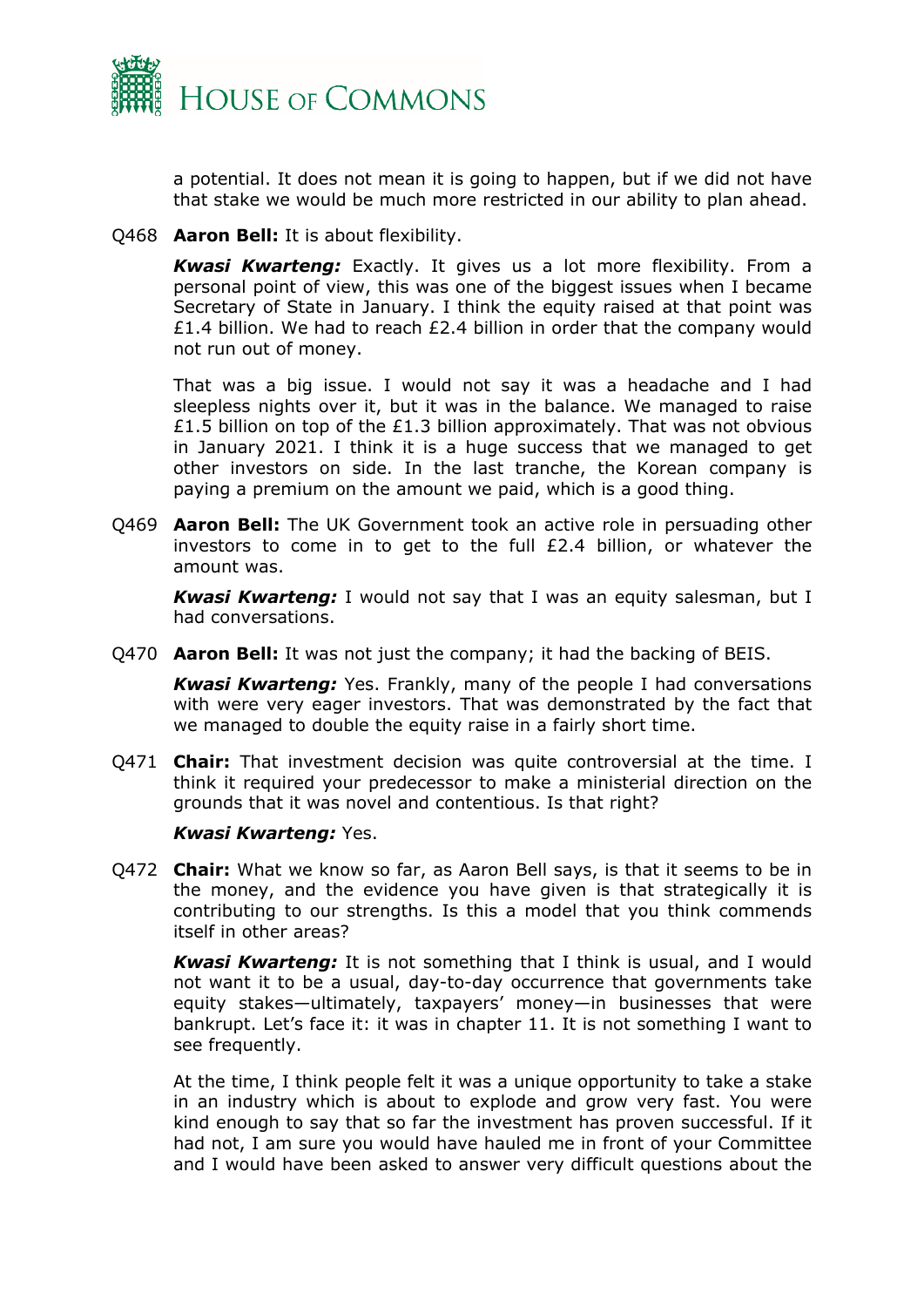

process and why we did this, but, in the event, it has worked reasonably well.

Q473 **Chair:** There is no work in the Department to learn the lessons of this to see whether it might be a way of thinking in other sectors where similar opportunities or risks apply, if there is a risk of bankruptcy.

*Kwasi Kwarteng:* I do not think there is any mileage in trying to create a system by which essentially we invest in companies that have gone bankrupt. I do not think that would be good or credible.

Q474 **Chair:** We should regard it as exceptional.

*Kwasi Kwarteng:* I think it is an exceptional deal.

Q475 **Graham Stringer:** You referenced a letter. Is that public? Can you make it available to the Committee?

*Kwasi Kwarteng:* I understand it is public; it is a one-side letter.

Q476 **Graham Stringer:** It would be very useful to have that.

*Kwasi Kwarteng:* That dates from 26 June. It was my predecessor writing to the acting permanent secretary essentially about the ministerial direction to which the Chair referred. As I look back, everything in the letter has proven true.

Q477 **Graham Stringer:** If the satellite project is successful, both financially and technically, are there any inhibitions, prohibitions or barriers to selling the Government's share?

*Kwasi Kwarteng:* It is not our intention to do so, but obviously if we have a share we are not prevented from selling it. We have no intention of doing that.

Q478 **Graham Stringer:** I understand that, but I am asking whether there are any barriers or regulations that would stop you doing that.

*Kwasi Kwarteng:* My understanding is not, but I would refer to the director.

*Hugo Robson:* No. As you would expect, in a shareholders agreement there are certain arrangements for the process of selling. There are restrictions. We cannot just sell our stake tomorrow. We would need to discuss it with our fellow shareholders, but there are normal shareholder arrangements in the process of selling.

Q479 **Graham Stringer:** If I may ask Aaron's question in a slightly different way, how would you explain to your constituents, or my constituents, the benefits of this investment to them?

*Kwasi Kwarteng:* I think it gives us a range of optionality in the space industry. We have talked about Earth observation capability and particularly about positioning, navigation and timing, which is a kind of GPS-type technology.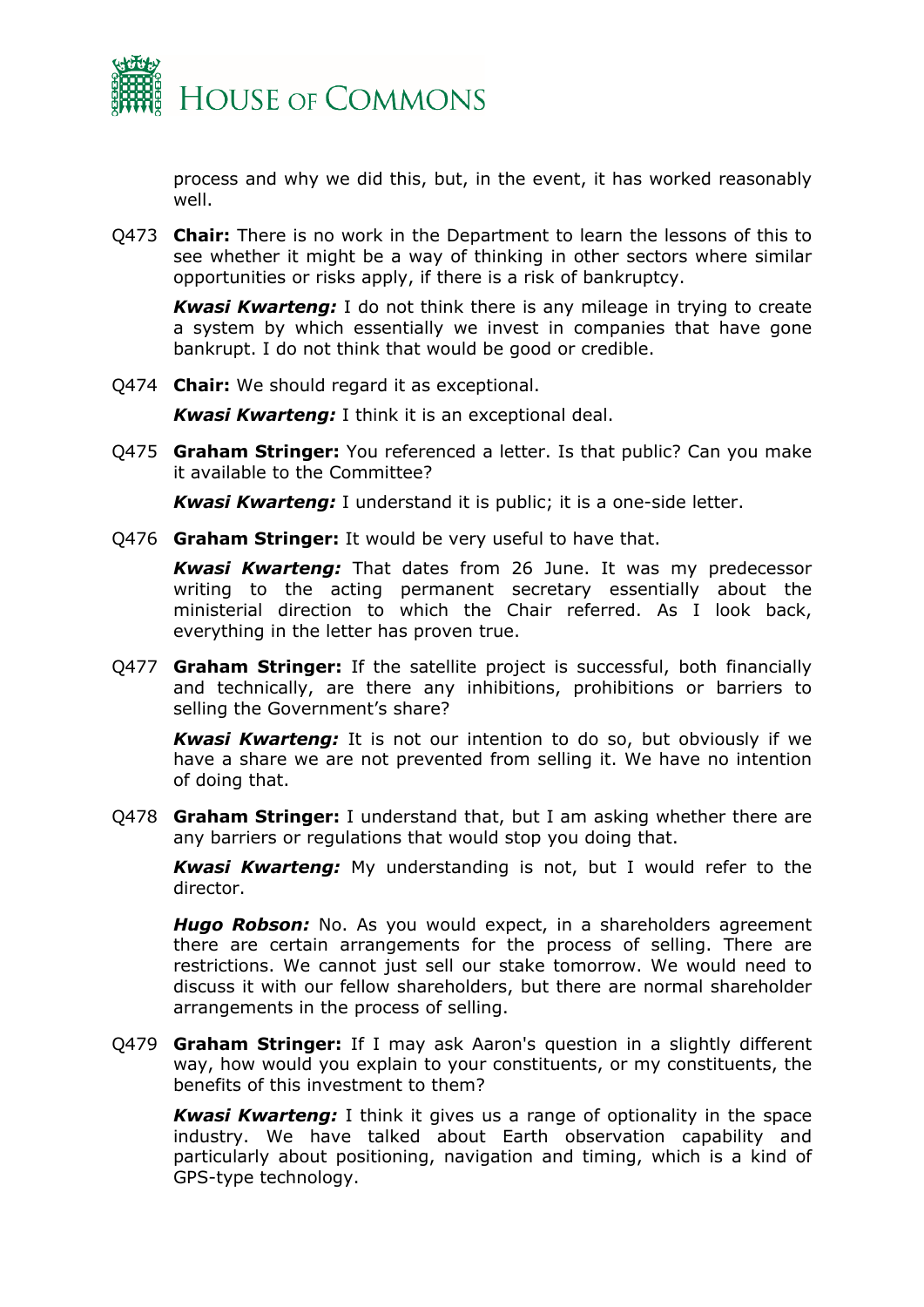

All these things can be achieved—I'm not saying they will be—through OneWeb in the future. It does not just give us civil positioning abilities; it has a knock-on effect on our defence capability. Imagining a world in which we did not have access to this, particularly in relation to the fact we have been excluded from Galileo and we are negotiating on Copernicus, we would be in a much weaker strategic position.

As far as I am concerned, this has already delivered value for money. That is proven by the fact that the Korean company has paid a 20% premium on the price we paid.

Q480 **Graham Stringer:** When would you expect businesses and people in this country to have at least as good a service in PNT and communications as people in EU countries who have access to Galileo?

*Kwasi Kwarteng:* I cannot give a timeframe for that, but I would want to see it in the next two or three years, probably sooner.

*Rebecca Evernden:* The open service on Galileo is freely available to citizens of the UK, as it is to citizens of the EU and globally, so there is no direct impact on citizens from the free service provided by Galileo.

One other point on the benefits of OneWeb is that one of its aims is to offer satellite broadband for rural communities and people who find connectivity quite difficult. That is an important benefit we should be supporting and lauding.

*Kwasi Kwarteng:* The service is a global one. One of the things we have not mentioned about OneWeb is the range of investors. There are Korean, French and Indian investors. That gives us a distribution capability that is unique in this space. It is hugely significant and shows we are looking at our national strategic objectives and demonstrates that we are working with partners across the world to deliver world-affecting capability.

Q481 **Chair:** Mr Robson, my understanding of ministerial directions—this is not to criticise the direction—is that they are necessary if the advice of the officials of the Department is against that course of action. Have I understood that correctly?

*Hugo Robson:* Not so much against the course of action. I think the issue here was that it was a transaction being done very quickly indeed. It was in chapter 11 and there was a date by which bids had to be put into the process. Therefore, there was not enough time to run through the normal process you would expect in government—going through a business case, analysing the options and determining whether this was the right option. There was also not enough time to do the normal due diligence you would have hoped to go through, again because of the timing.

I would describe it more as a process issue rather than us saying that commercially this was the wrong thing to do. It was a process issue in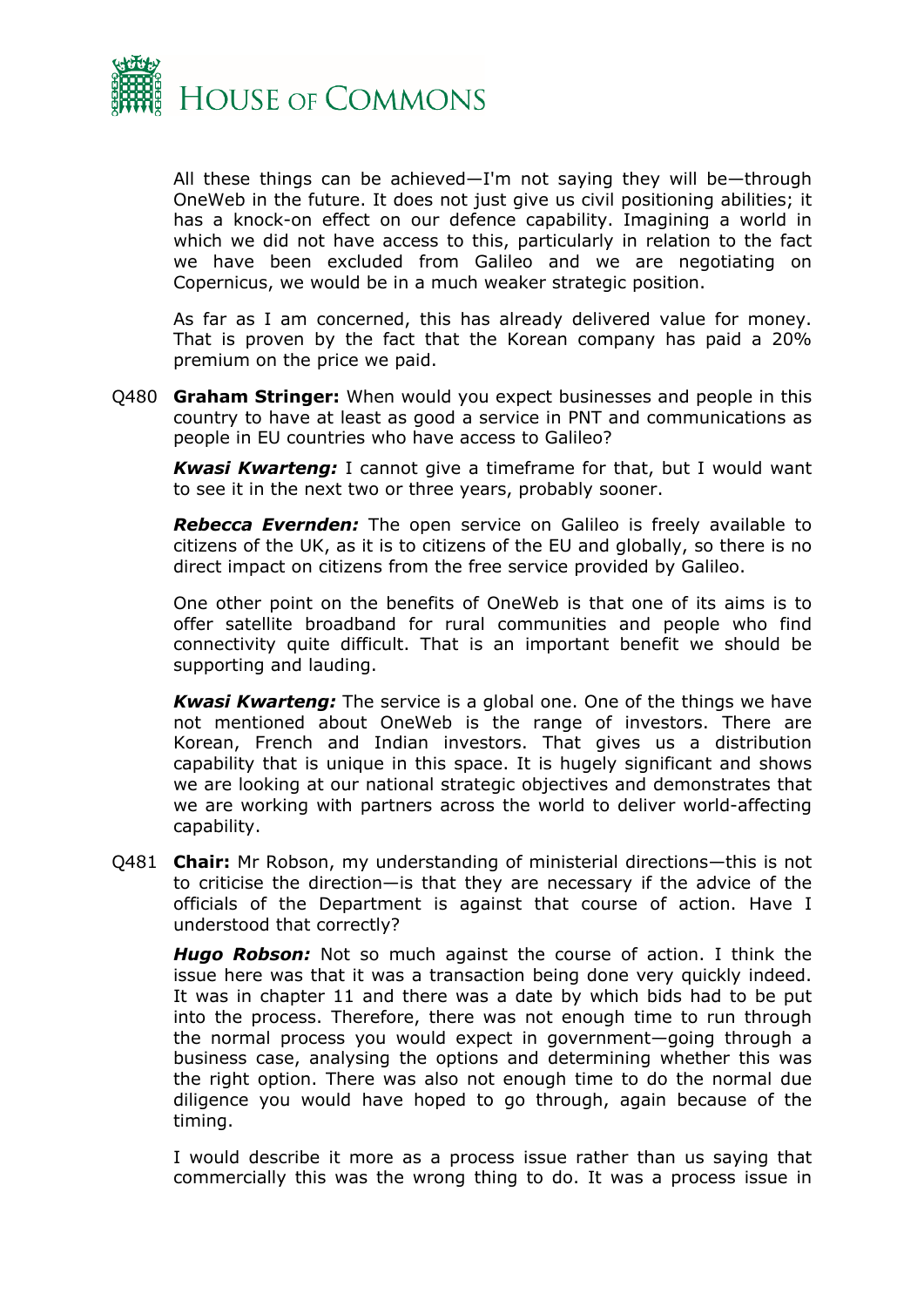

terms of the ability to do a proper value-for-money assessment, but we were lining up with the Bharti group, which is a very sophisticated investor. Therefore, from a commercial point of view we could feel comfortable that there was value.

The other issue from the point of view of value is that at that time a very significant amount of investment had been made into the business: some \$3.5 billion had been invested. We knew there was a significant additional investment to be made and that was one of the risks the Secretary of State alluded to in raising additional money, but in terms of the value of the business and the bid we put in we were comfortable that that was an appropriate bid on a commercial basis.

Q482 **Chair:** Sometimes there will be fast-moving situations in which it is necessary to make a decision without the time to be able to do all the analysis or have all the information. My question is really for the Department's administration. Why in those circumstances could the Department not make a recommendation that allowed the decision to be made without essentially passing it over to the Minister, saying, "It is over to you"? Why did the Department feel obliged to do that?

*Hugo Robson:* That was an assessment made at the time. A number of people had input into that decision, including the acting permanent secretary. The view taken was that, although it could be justified from a commercial point of view, we were unable to demonstrate at that point value for money against the alternative options that might have been available at the time. As I say, the main reason for the direction was a process issue.

Q483 **Chair:** Had it gone wrong, as the Secretary of State implied, his predecessor may well have attracted a lot of criticism and opprobrium for making it. If that was the considered view of the Department, is it not rather unfair not to crystallise that into advice that we should proceed with this but it is risky and put it all on the shoulders of the then Secretary of State?

*Kwasi Kwarteng:* Perhaps I might answer that question. This goes to the heart of government, as you appreciate. The phrase is, "Ministers decide." That is why we have this parliamentary system and I come in front of this Committee. Ultimately, the Minister in the form of the Secretary of State bears responsibility.

The officials were very clear about the process. As Mr Robson has described, the issue was not that they felt it was not value for money, but that they did not have enough time for the process. You will appreciate that in these fast-moving commercial situations people have to make decisions very quickly. We have seen this in the pandemic, where Ministers acted at red-hot speed and had to deploy capital and make things happen very quickly.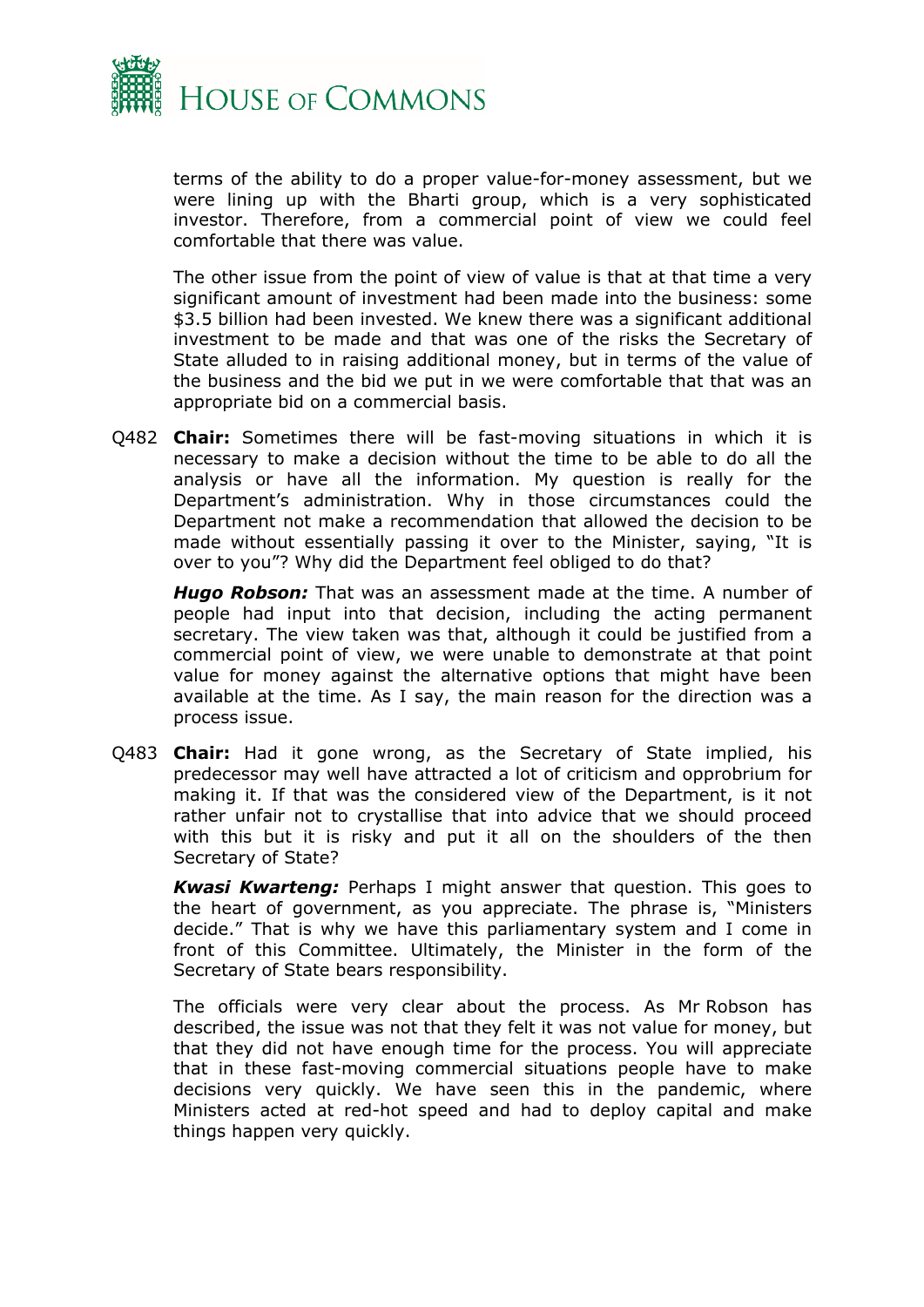

You are quite right to say that ultimately my predecessor and I would have been responsible. I am happy to suggest that in this instance it did work reasonably well. You are quite right to say that if it had not worked we would bear the responsibility for that.

Q484 **Dehenna Davison:** Probably one of the sexiest things in space is actual launch.

*Kwasi Kwarteng:* If you say so.

Q485 **Dehenna Davison:** I think launch is the really sexy thing. Not only does it have huge economic benefits if we can improve our launch capability in the UK, but it inspires particularly young people to take an interest in space in the first place.

We spoke to Minister Freeman last week, who informed us that we can expect a horizontal launch from Cornwall this summer. It is incredibly exciting. Secretary of State, can you give us any further clarity on when we can expect the first vertical launch?

*Kwasi Kwarteng:* That is a very good question. We are focused on horizontal launch and the spaceport. For me, Spaceport Cornwall, if that is where it is—that is probably likely—is what we have to do. Going forward, it is not just Cornwall; we have Shetland, Snowdonia and a number of other places where we can launch satellites, but my immediate focus is on this summer.

*Rebecca Evernden:* The Secretary of State has said that we are very clearly focused on getting that first launch this summer, but we are working very closely with Lockheed Martin, ABL and the spaceports in Scotland to make sure that a launch in Scotland follows not long after. We are looking at a timeline of several months, but not much more than that, in order to get the first launch from Scotland.

*Kwasi Kwarteng:* That will be a vertical launch.

*Rebecca Evernden:* Yes.

*Kwasi Kwarteng:* We are focused on the horizontal launch and are very hopeful that a few months afterwards maybe we could get the vertical launch in Shetland.

Q486 **Dehenna Davison:** That is good to hear. One piece of feedback we have had from some of the companies working on launch, be it at launch sites or otherwise, is concern about the length of time it takes for licences to be granted, not just licences to operate but licences to launch. Is there sufficient human resource capacity within the Civil Aviation Authority to deal with the situation as it stands, but also looking ahead to future increasing numbers of applications?

*Kwasi Kwarteng:* That is an excellent question. I spoke to the Secretary of State for Transport about this very issue yesterday. As Rebecca suggested, I am very focused on this summer's launch. Clearly, we had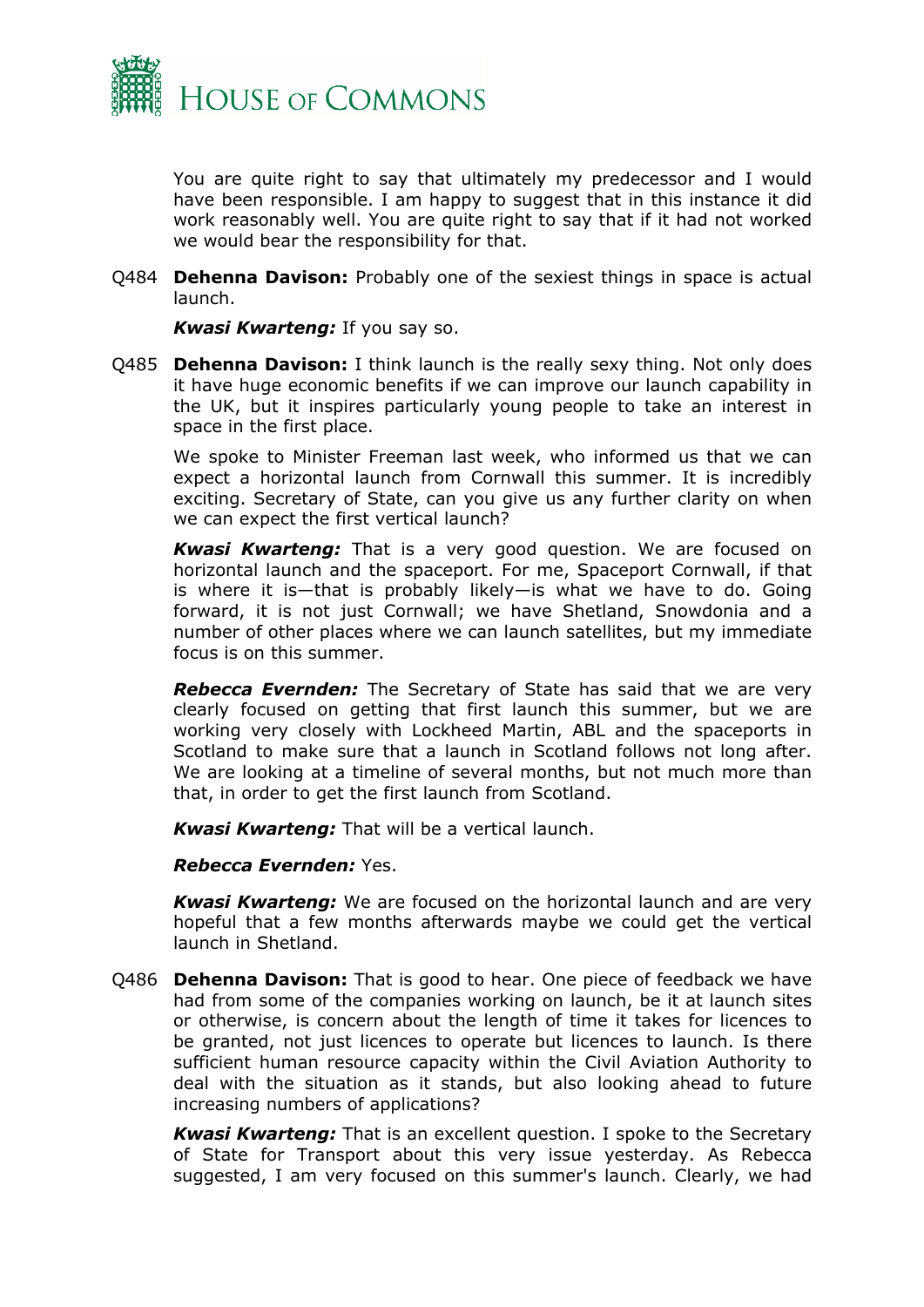

to expedite regulatory processes. Grant Shapps, Secretary of State for Transport, is responsible for the CAA. He has been very clear that, without any impediment to safety or impairment of the integrity of the process, we want to expedite this.

There is a wider issue with the CAA's capability. Clearly, historically the CAA has not been focused on space launches simply because we have not had them, but if this is going to happen I am sure that the CAA will reflect this growing market in its personnel, recruitment and staffing.

Q487 **Dehenna Davison:** What steps are being taken by BEIS to expedite and streamline the licensing process?

*Kwasi Kwarteng:* As I have said, the CAA is the arm's length body that deals with this. The CAA, as a function of our structure of government, reports to Transport, but I am always conversing with Transport colleagues about how we expedite regulation in this space.

Q488 **Dehenna Davison:** How much interaction has gone on with industry on this matter in terms of feedback on the application process and the length of time it takes?

*Kwasi Kwarteng:* Specifically in terms of the Cornwall launch, I have spoken about this to Virgin Orbit and Richard Branson himself. There is a lot of engagement in this specific project. More broadly, we are trying to do more engagement with companies, are we not?

*Rebecca Evernden:* We are working closely with Virgin Orbit, the CAA and the UK Space Agency that lead this programme. Virgin Orbit is working as a trilateral to try to get this delivered in the summer, so it is very much a combined effort with a shared sense of what is sought to be achieved. I think we are doing that quite well.

*Kwasi Kwarteng:* Going forward, clearly we need to do more of that if we are to have more launches.

Q489 **Aaron Bell:** Talking about developing new capabilities in space, let me give a little whistle-stop tour of a few topics. Following what Katherine Fletcher asked about earlier, what are you doing to ensure that MOD investments in our space domain awareness capabilities benefit the UKSA's space surveillance and tracking programme?

*Kwasi Kwarteng:* That is a question best directed to the MOD and the Secretary of State for Defence. All I can say is that we speak all the time. As Rebecca has pointed out, there is a dual capability. There is a civil capability, for which we are responsible, and a defence capability. We are trying to integrate the two and work out how we can synergise both approaches. We speak to the MOD all the time.

On a personal note, before I was Secretary of State I think I had gone to the MOD once. As a consequence of my promotion, I have been there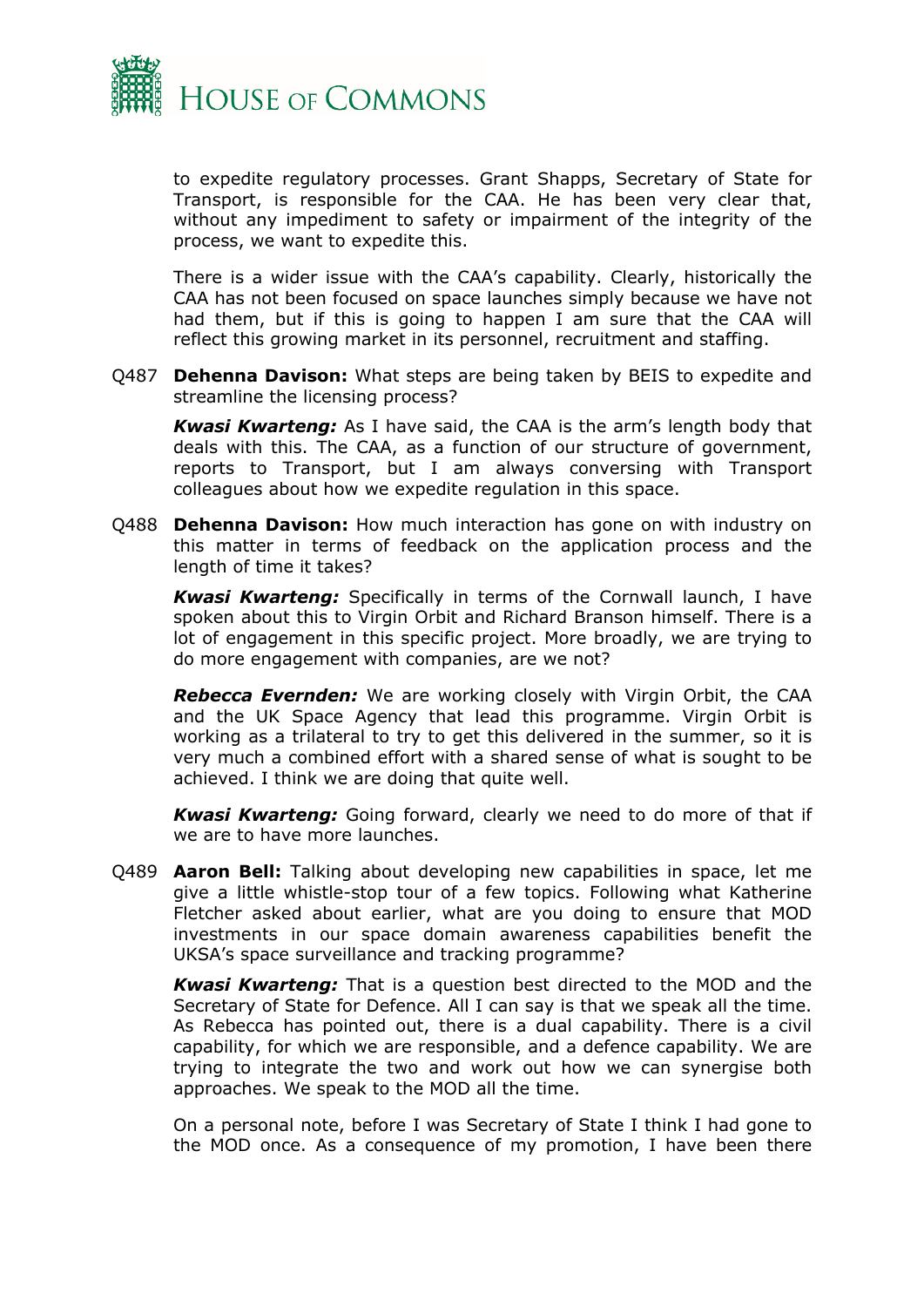

probably half a dozen times, all of which have involved extensive conversations about space.

Q490 **Aaron Bell:** We saw some excellent demonstrations last week at Harwell Space Cluster by companies working on space debris. How can we work with other nations to create global regulations to control the amount of debris in space?

*Rebecca Evernden:* This was set out in our strategy as a priority area. The way to do this is to work through the United Nations because you need a global solution to a global problem. There are two different elements to this. One element is about dealing with space security—the threats—and coming up with a set of global norms and rules with other like-minded countries. There is a working group under the United Nations process to do that, which we are leading with the FCDO playing a strong role in that piece of work.

There is a bigger conversation about the space environment more generally that is trying to take forward the G7 summit statement on what we want to achieve in the space environment, which is dealt with through the Committee on the Peaceful Uses of Outer Space.

There is a twin-track approach and the UK is very active in both channels. We have made it a top priority for one of the things we want to take forward as part of the space strategy implementation.

Q491 **Aaron Bell:** What is the prognosis for those United Nations talks? There are members of the Security Council who do not really share our views on these sorts of things. Is it realistic that we will get the same sorts of treaties that we have for places like Antarctica? We have had previous treaties on the moon and so on. Will we get something on space debris that looks a little bit like that? How likely do you think that is?

*Rebecca Evernden:* The key is to work closely with like-minded states in order to create a critical mass to influence the wider debate. That is our starting point. We are working up a regulatory road map internally that will set out the steps we wish to take to get to that point of a consensus.

*Kwasi Kwarteng:* It is important to refer to the G7 last year, which ironically was held in Cornwall, where we want to launch a satellite. There was a commitment at that time for G7 to work together. I know that is not the UN, but these are some of the most influential countries in the UN and there is broad good will. How we get over the finishing line in the UN is another question, but we are certainly not the only people who are concerned about this.

Q492 **Aaron Bell:** We highlighted in-orbit manufacturing in the space strategy as an area where we can establish global leadership as the sector grows. What are we doing to support in-orbit manufacturing companies and the development of that sector?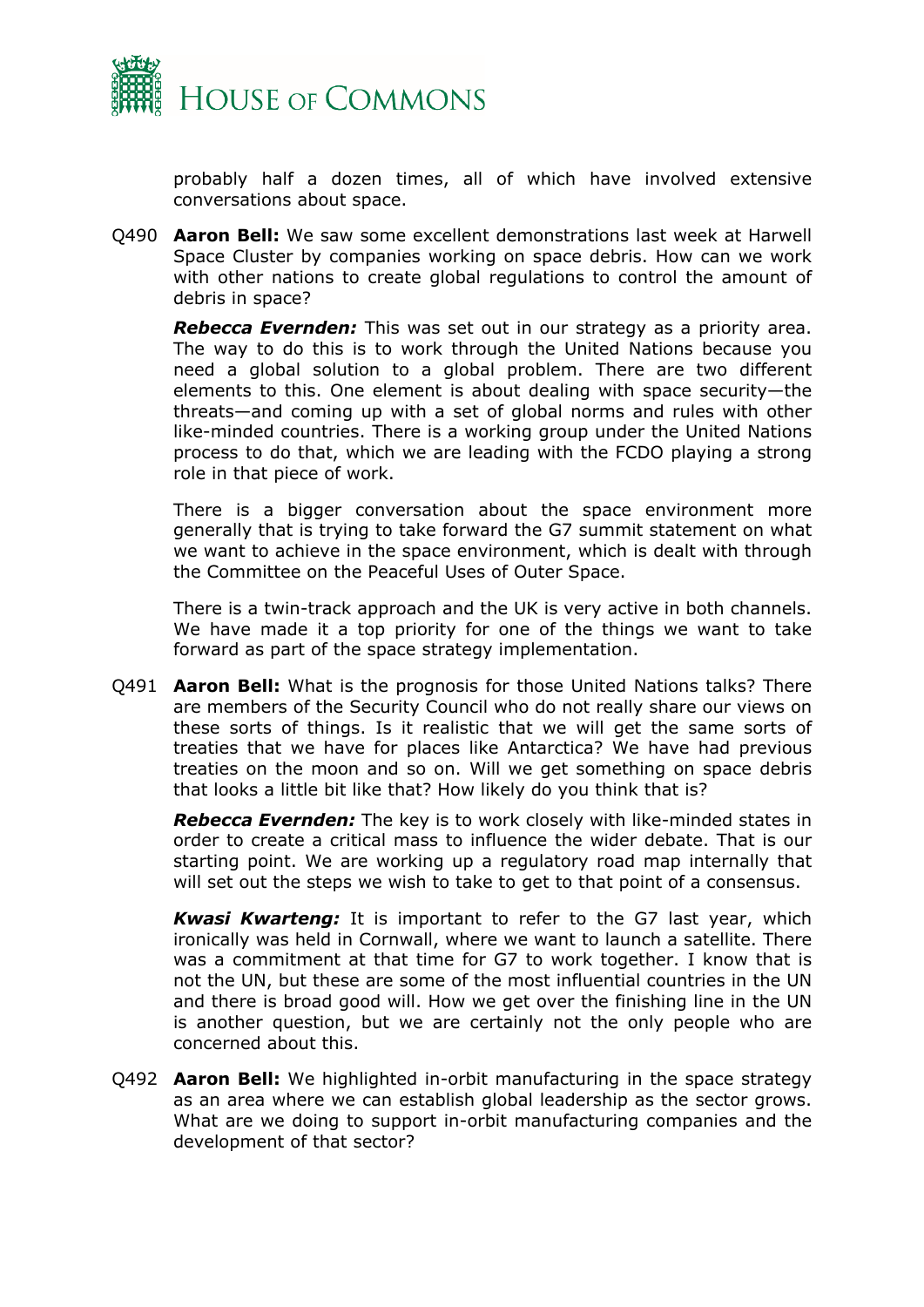

*Rebecca Evernden:* It is one of the nascent technology areas that we have highlighted. The UK Space Agency has been running a national space innovation programme. We would expect to build on the experience of that going forward, subject to decisions being made around the allocation of funding in the next spending review period, but it is certainly an area where we work closely with our colleagues in UKRI and the Space Agency to look for those opportunities to fund and support technologies that have the potential to scale up and become big quite quickly.

*Kwasi Kwarteng:* The key is the manufacturing component. We have just come out with the levelling-up White Paper. We are very committed to building supply chains across various net-zero technologies. Similarly, in space we think the supply chain is important, so we need manufacturing capability as well as great design, R&D, innovation and blue-sky thinking.

It is an integrated approach, but we think there is economic opportunity in manufacturing and industrial capability.

Q493 **Katherine Fletcher:** If you zoom out a bit on our pale blue dot, you see that the biggest nuclear reactor in the neighbourhood is the sun. Obviously, there is a lot of talk about nuclear's contribution to net zero, which is incredibly welcome, but recently I have seen within the departmental brief some stuff about space energy. For the uninitiated, it is effectively putting a very sophisticated set of modular solar panels in orbit and beaming the energy back to the UK. I was surprised at how far down from a "Star Trek" script this stuff is. It has an enormous opportunity at the very least to be in the pot for consideration in our netzero commitments because there is no carbon dioxide in space. I just wonder where you are with that because obviously it is really energy policy as opposed to space policy.

*Rebecca Evernden:* There has been early consideration of space-based solar power within the Department. It is something on which we have not yet concluded and is one of the technologies we are exploring as a possible solution for net zero. It is also a very innovative area in which potentially we could excel in the UK, but that is the stage the consideration is at in this point in time.

Q494 **Katherine Fletcher:** Would you be so kind as to keep the Committee updated as that emerging consideration occurs. I mention it—it seems a bit wacky—but a single installation is potentially 2 GW with a 2% transmission loss. For the uninitiated, that is a large nuclear reactor.

*Kwasi Kwarteng:* Two gigawatts is a huge amount. If you look at Hinkley Point C, that is 3.2 GW, but those are two reactors. You are quite right to say that potentially it is a huge installation, but you have to look at cost. I have not seen a breakdown of the cost. Before Ministers committed to that we would need a much clearer sense of what the bang for the buck would be in sticking something in space.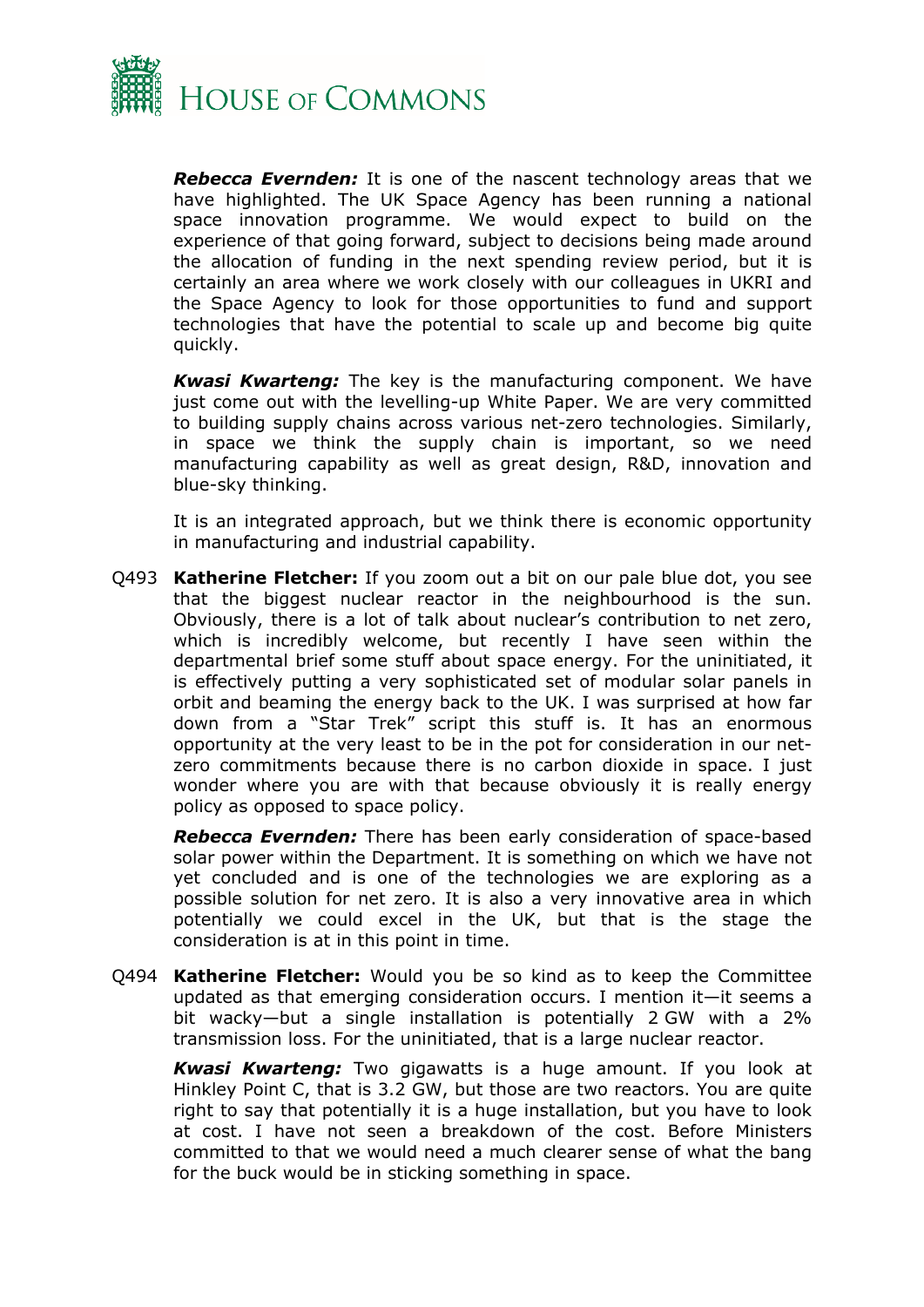

Q495 **Katherine Fletcher:** Of course, but the 8-year-old in me who watched "Star Trek" was intrigued.

*Kwasi Kwarteng:* We all did that.

**Chair:** Ms Evernden, we would be grateful if you wrote to us in time for us to reflect this in our report. Obviously, it is not a central feature of it, but it would be nice to have that because it is very interesting.

Q496 **Dehenna Davison:** We know the importance of building the sector not just economically and in terms of the supply chain but in human capital. One of the issues the industry faces at the moment is skill shortages. It is double-pronged. One is the lack of skills base in the UK and the other is the difficulty at the moment in recruiting from overseas given our decision to leave the EU. I am focused more on the domestic side of it.

We have heard that the industry itself is doing an awful lot by way of encouraging people to come in at different levels; there are apprenticeships and graduate programmes. One of the areas where they say we are really lacking is programming skills. What work is going on in BEIS to try to encourage greater take-up of programming training and putting some resource into the industry to try to improve things?

*Kwasi Kwarteng:* The skill shortage you have described is relevant to lots of different sectors. In particular, as we are bouncing back from Covid there is a huge amount of demand. I think we are in the somewhat enviable position where we have more jobs than there are people to fill them. You contrast that with the opposite where you have too many people. I am old enough to remember when unemployment was 3 million and we had too few jobs for too many people. The situation we are in is a feature of expanding the economy. The strategy is very committed to upscaling skills and human capital, but we have to do more to do that and it is not obvious to me how we can remedy that very quickly, because it is about the education system, encouraging more STEM graduates, as we are doing, and commercialising those graduates so they can understand the economic opportunities in space; it is about digital skills and AI skills. It is something we are aware of. We are also working with the Department for Education. I would be very happy to update the Committee on what progress we are making in that.

**Dehenna Davison:** I think we would all appreciate that.

Q497 **Chair:** I have one final question that arose from our visit to Harwell last Thursday. We spoke to companies as well as some of the scientific institutions there. One of the companies said that it relied on Copernicus data to carry out its data analysis, which it then sold on to its customers. What are the implications for them of not associating with Copernicus? Is there anything the Secretary of State or Rebecca can say about that?

*Kwasi Kwarteng:* We did address this earlier in the hearing. My own view, having looked at different opportunities, is that we can reproduce